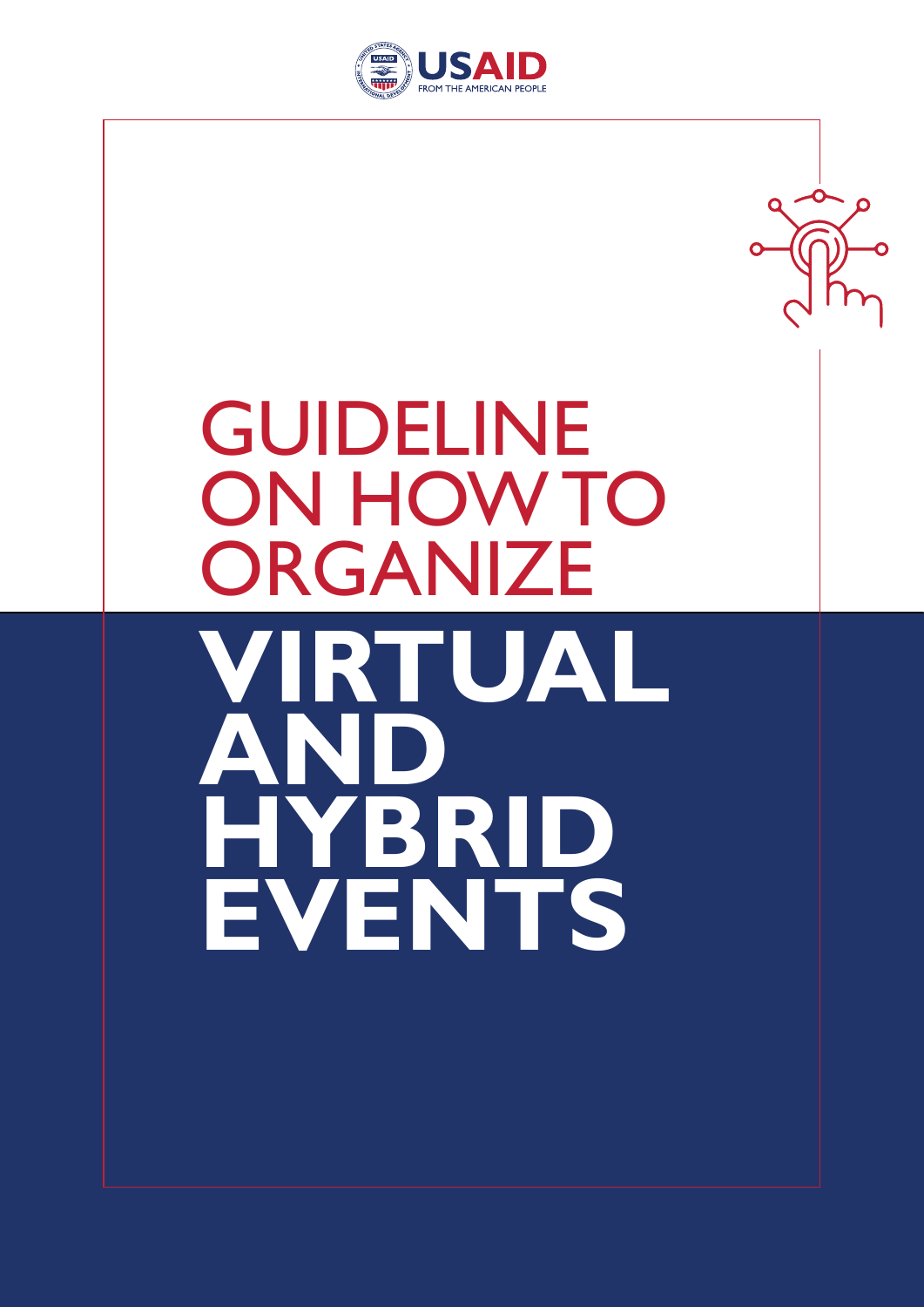Publisher: Strategic Development Consulting

Authors: Elena Mladenovska-Jelenkovikj, Angelina Meloska and Bojan Kjuka

Editors: Suada Statovci, Kristina Hadzi-Vasileva and Rosica Toshevska

English language editor: Igor Bosilkovski

Skopje, North Macedonia 2022

CIP - Каталогизација во публикација

Национална и универзитетска библиотека "Св. Климент Охридски", Скопје

004.738.5:394(036)

MLADENOVSKA-Jelenkovikj, Elena

 Guideline on how to organize virtual and hybrid events [[Електронски извор]] / [Elena Mladenovska-Jelenkovikj, Angelina Meloska and Bojan Kjuka]

Начин на пристапување (URL):

https://sdc.com.mk/wp-content/uploads/2022/02/Guideline-Organizing-virtual-and-hybrid-events.pdf - Текст во PDF формат, содржи 57 стр., илустр. - Наслов преземен од екранот. - Опис на изворот 03.02.2022

ISBN 978-608-66820-0-2

1. Meloska, Angelina [автор] 2. Kjuka, Bojan [автор]

а) Организирање настани -- Online -- Водичи

COBISS.MK-ID 56272645

This Guideline was prepared with the support of the American people through the United States Agency for International Development (USAID)'s Economic Development, Governance and Enterprise Growth (EDGE) Project. The contents of this Guideline are those of the authors and do not necessarily reflect the views of United States Agency for International Development or the United States Government.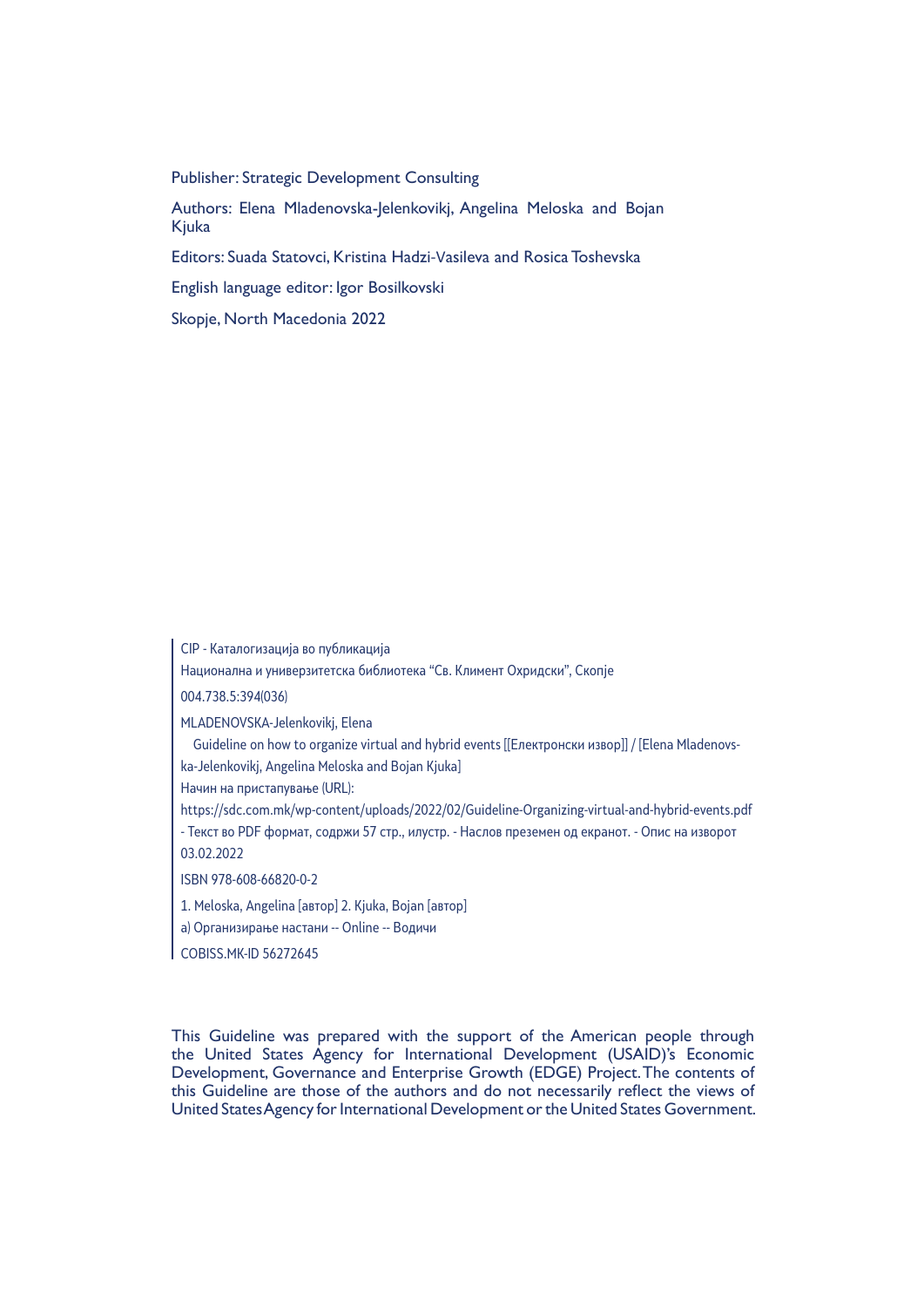# **TABLE OF CONTENTS**

| 1.1 Organizational readiness for going virtual 7                   |
|--------------------------------------------------------------------|
| 1.2 Tailoring the event in accordance with the needs               |
|                                                                    |
| 1.3 Technology as an important part of virtual events experience 9 |
|                                                                    |
|                                                                    |
|                                                                    |
|                                                                    |
|                                                                    |
|                                                                    |
| 2.4 Live - hybrid - virtual - comparative review of events  16     |
|                                                                    |
|                                                                    |
|                                                                    |
| 3.3 Identifying attendees' needs/expectations 21                   |
|                                                                    |
|                                                                    |
| 3.4.1 Defining the target group and ways of recruiting 24          |
|                                                                    |
|                                                                    |
|                                                                    |
|                                                                    |
|                                                                    |
|                                                                    |
|                                                                    |
|                                                                    |
|                                                                    |
|                                                                    |
|                                                                    |
| 4. HOW TO CHOOSE THE BEST PLATFORM  46                             |
| 4.1 Most used platforms for event organization                     |
|                                                                    |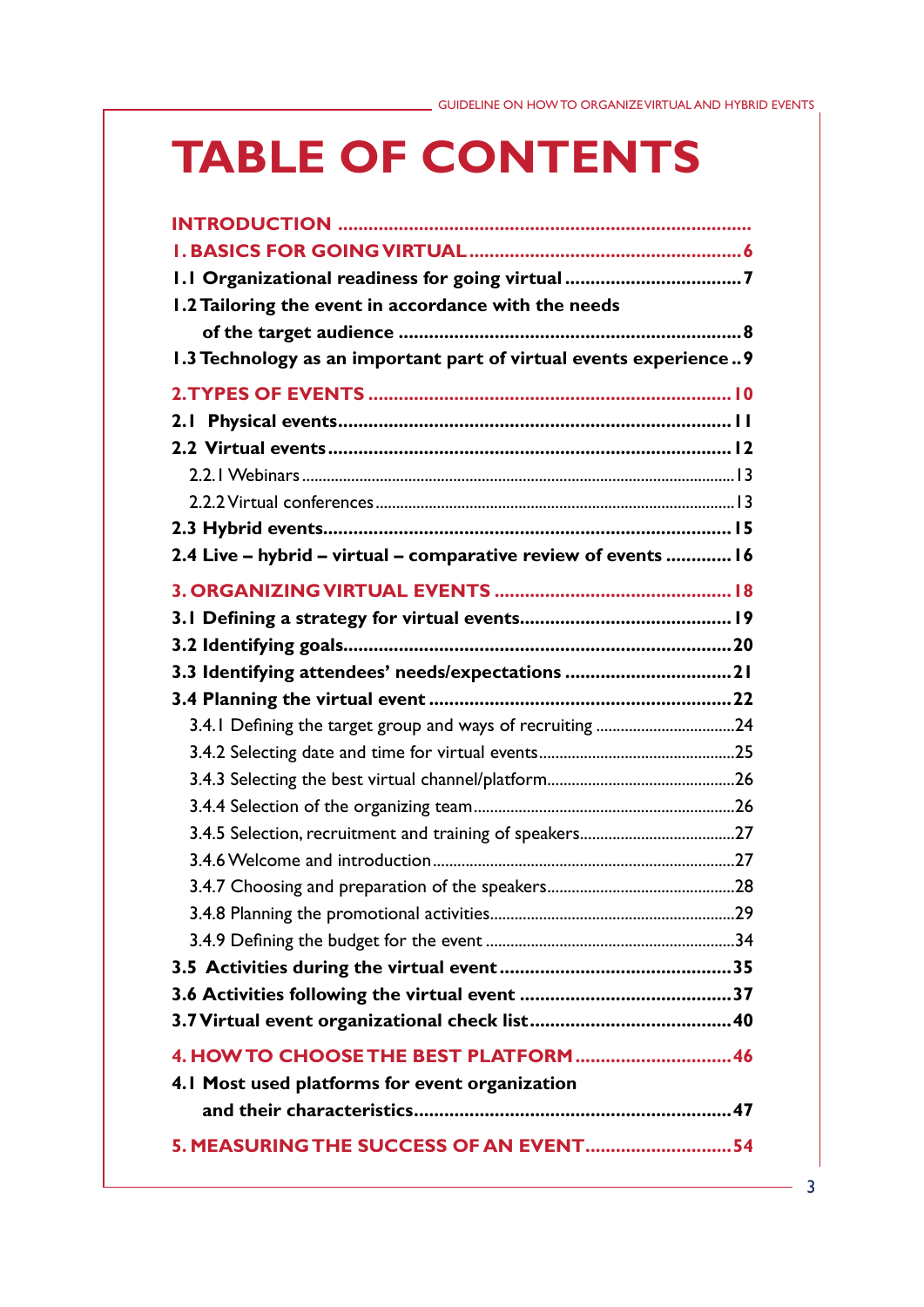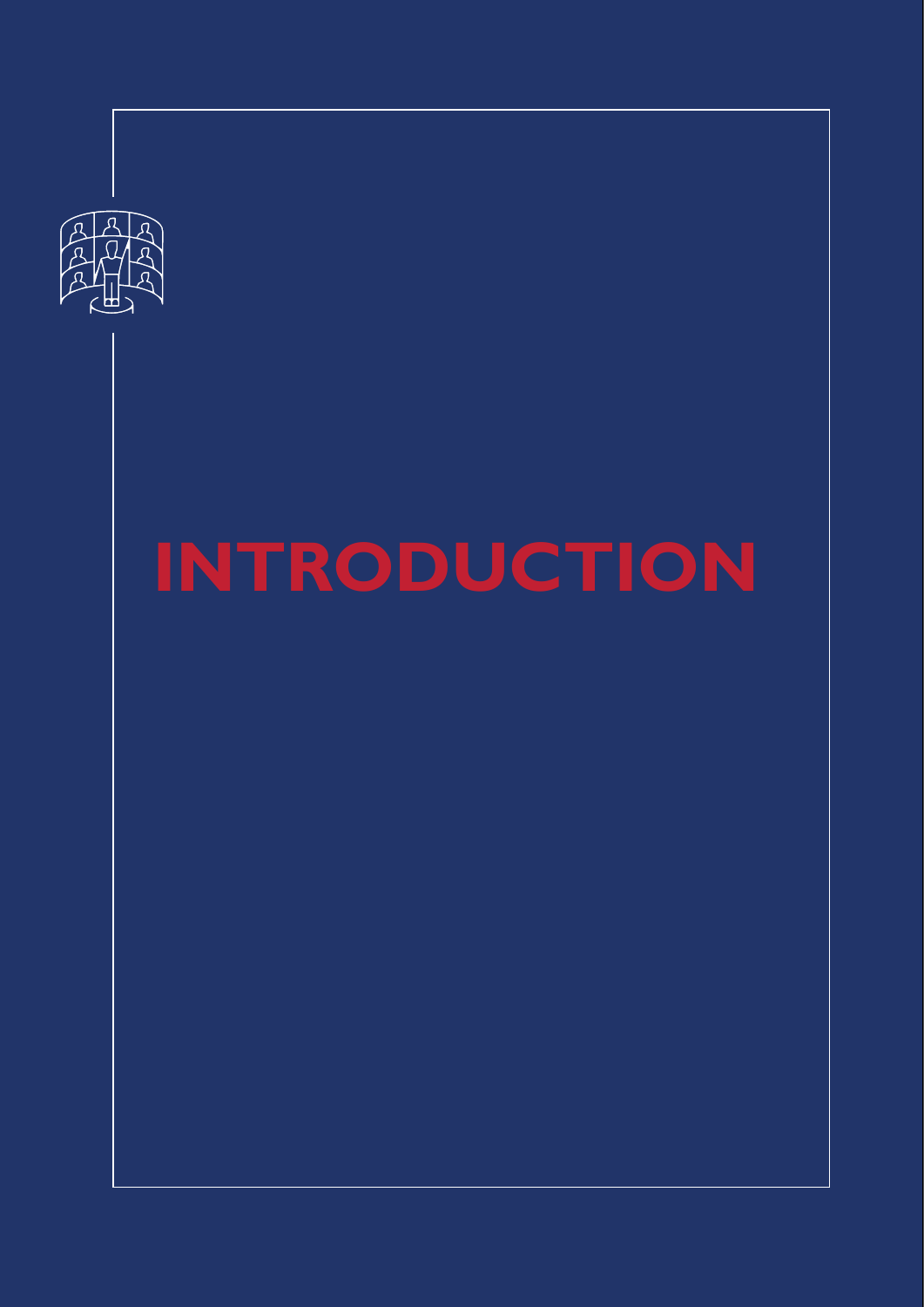Many industry leaders, whether from the business or the public sector, base their work on events and the interaction those events provide, thus creating added value to the success of organizations worldwide. As technology is rapidly developing, companies' communication plans are inevitably incorporating strategic virtual events in their organizations' goals and objectives. Events represent a key element in companies' communication and business strategies for many reasons: they enable easier access to new clients and contacts; create direct connections with the stakeholders; boost interaction; generate audience, create an experience and contribute to brand development and promotion.

In the pre-pandemic world, no one could have imagined that physical events could be substituted by virtual events to such a great extent, nor that virtual events could provide a worthy experience and positive impact among the public. But, since the start of the COVID-19 pandemic, organizations understood that they have to grasp the challenge and adapt to the new reality in order to "protect" their companies/ organizations. This new reality meant cancelling events, but for the vast majority of organizations it only meant that there is an urgent need for digital transformation.

After two years of living in the new "COVID-19 reality", it can be concluded that all types of events can be conducted virtually. We witness different types of virtual and hybrid events being successfully realized.

The main advantage of virtual events is that they are less time and budget-consuming than physical events, since they require no travel, accommodation, catering, nor space rent costs. Virtual events allow convening of diverse and larger audience since participants from all over the world are able to join from the convenience of their own location (including home).

The fact that quite some time has passed since the COVID-19 outbreak has raised the expectations and event organizers are now presumed to be even more skilled at meeting the needs of the well-educated clients in virtual events. However, organizing successful virtual and hybrid events still remains one of the most significant and challenging parts in today's business landscape. It is on us to transform our organizations in accordance with the needs of the digital society and capitalize on it.

This guideline offers practical tools and useful tips and tricks which will serve organizations to organize and conduct virtual and hybrid events in an effective, efficient and successful manner.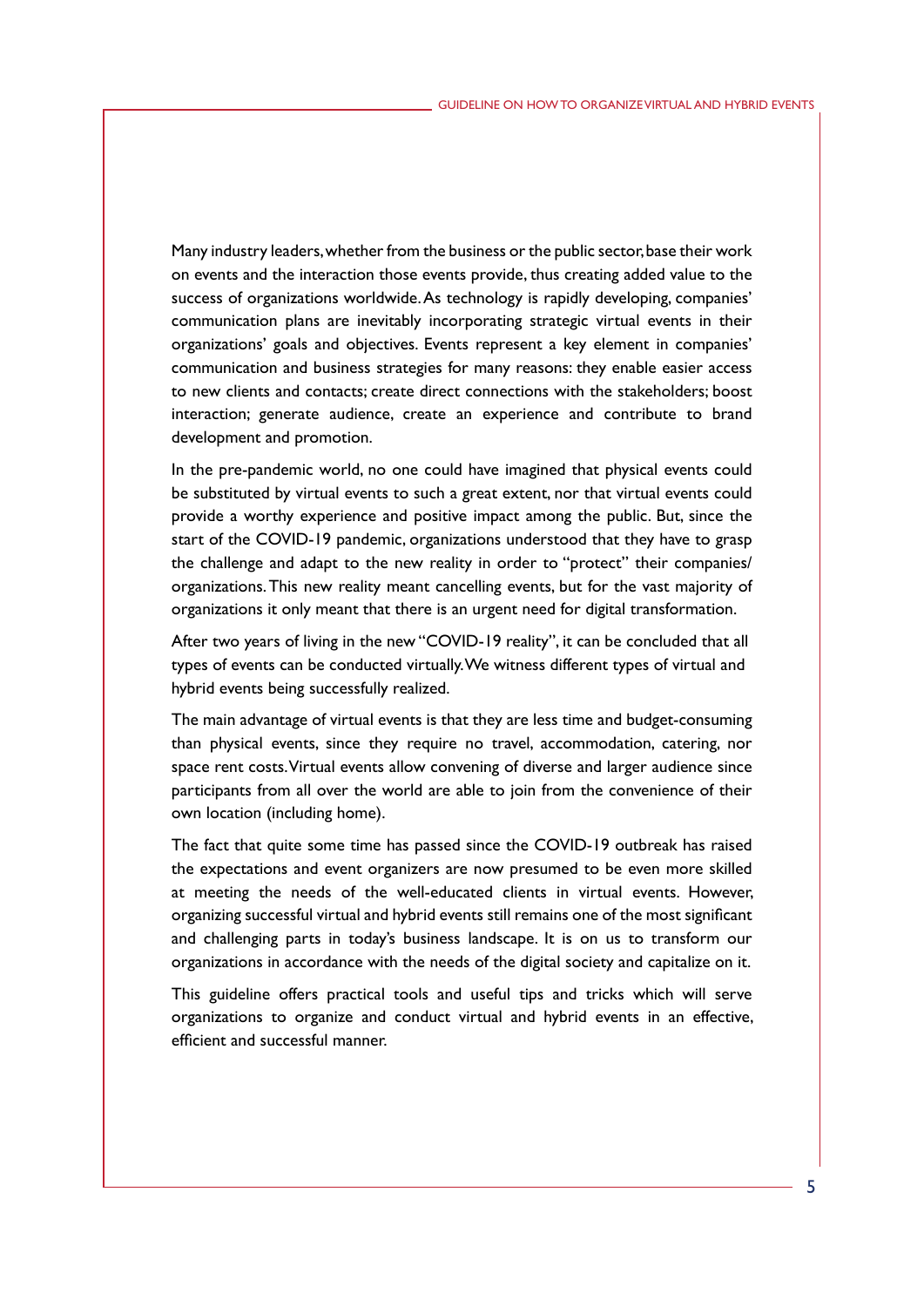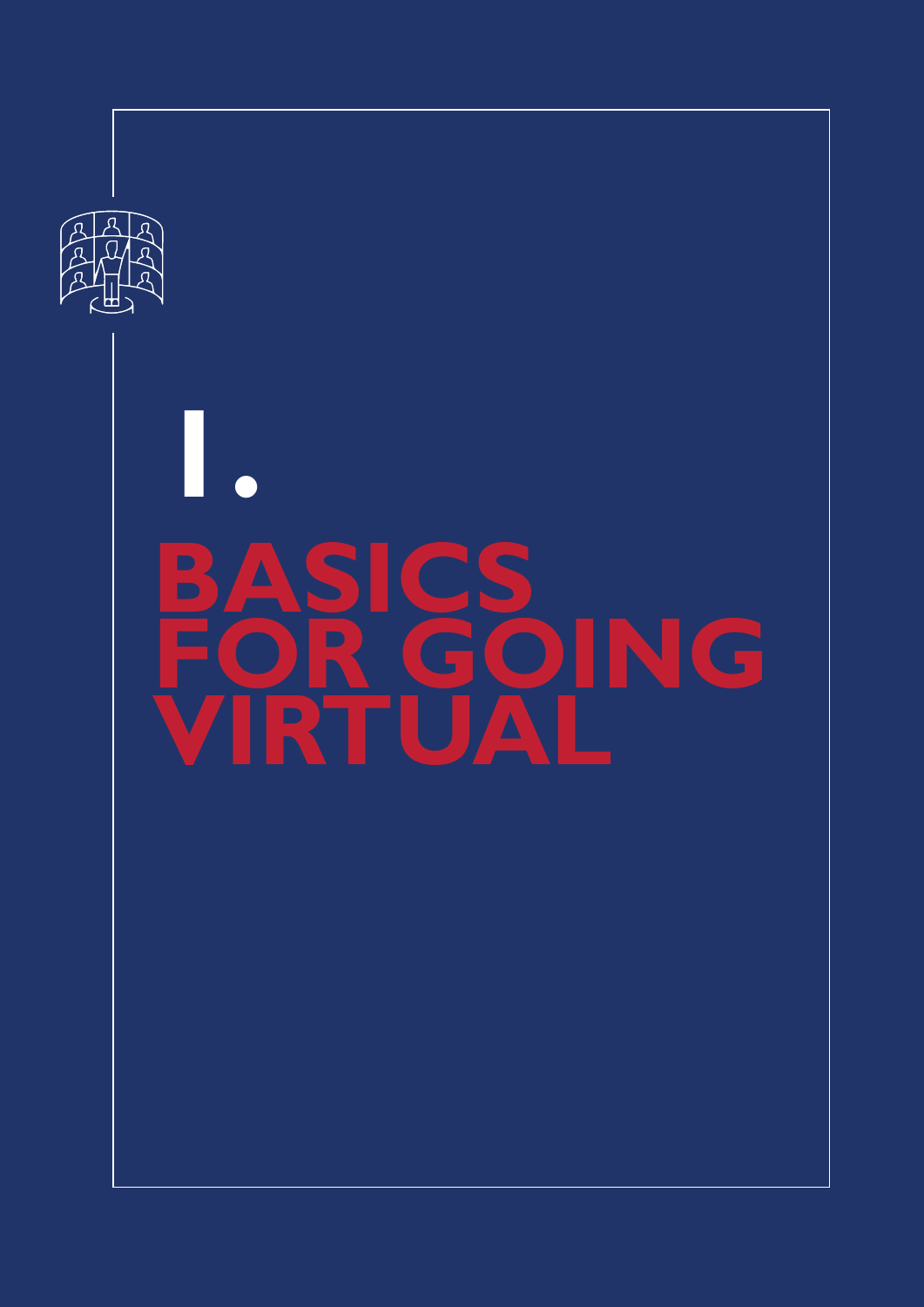# **1.1 ORGANIZATIONAL READINESS FOR GOING VIRTUAL**

Since the start of the pandemic, there has been an increase in the number of virtual meetings which has introduced the need for organizational readiness for going virtual.

There has been a gradual development in the virtual event organization, ranging from small, everyday virtual meetings to huge conferences organized completely virtually. The key factor is creating an event that will meet each participant's expectations.

The first steps to be undertaken are the implementation of internal virtual events and practices within the company/organization. Each company/organization has a different palette of stakeholders, therefore there should be an individual selection of a concept, platform and organization for the particular event.

After defining what fits the audience best, the next step is to check the organizational readiness of the company's team. This would help organizers answer a very important question – whether the internal team is fully equipped and competent to handle the virtual event or whether there is a need to hire an external company to handle it.

Practice your virtual event organization skills through organizing small, internal meetings, trainings, and events, before organizing an external event for your company/organization.

Define all stakeholders that are a part of the organization of your virtual event and prepare every stakeholder accordingly (asses the team abilities, train them if needed. If hiring an external company – brief them on your audience expectations.)

No matter the type and size of the event it is of utmost importance to define the event's goals and objectives, to adapt the event and its content to the audience's needs and expectations, and finally to define the ideal participant experience. The target audience and their experience should be a top priority in the strategy of the event organizers and the guiding objective during the process.

> Prior to organizing a virtual event, make sure you take into consideration the following steps:

- $\triangleright$  Set a clear goal for the virtual event.
- I Identify the participants' needs and expectations.
- Define the type of experience that you will provide for your audience (e.g. an interactive conference, a training with the focus on the trainer and less interaction etc.) and choose a platform accordingly.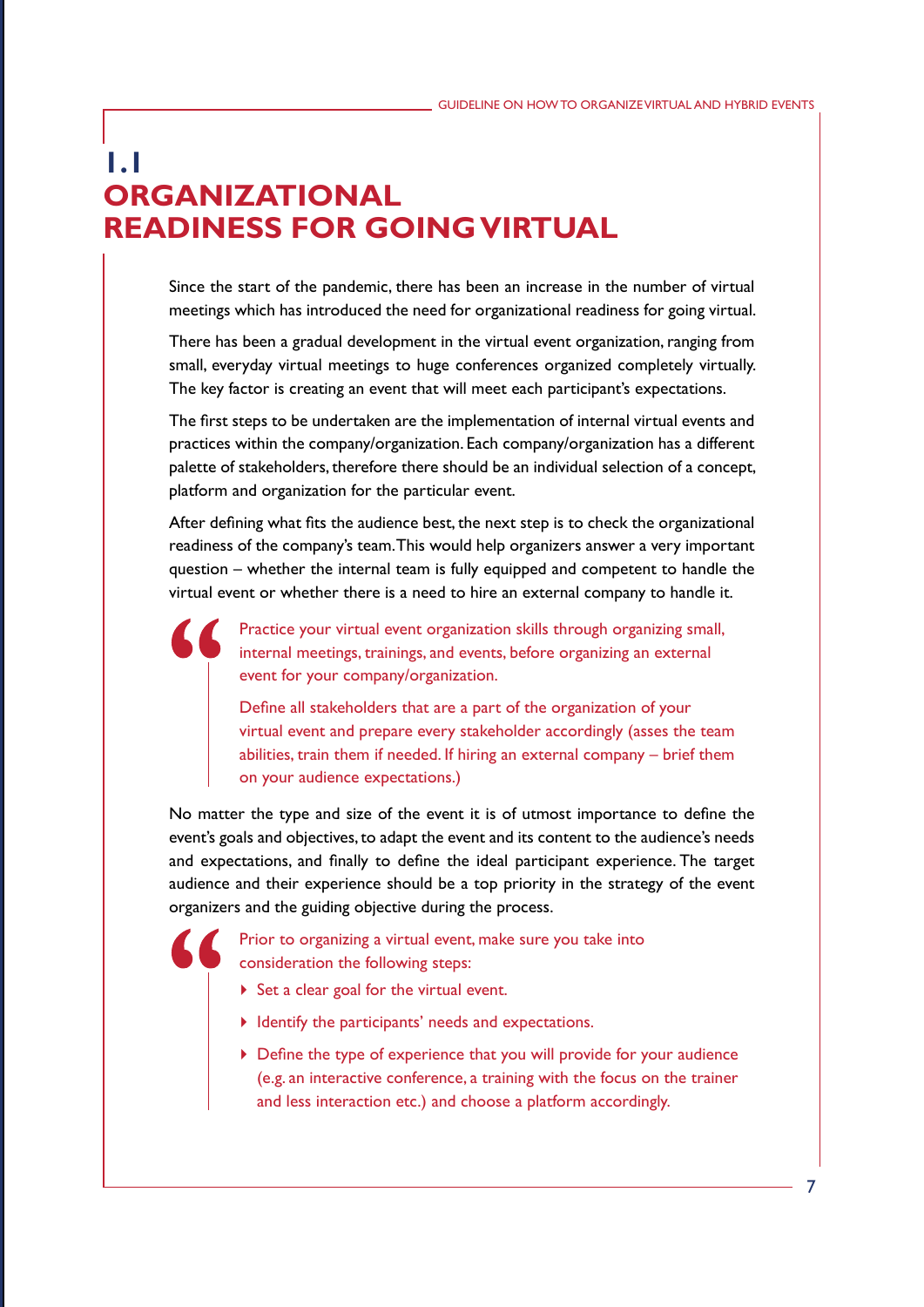# **1.2 TAILORING THE EVENT IN ACCORDANCE WITH THE NEEDS OF THE TARGET AUDIENCE**

The productive way of delivering virtual events requires high levels of interaction, adaptation to the specific audience, and finding an appropriate channel to convey the message.

In addition to defining of the event goal, it is priority to properly identify the participants' needs. For this purpose, it is necessary to maintain constant communication with the target audience or to establish one, especially if the audience for a particular event is new. The organizer maintains the communication by delivering information about the event to the existing audience (e.g. newsletters, PR statements, social media communication), all according to their preferences. When it comes to a new target audience, the organizer must discover the needs of the potential participants, in order to address them appropriately. An efficient approach is to conduct a needs assessment – when it is a more tailor-made event for a smaller group; or to introduce a detailed registration form in addition to collecting valuable information from social media analytics when dealing with a broader target group.

> You need to maintain constant and close communication with your event audience, which plays a crucial role in achieving proper audience needs' assessment, aligning/updating the event goal and content to fit the needs and attract the particular target audience.

The participants that are a part of virtual events are usually at different, dispersed locations meaning that while organizing a virtual event, the organization team must focus on the event structure in order to provide full attention and engagement throughout the whole event. It also requires special tailoring of the event time frame – a maximum duration of 3 hours. Shorter durations guarantee a more active audience engagement and usually ensure higher productivity. It is also advised to incorporate regular breaks in longer-lasting events and even introduce energizers to invigorate the audience.

> You need to train the participants about the platform that is used for the event prior to the event. Every event should be as impactful as possible and create positive change for the participants.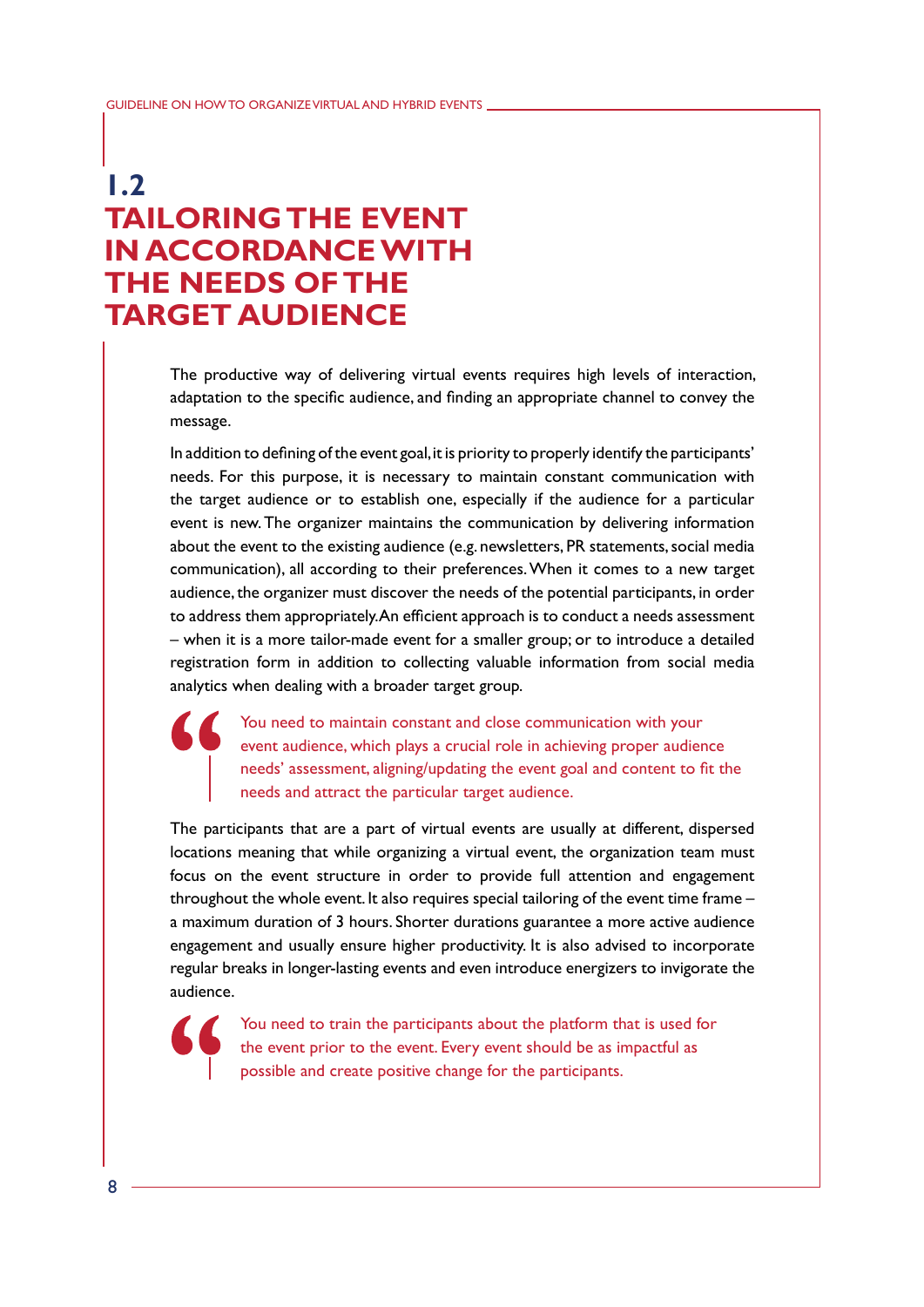# **1.3 TECHNOLOGY AS AN IMPORTANT PART OF VIRTUAL EVENTS EXPERIENCE**

Since technology is of great importance in enabling better operational efficiency of virtual events it requires an appropriate amount of attention. The core of both virtual and hybrid events lies in technology – each event requires at least one device (desktop computer, laptop, tablet etc.) per user/participant, and a few of them for the organizational team. This indicates that when organizing a virtual or hybrid event of any kind the first checkbox on our checklist should be "Providing suitable technology". The suitable technology as a term may vary according to the different types of event – the virtual ones require a device and stable internet connection for login to a platform, while the hybrid events require in addition video, audio and streaming equipment (cameras, microphones, audio/video mixers etc.).

The use of appropriate technology contributes to:

- Increased level of personalization of the overall experience for the event's participants;
- Significantly improved quality of the event (e.g. using two cameras instead of one, when hosting a hybrid event);
- Simplified payment process and
- Raised productivity and ROI (Return of Investment).

It is an imperative to choose adequate technology that will bring higher efficiency in the overall realization of virtual events.

Organizations/companies that use proper technology are reporting higher ROI and greater efficiency in organizing events, they are saving up time and reducing the use of resources.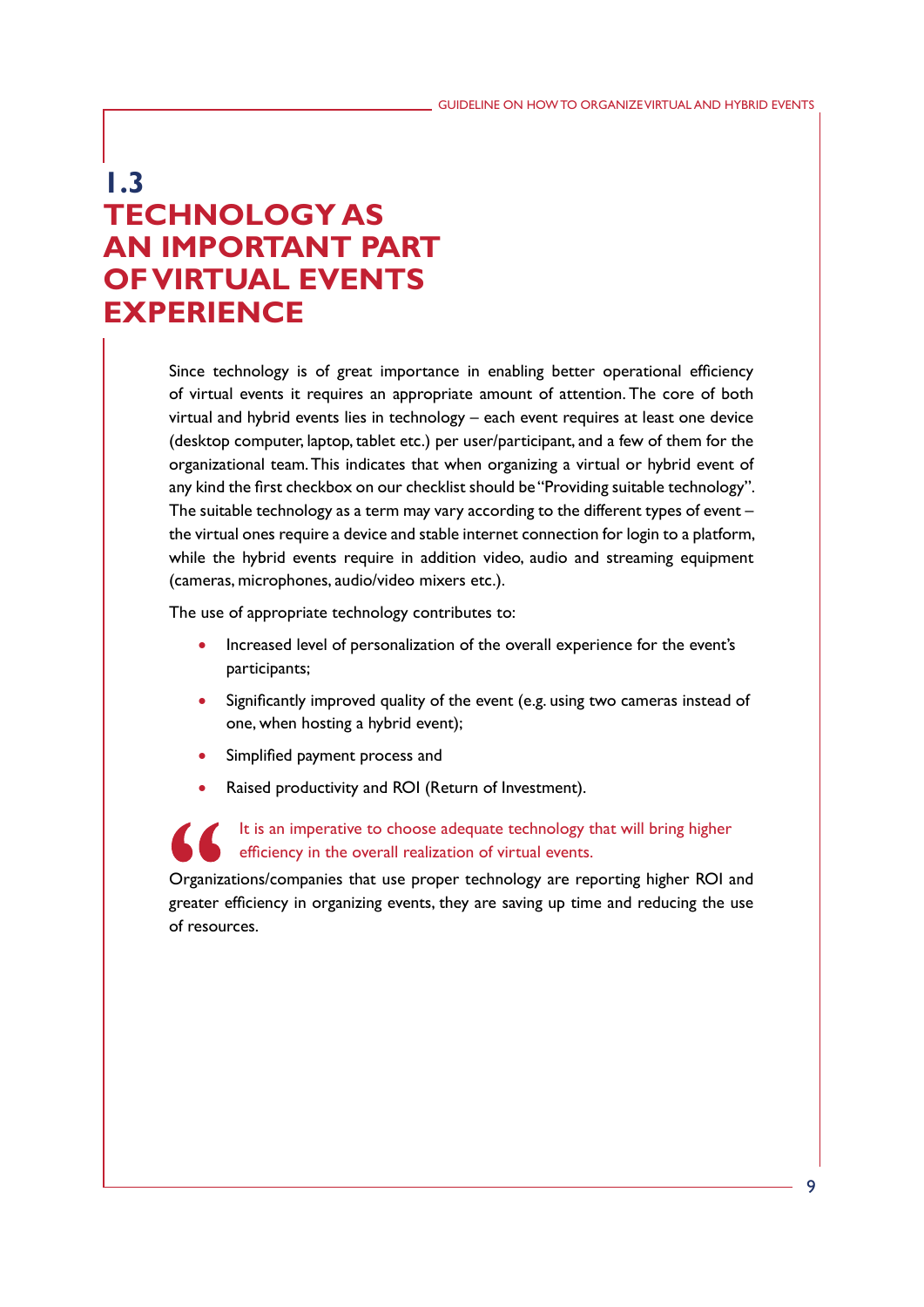

 $\overline{1}$ 

# **TYPES OF EVENTS 2.**

GUIDELINE ON HOW TO ORGANIZE VIRTUAL AND HYBRID EVENTS

Events are a way for organizations/companies to get easier access to new clients, consumers, members, or contacts, build upon their network, and elevate their own brand. They provide direct access to all stakeholders of the organization/company, strengthening their mutual interaction, generating focus on "the public" towards a previously defined purpose, and representing an experience as a whole.

With the latest technology developments, virtual events can offer nearly the same benefits as physical events, from content delivery to participants' engagement and networking.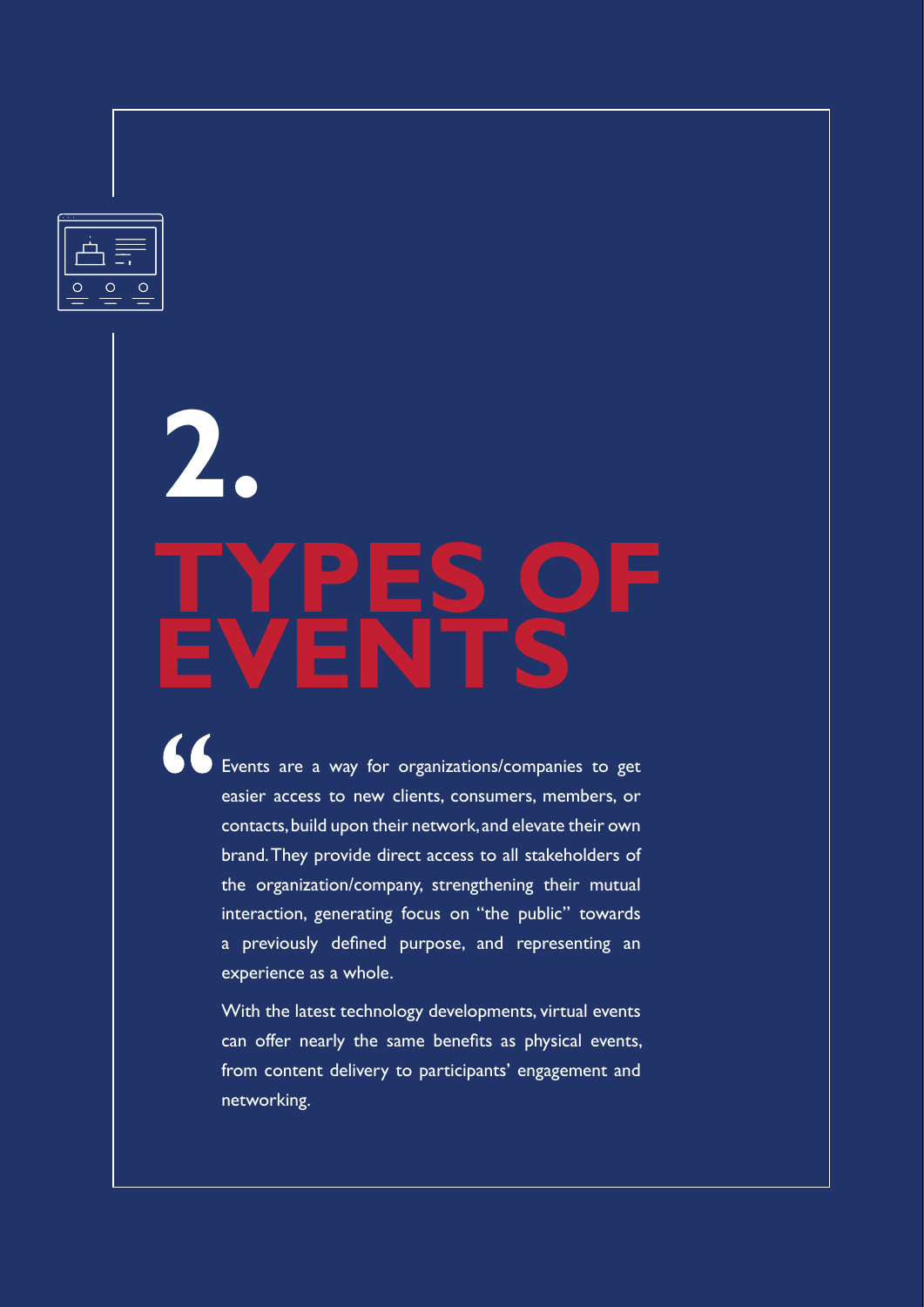# **2.1 PHYSICAL EVENTS**

Events that are known as "normal" and common are ones that are organized with physical attendance or better known as physical events. They are defined as events that are organized in a particular space where all stakeholders who are invited are physically present, including host organizations, speakers, and technical and logistical support.

There is no other medium that expresses the nuances of communication better than physical events since the body language is best translated in person and the human factor contributes to the relationship-building experience. Many people attend events not just for the content, but for the opportunity to meet and interact with other attendees (and speakers) with similar interests.

The main disadvantages of physical events are:

- Physical events are costly in time, resources and money;
- Attendance is unpredictable and there are risks out of an event manager's control (e.g., weather, transportation means, world events);
- Data from a physical event is limited or costly to acquire;
- Attendees want event content (i.e., handouts and slide presentations), but distribution is challenging and costly;
- Measuring the success of a physical event is hard to standardize, making accurate ROI estimations difficult;
- In-person conferences, trade shows and field events are all dependent on market conditions.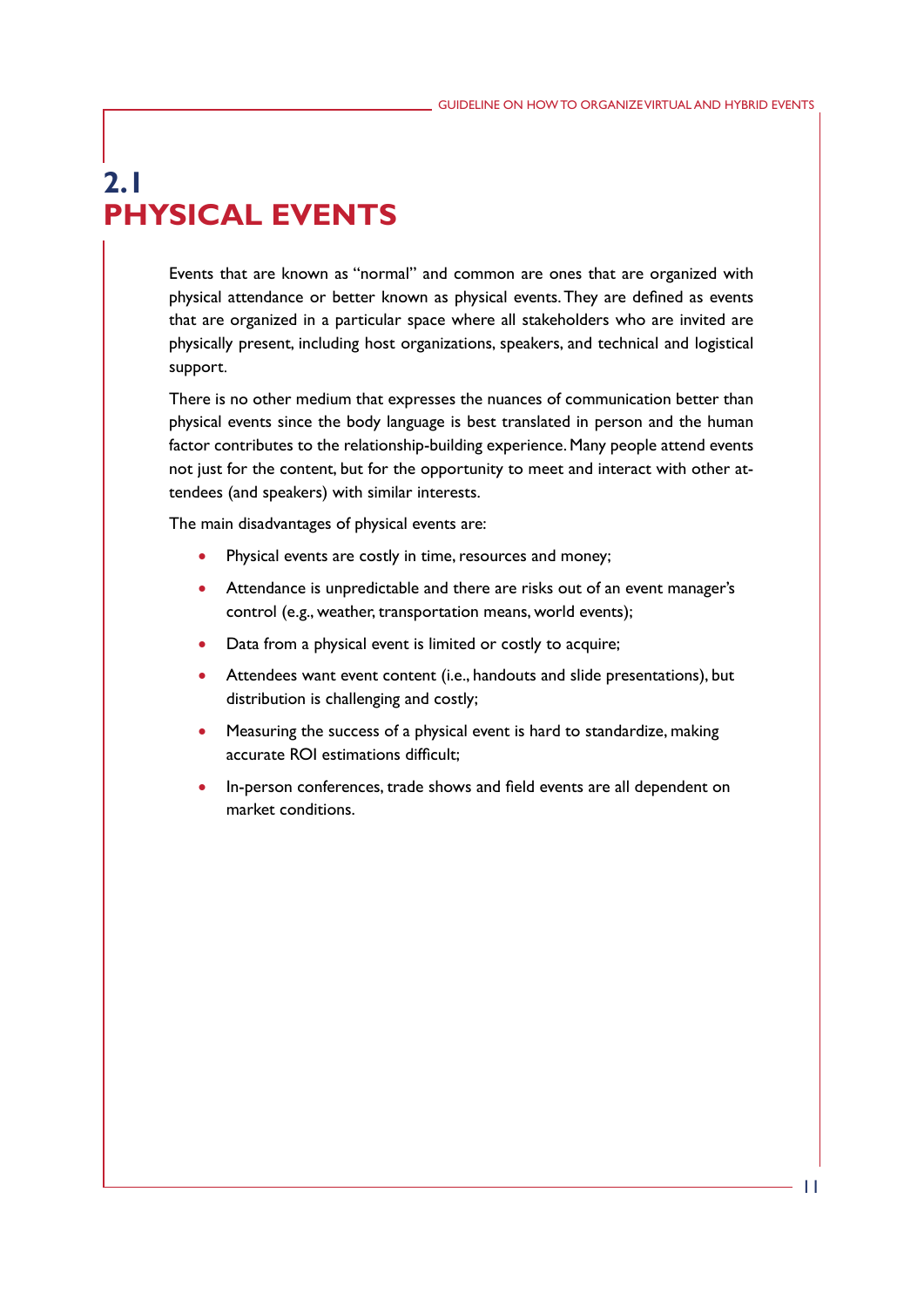# **2.2 VIRTUAL EVENTS**



Virtual events aren not a new concept, but when the global pandemic struck, organizations found themselves having to switch from physical events to virtual ones. At the beginning of 2020, virtual events were the only safe choice for the event organizers and marketing professionals to continue their working activities.

They were forced to adapt quickly and the adjustment was challenging.

As months passed virtual events became the norm. Even when physical events are an option, virtual events will remain a part of an organization's marketing mix. After all, there are numerous benefits to hosting virtual events.

Virtual events offer a broad spectrum of activities: webinars, meetings, trainings, workshops, presentations, conferences, fairs and many more types of events.

Since virtual events became very popular, platforms for organization of virtual events developed to the extent that they can now fully and seamlessly replace physical events. Virtual events simplify the process of organizing because an event platform for organizing a virtual event can provide the organizers of the event, the speakers, the participants and all others to be interactively communicating at all times in a virtual setting.

Virtual events are held for the same reasons as for physical events — for example, to promote and deliver the organization/company's message, to increase sales and revenue, for training purposes, or to build loyalty and value. That doesn't mean all virtual events are identical, however.

Different types of virtual events offer different levels of interaction with their respective participants. In that sense, webinars are qualified as a more passive type of event. In contrast, other types of events that last longer offer different opportunities for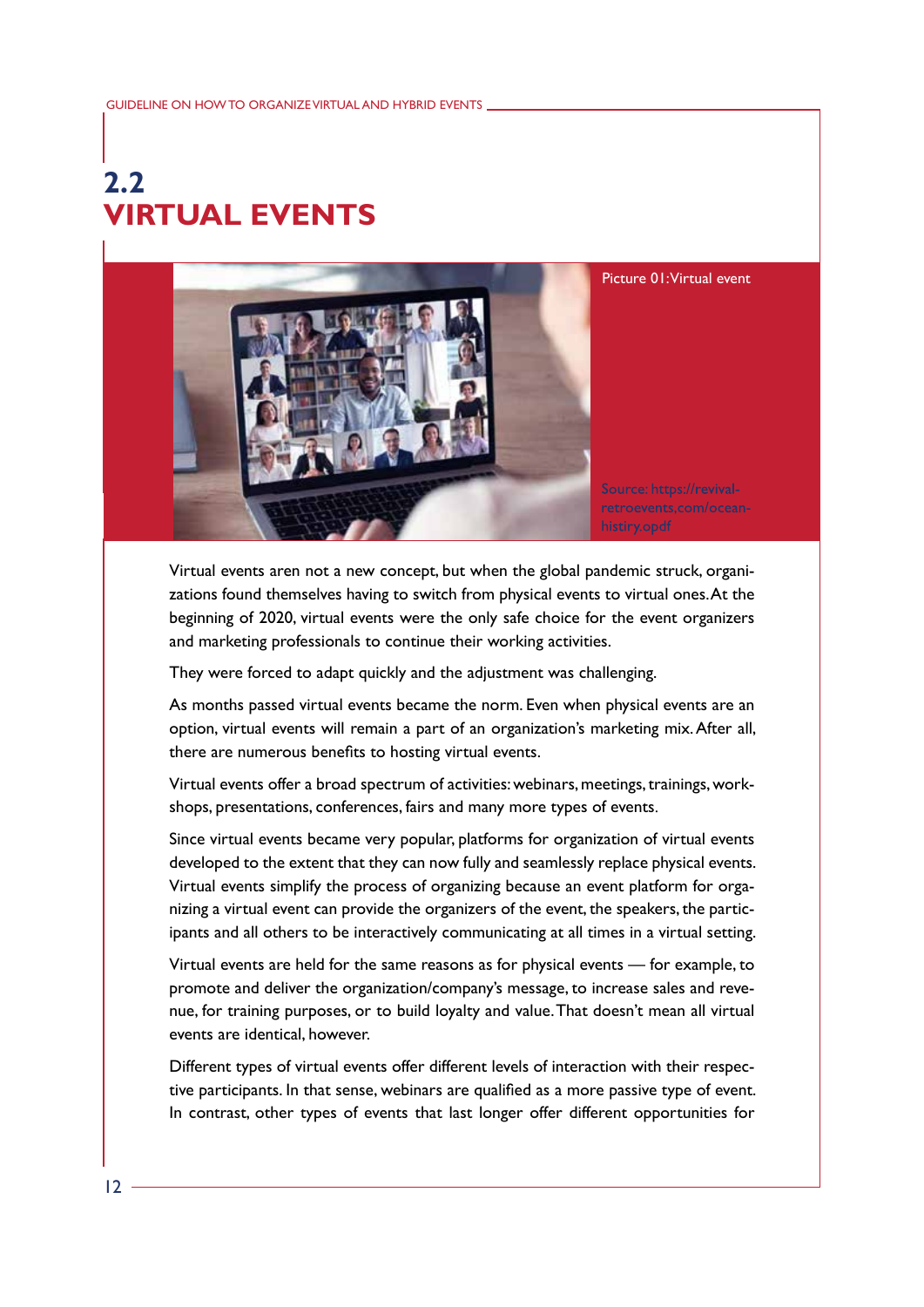interaction – between participants, between the participants and the speakers, and between the speakers themselves.

There are several main advantages of virtual events:

- Getting the event to reach a wider audience;
- Increasing the visibility of the brand;
- Enabling unlimited access to participants to the content of the event;
- Enabling digital 1 on 1 interaction;
- Decreasing the expenses for the event.

Two main types of virtual events that have unique and important roles in the integrated marketing plan of the organizations are Webinars and Virtual Conferences.

## **2.2.1 WEBINARS**

These events are one-time, short-lived, or packaged as part of a series and they typically last between 60 and 90 minutes. They rely on video conferencing tools that allow Q&A, chat, direct participation, ability to present live or a pre-recorded video, and usually, an option to access the webinar recording on-demand after it ends.

Webinars are one of the most "attractive" options for organizing virtual events, and they differ from the rest types of virtual events in a couple of ways. Webinars are a type of event that refer to one topic and the participants attend only one session. Similar types of virtual events that focus exclusively on one topic and represent a onetime event are meetings, trainings/workshops, conferences or fairs that were usually organized with physical attendance.

Organizers can choose to charge for a webinar if the content is considered high-value (such as training) or offer it for free if it's a thought leadership or brand introduction presentation. Webinars have always been held virtually, so the concept is well-known and widely utilized.

## **2.2.2 VIRTUAL CONFERENCES**

These are more complex virtual events and have usually multi-day, longer agendas that can include keynotes, breakout sessions, exhibitors, sponsors, and more. Virtual conferences have multiple sessions and can utilize community engagement tools to get attendees involved and interacting with each other. Virtual conferences are usually live streamed and allow attendees to interact and engage with presenters and other attendees in real-time.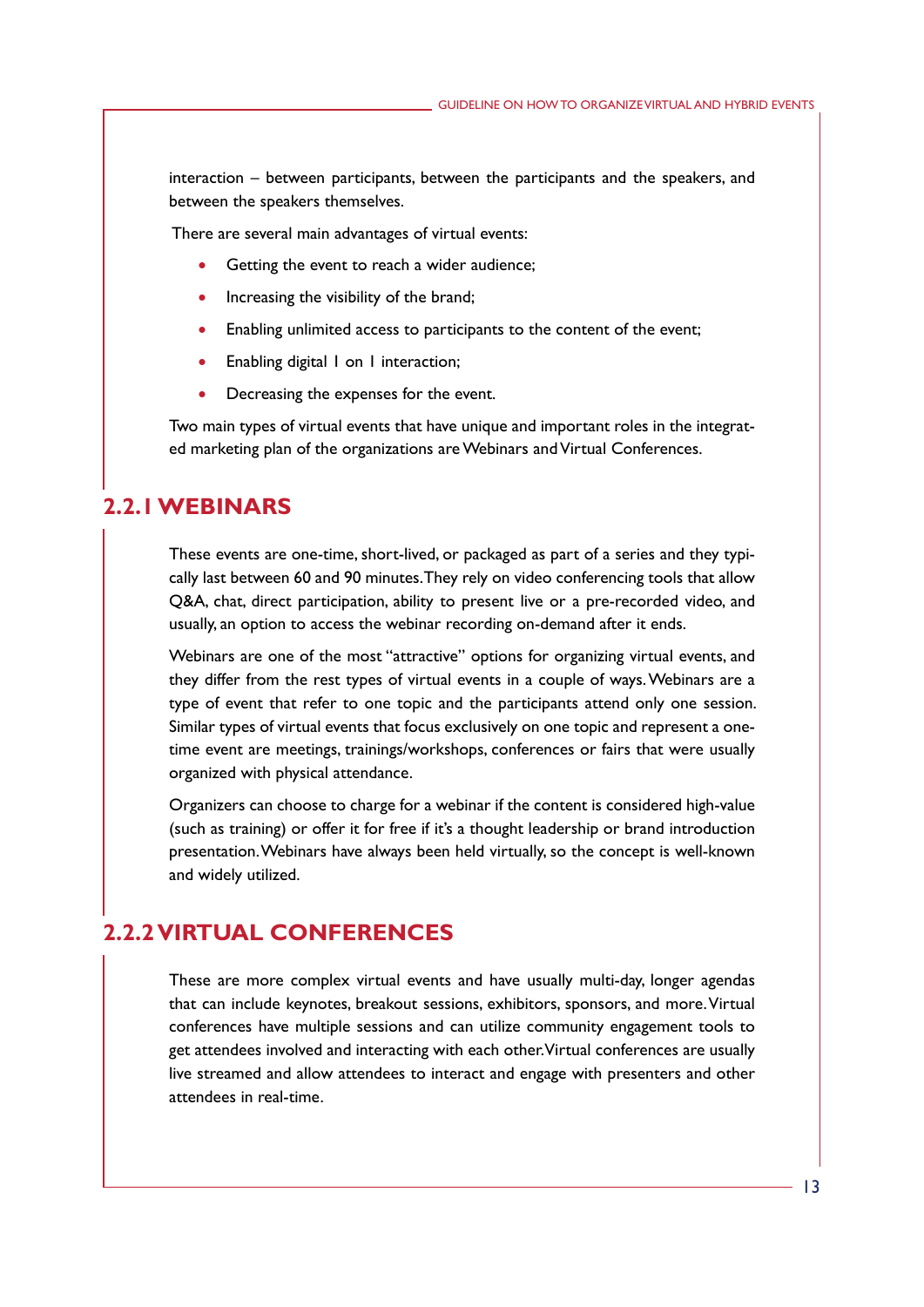Running a fully virtual conference, training or trade show means taking a creative approach to how you run a physical event. The following steps need to be considered:

- Organize sponsors and partners and decide how to split up the different targets during a virtual conference.
- ▶ Consider how to break up your event's content into separate experiences. Separate content hubs, targeted landing pages can also connect audiences with topics and tracks by industry, position or interest.
- Plan ahead and use simulative features as often as you can. Have your speakers/presenters record their presentations in advance, before the event actually runs. Having addresses of the speakers recorded in advance, can help in promotional purposes and can serve as plan B if last-minute cancellations or other unpredictable issues arise.
- $\triangleright$  To add another layer of engagement for the virtual audiences, gamify events and presentations by offering contests and rewards for attending specific presentations. Gamification represents the application of typical elements of game playing to the virtual events in order to increase engagement.
- ▶ Once your event is over, push it to on-demand. Virtual events are a great way of providing attendees with the opportunity to view every session.

Creating a great virtual event and experience evolves around aligning a lot of moving elements. Some of the most important steps for publishing successful virtual events are:

- $\blacktriangleright$  Identify the needs of the participants so that the relevant parts of the event experience can be prioritized and the content curated accordingly.
- ▶ Determine the optimal size of the audience, and with that, the appropriate volume of content in order to achieve the greatest value.
- ▶ Coordinate with the team of the organization for the target audience Communication with the public, communication within the team and between teams, which will establish mutual cooperation.
- Prepare speakers for a successful virtual event by providing recourses, tools, tactics, and the necessary trial time.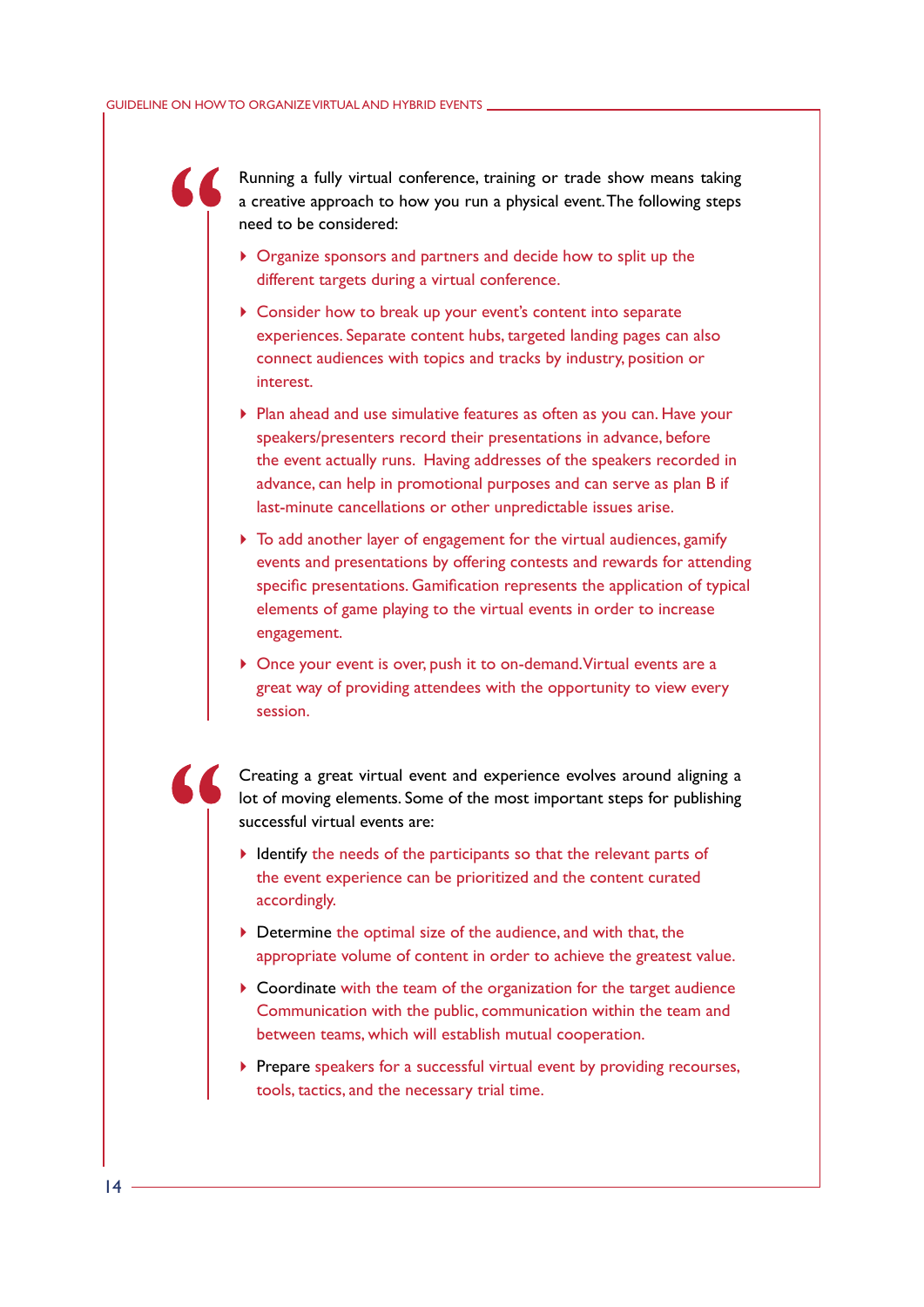- $\blacktriangleright$  Keep the participants interested by setting expectations, setting time for Q&A, promoting 1-on-1 connections between and during sessions, and creating the ability to view the material at any time after the event.
- $\triangleright$  Set value for visitors -by providing content, topic and benefit that they expect or desire (only visitors get the so-called takeaway – free content, discount…)

# **2.3 HYBRID EVENTS**

Hybrid events represent a bridge between a live and virtual event. The goal for hybrid events is to adapt to the participants' desires, including getting closer to the experience of the familiar physical event while being able to generate a larger audience. These types of events manage to transfer the personalized experience, activate and include the audience that watches the event via the internet or online channels.

Various ways of including the audience behind the screen include: asking the online audience questions, creating separate breakout rooms, conversation and networking, as well as allowing access to content (for both virtual and hybrid events). By including all the tools of hybrid events, the organizers of physical events have the opportunity to increase the number of participants very quickly, and efficiently provide a different experience for them.

Hybrid events are in many aspects the best of both worlds. Some of the participants are able to attend face-to-face while others are "brought in virtually", thus adding to the benefit of the overall interaction. Allowing attendees to participate from wherever they are in the world – either in-person or virtual - offers flexibility and convenience, and allows the organizer to expand the impact regardless of geography.

The main advantages of hybrid events are:

- The opportunity to reach a larger number of participants getting them to attend;
- The opportunity for an easier and more efficient recruiting of speakers/trainers, creating content and sessions for the event;
- The opportunity to use the best characteristics of live and fully virtual events;
- Decreased expenses for organization of the event;
- Easier adapting to variable circumstances in the organization and planning;
- Offers potential to be used as a method for cost reduction in case there is no time or if there is a need to decrease travel expenses for the entire pool of attendees.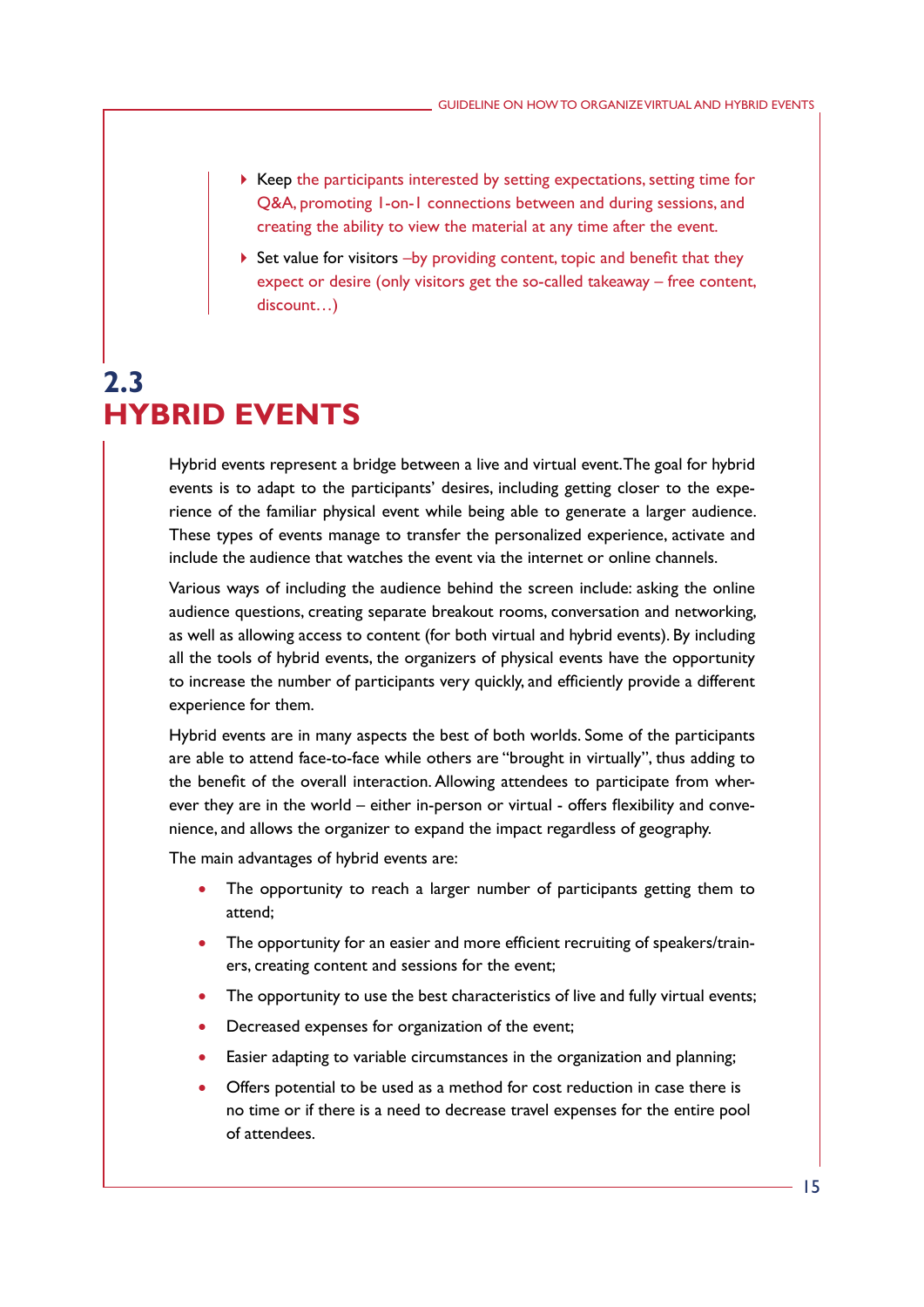GUIDELINE ON HOW TO ORGANIZE VIRTUAL AND HYBRID EVENTS



Like any event, physical or in-person, planning a successful hybrid event should start by defining what aims it strives to achieve.

# **2.4 LIVE – HYBRID – VIRTUAL – COMPARATIVE REVIEW OF EVENTS**

Factors defining the type of event to be organized:

- **Time** amount of time at your disposal to organize and prepare the event.
- **Budget** even though more efficient, physical events are significantly more expensive. Virtual and hybrid events offer approximately 10 times lower costs for organizing.
- **Technology** bad experience or lack of knowledge can make the organizer think twice about organizing a virtual event. Technology is still perceived as unknown or potentially dangerous.

Visually summed up overview of the specifications of the different types of events, pointing out their strengths and weaknesses: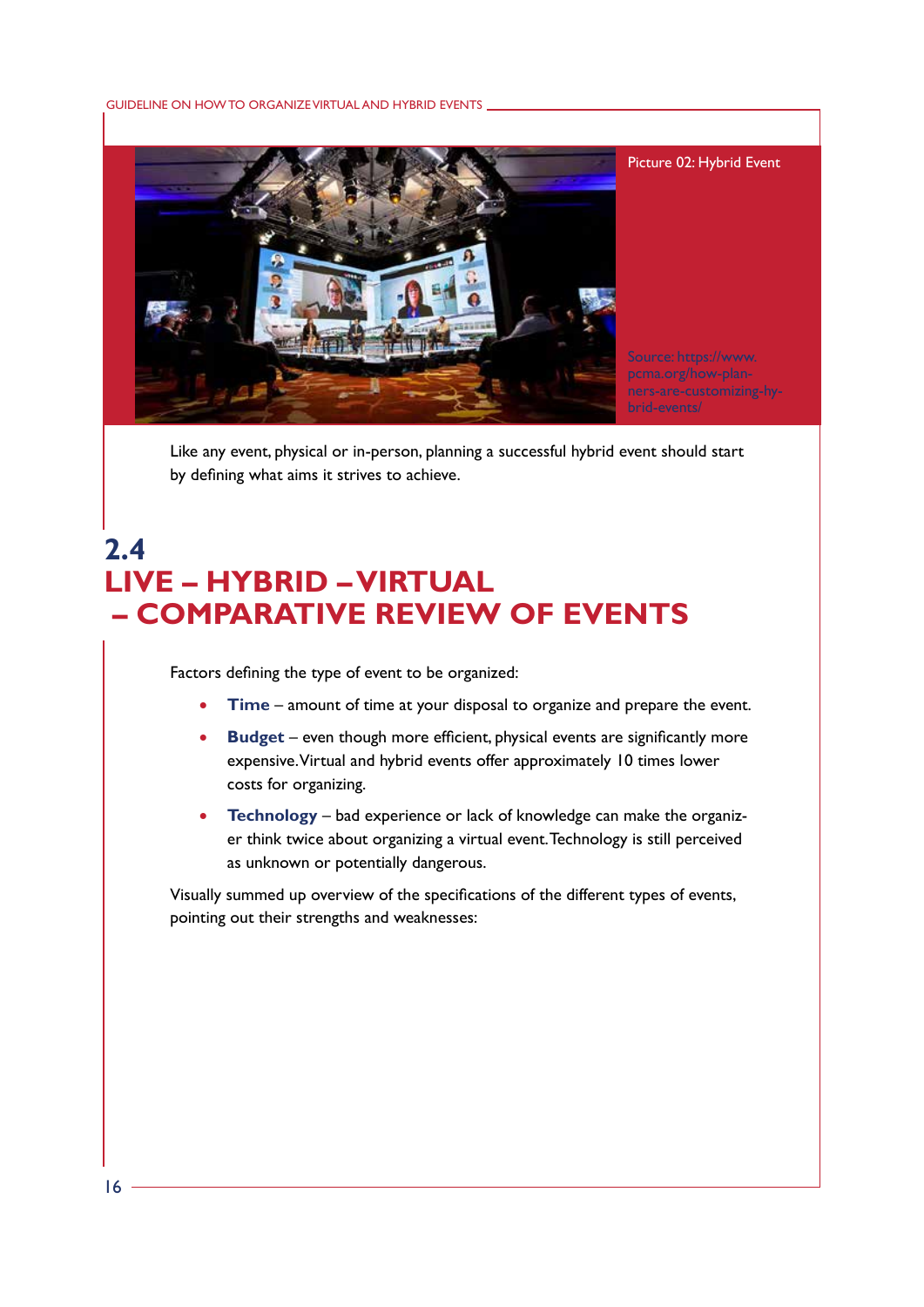|                                                                           | Physical<br>events | <b>Virtual</b><br><b>Events</b> | <b>Hybrid</b><br><b>Events</b> |
|---------------------------------------------------------------------------|--------------------|---------------------------------|--------------------------------|
| Most efficient communication and<br>transmitting messages                 |                    |                                 |                                |
| Potential for swift resolving of emergen-<br>cies and reactin to problems |                    |                                 |                                |
| <b>Reduced expenses</b>                                                   |                    |                                 |                                |
| More efficient and amplified collaboration                                |                    |                                 |                                |
| Wider audience reach                                                      |                    |                                 |                                |
| Flexibility and impact                                                    |                    |                                 |                                |
| Conveying complex information                                             |                    |                                 |                                |
| Decreased travel costs                                                    |                    |                                 |                                |
| Impact                                                                    |                    |                                 |                                |
| <b>Obtaining sponsorships</b>                                             |                    |                                 |                                |
| Flexibility for participants to join whenev-<br>er they like              |                    |                                 |                                |
| Discussing important, sensitive topics and<br>problems                    |                    |                                 |                                |
| Self - motivation                                                         |                    |                                 |                                |
| Pair/group work                                                           |                    |                                 |                                |
| Networking                                                                |                    |                                 |                                |
| Encouraging team work                                                     |                    |                                 |                                |
| Shortage of resources and experience                                      |                    |                                 |                                |
| Possible glimpse and interruptions                                        |                    |                                 |                                |
| Longer events                                                             |                    |                                 |                                |
| <b>Technical simplicity</b>                                               |                    |                                 |                                |
| Fast and easy to plan                                                     |                    |                                 |                                |
| Easier to attend                                                          |                    |                                 |                                |
| Opportunity to re-watch - video recordng                                  |                    |                                 |                                |

**Tactical characteristics** 

Strategic characteristics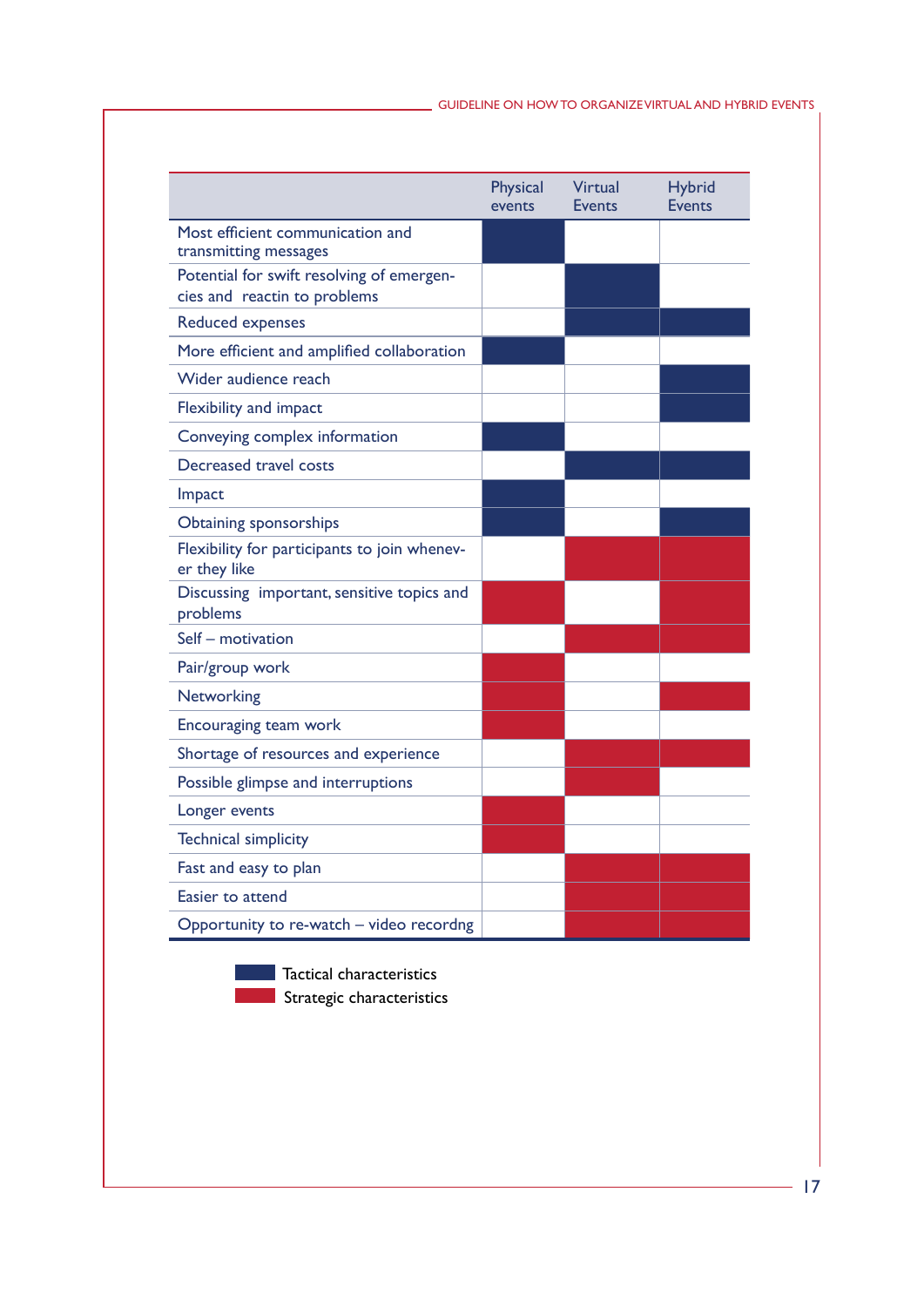

GUIDELINE ON HOW TO ORGANIZE VIRTUAL AND HYBRID EVENTS

 $\overline{1}$ 

# **ORGANIZING RTUAL EVENTS 3.**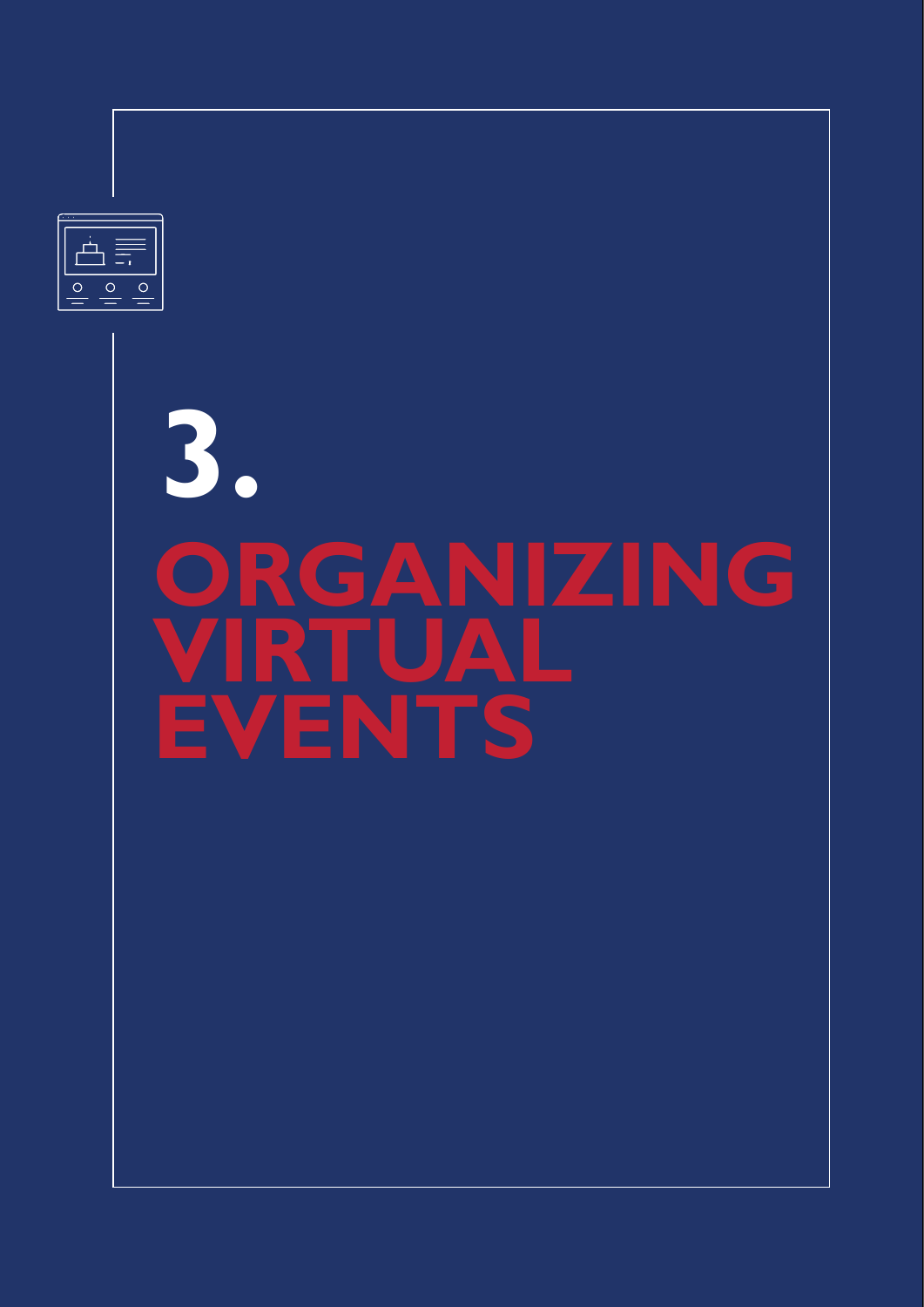Most often, the process of organizing a virtual event lasts 4 to 6 weeks, but there are a few exceptions:

- If the event that is being prepared has been organized before (e.g. a training that is conducted monthly for different groups), only a promotional campaign should be planned and implemented. This could be an appreciable advantage since less time is needed. Most often, it takes 3 weeks to organize a repetitive event.
- If the target audience of the event is people with whom the organizer has already had contact or interaction with (e.g. clients, consumers, members etc.) the time planned for promotional activity can be cut down as well. However, always have in mind that people plan their time at least a week in advance, and they will need time to incorporate the event in their plan.
- If a series of events is planned, the organizer can combine the stages for creating the strategy, design/planning, and promoting the events.

Tips for a rapid realization of a virtual event:

- Use a platform and promotional tools that you are familiar with. This helps control the process, and reduces the time from creating the event to its promotion and realization.
- Be real about your resources. Focus on the advantages and the channels that will get you the largest audience attendance to the event.

# **3.1. DEFINING A STRATEGY FOR VIRTUAL EVENTS**

Creating a strategy starts with determining the objective. For each event, we need to create a strategy that depends on what we want to achieve, who we want to target, what kind of answers/responses we want to receive from the audience, or what kind of topics we have that are relevant and interesting for the public.

> In order to prepare a strategy for organizing a virtual event, you need to answer the following questions:

- $\triangleright$  Why are you organizing this event? Define the purpose of the event.
- Who is it meant for? Define the target group/audience.
- What will be the main topic of the event? Define the topic.
- ▶ What will be your budget? Define costs + ROI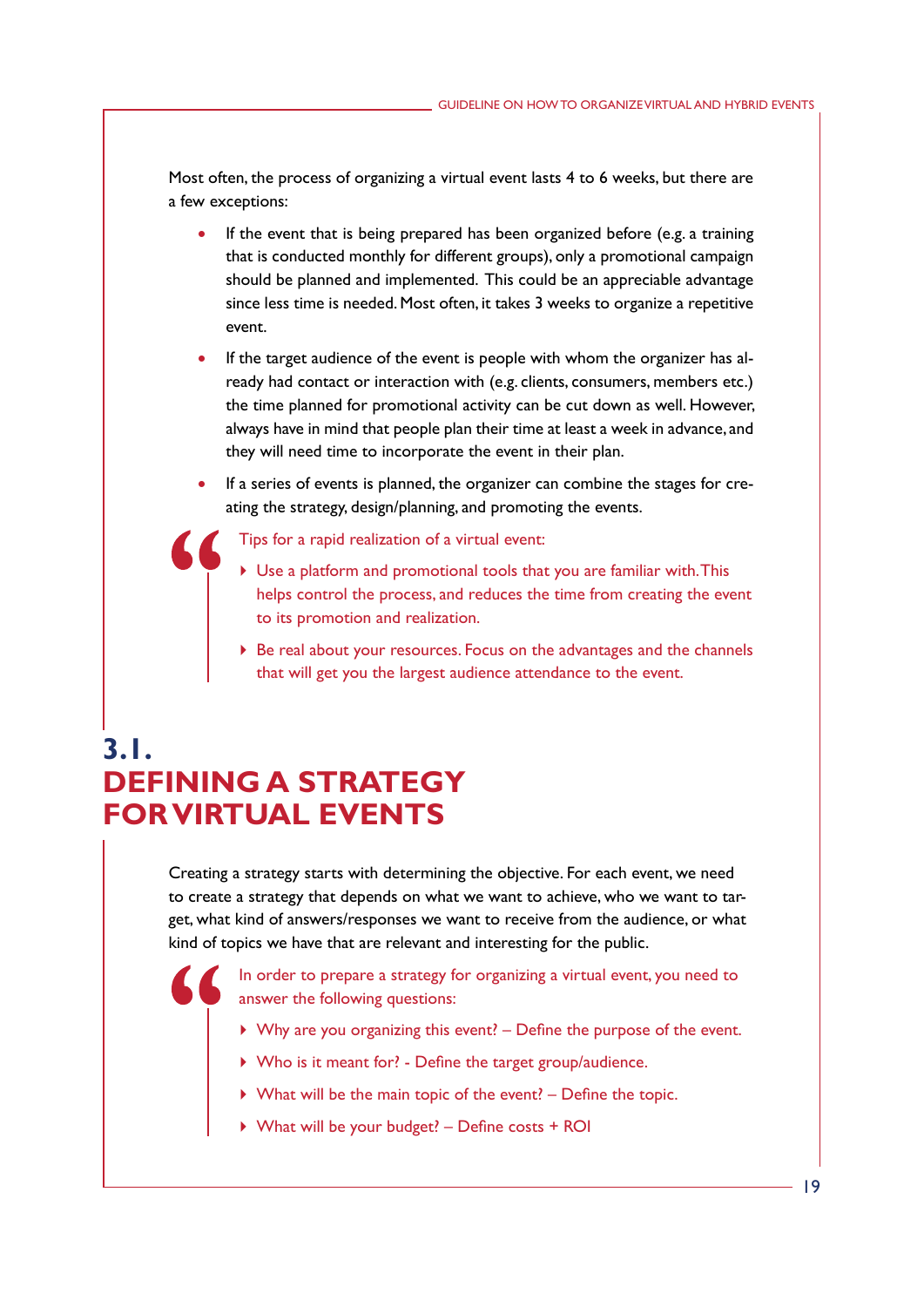- $\triangleright$  How will the event be delivered? Define the type of event and the virtual platform.
- $\triangleright$  Do you need to hire technical support for delivery of the event? -Decide if agency/company for event management is needed to be engaged.
- ▶ Who will be a part of the organization team? Select members and assign them roles.

Events in recent years, no matter if they are live, virtual or hybrid are defined in one word – experience! Every event represents a different experience for all involved and every experience should be a positive one.

For that reason, the main focus while organizing an event are the people – the experience of the audience and the visitors. In the group of stakeholders of an event, the following stand out: participants/audience, organization team, moderators, speakers, trainers, panelists, sponsors, supporters, media and associates (marketing agencies, designers, technical support).

When launching a virtual event, the organizer must know how to master the virtual experience as a whole. One of the most important prerequisites for a successful event is the participation of the right audience. In identifying and attracting the appropriate audience, the organization/company can use the help of many of its stakeholders i.e. the organizing team, colleagues from other departments of the organization/company and the company's partners. After identifying the target audience, the event needs to be designed and customized holistically based on the audience's needs. And last but not least, it is an imperative to master the technology, so that it can be used in creation of industry-leading events.

# **3.2. IDENTIFYING GOALS**

Common event goals include:

- Raising brand awareness for products and company;
- Enhancing prospect relations, lead generation, and sales acceleration;
- Improving customer relations, education, and retention;
- Community building;
- Generating revenue from ticket sales or sponsorships;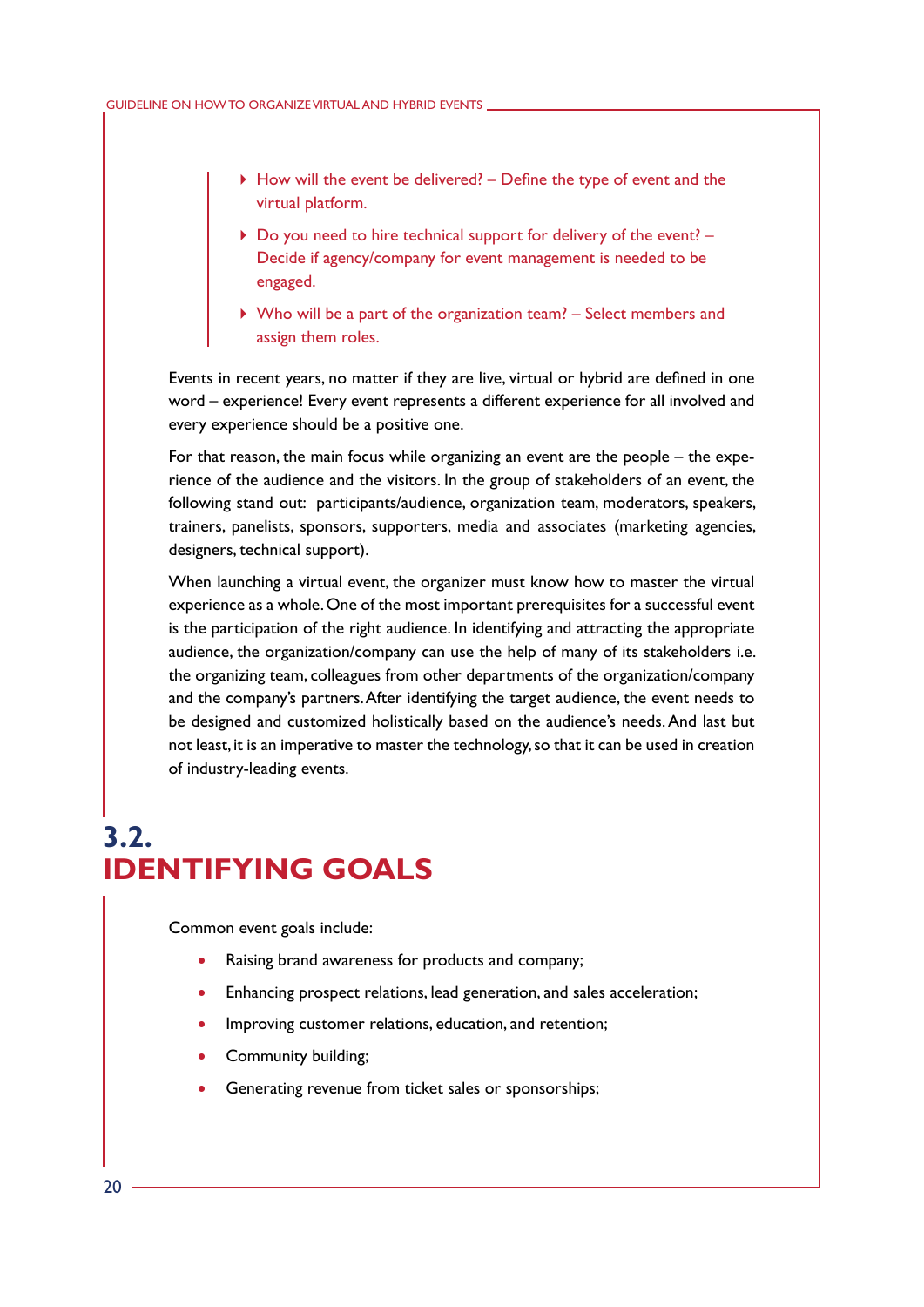- Reinforcing employee relations, education, and retention;
- Recruiting.

Once the goals of the event are set, it's time to consult other stakeholders—both internal and external. For instance, the organization's leadership, the sales team, and event partners may all give input on targeting a specific audience. Likewise, these different stakeholders can be valuable in helping drive registrations from that audience.

# **3.3. IDENTIFYING ATTENDEES' NEEDS/ EXPECTATIONS**

Designing the perfect virtual experience starts with the attendees. Event organizers and event leaders understand the synergy and unique opportunities that physical events bring. It's important to understand all the different reasons as to why attendees come to a virtual event.

> To identify the attendees' requirements and needs, you may find it helpful to have answers to the following questions:

- What are my attendees' expectations?
- What discussion formats are the most engaging for my audience?
- When repurposing event content, what formats are most valuable to attendees [what kind of content can be delivered via a certain type of virtual event (training, conference, meeting)]?
- How can this event make my attendees successful?

One of the most straightforward ways to get answers to these questions is to ask previous participants (gather feedback via evaluation/feedback forms) or use existing information on the preferences of attendees pulled from previous events or data available from other organizational sources.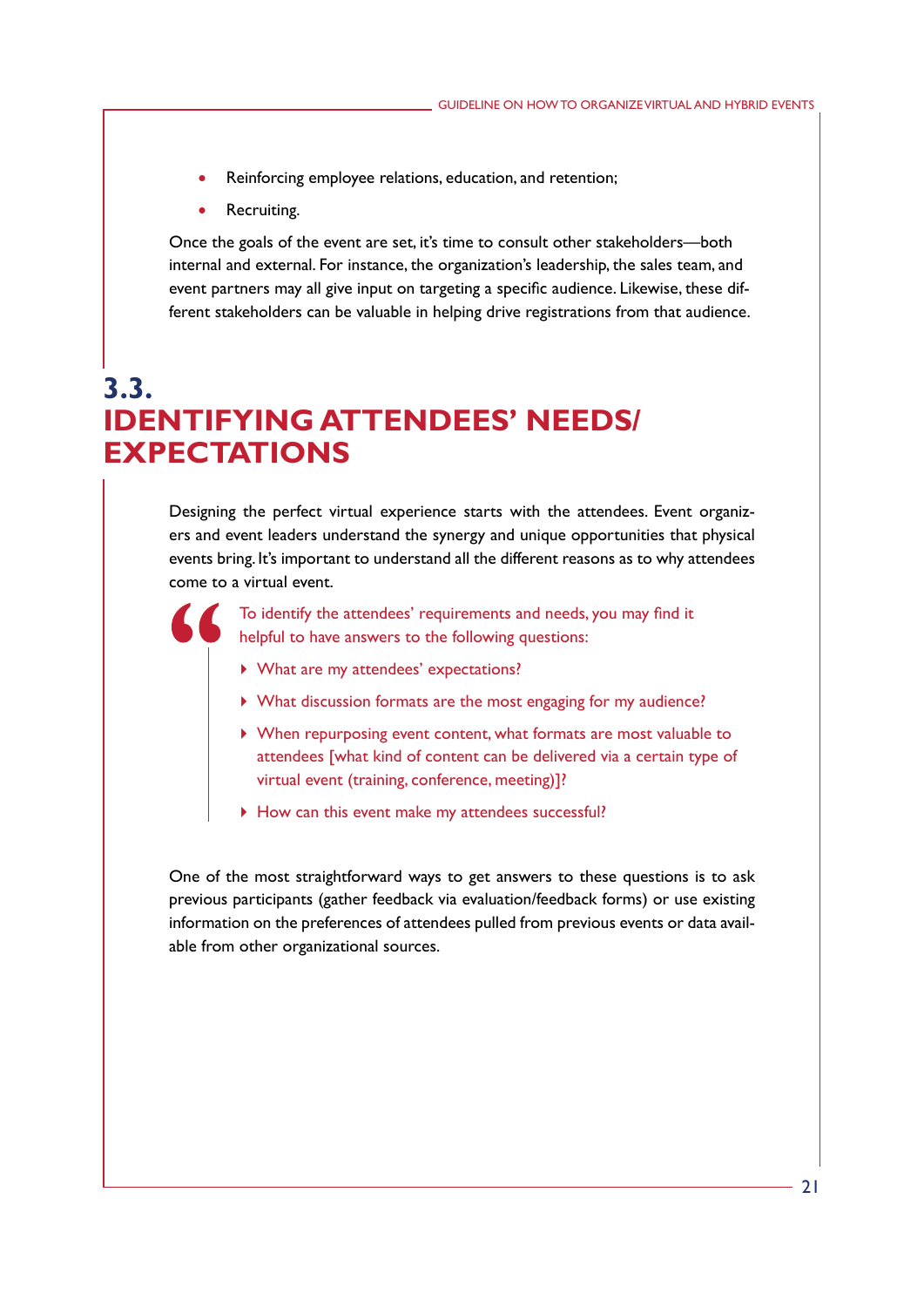# **3.4 PLANNING THE VIRTUAL EVENT**

At the beginning of planning for the event we need to start with effectuation of the previously defined strategy. Now, the event already has a different, tactile form. A well planned virtual event means increased probability for success and decreases the risk of failure of the event.

Similar to planning the physical events, when planning a virtual event, one must pay attention and separately implement the following steps:

- Determine the date and time of the event;
- Choose the virtual event platform;
- Define the target group and ways of recruiting;
- Select the organizing team;
- Select and recruit speakers/trainers/moderators/panelists;
- Plan the promotional activities for the event;
- Define the budget for the event

There is one factor that is crucial to success in the event industry, and that is experience. However, the lack of years of experience can be made up for by setting clear goals and priorities, use of user manuals and checklists when it comes to organizing virtual events.



 $22<sub>2</sub>$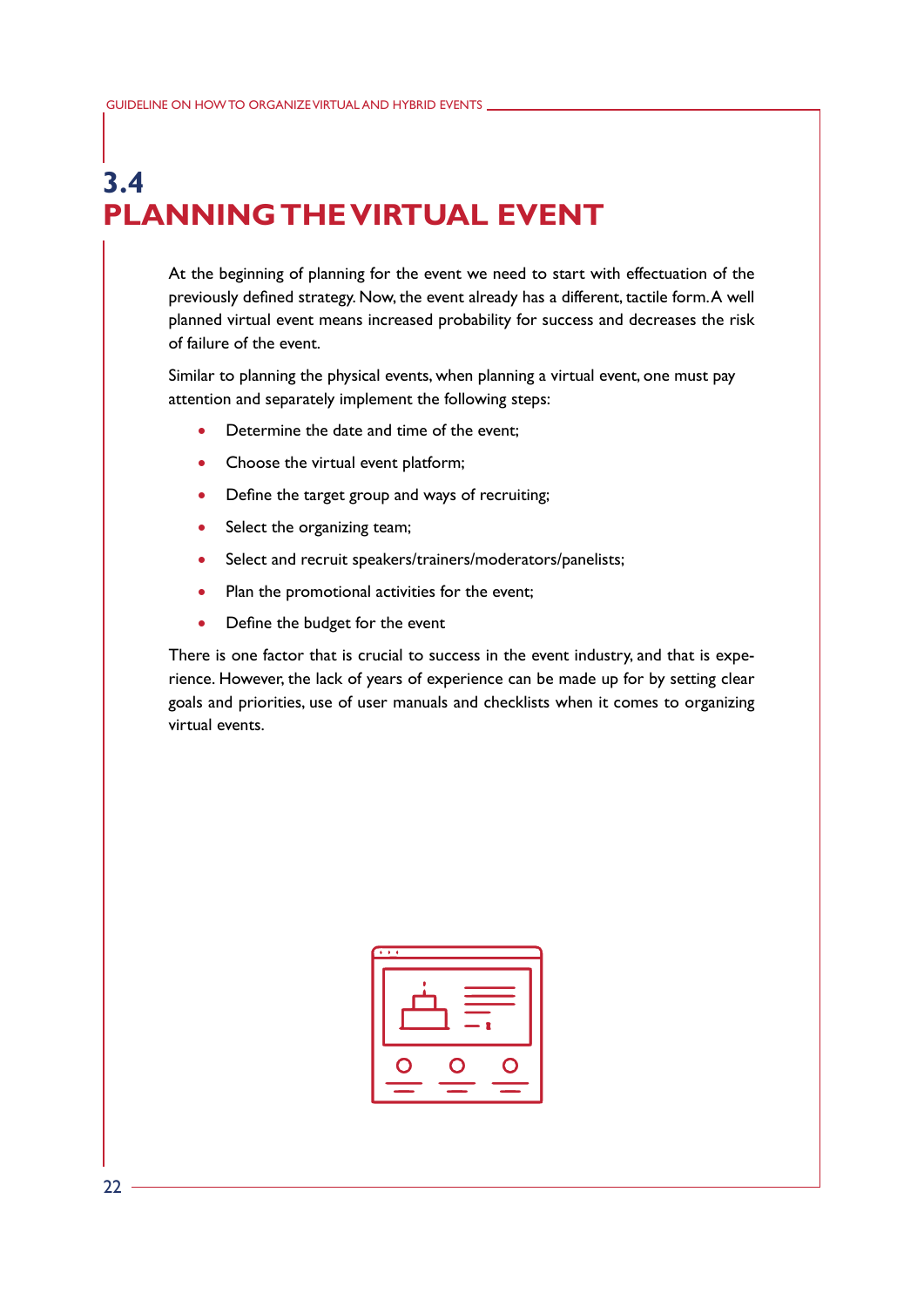# $\blacksquare$

## **Tips about the factors for success that need to be considered: PERSONALIZATION OF EXPERIENCE**

One of the advantages of virtual events is the absence of a large number of restrictions present at events organized for physical presence. This opens up the possibility to work with an audience of any size, according to the needs and preferences of the organizer. However, with the ability of organizing a particularly large audience also follows the responsibility to provide an experience that meets the needs of individual participants. This means that the personalization of the event for each participant is a key element in the strategy for organizing events, a clear priority. Attracting the desired audience depends on the experience specific to that group.

## **CUSTOMIZING ACCESS AND VIEWING**

The experience of the participants starts long before the event. Adapting promotional messages to the industry and the nature of the target contacts is the first step towards personalization. The same goes for post-event communications, as it's crucial that they are tailored to the participants' experiences. If a participant has registered for the event for a specific reason, left a message or feedback, or is open to a followup discussion, it is a good idea for the organizer to mention this in the follow-up communication.

## **DEFINING COMPLEXITY**

Depending on the needs of the organizer, it is necessary to determine the structure of the event. If the topic is more specific, it is better to create a single agenda tailored to a specific industry, position or issue. For more extensive and larger events, it is advisable to have a multi-directional agenda, where participants have the opportunity to be a part of one or more different modules.

## **BUILDING COMMUNITIES**

Separate rooms (virtual meetings) and workshops allow participants to better absorb material from a single session, while socializing with colleagues in a smaller circle. The experience of physical events can be captured by creating these separate meetings, where smaller groups (separated by a large joint group) can communicate via video conferencing, messaging, and various virtual communication tools.

## **COLLABORATION**

Co-promoting an event is a very powerful way to increase attendance at a virtual event. The more the organizer can permeate a new audience, the more likely they are to entice a larger number of newly registered participants. Therefore, sponsorship, partnership and cooperation with other organizations or companies are beneficial for creating a successful virtual event.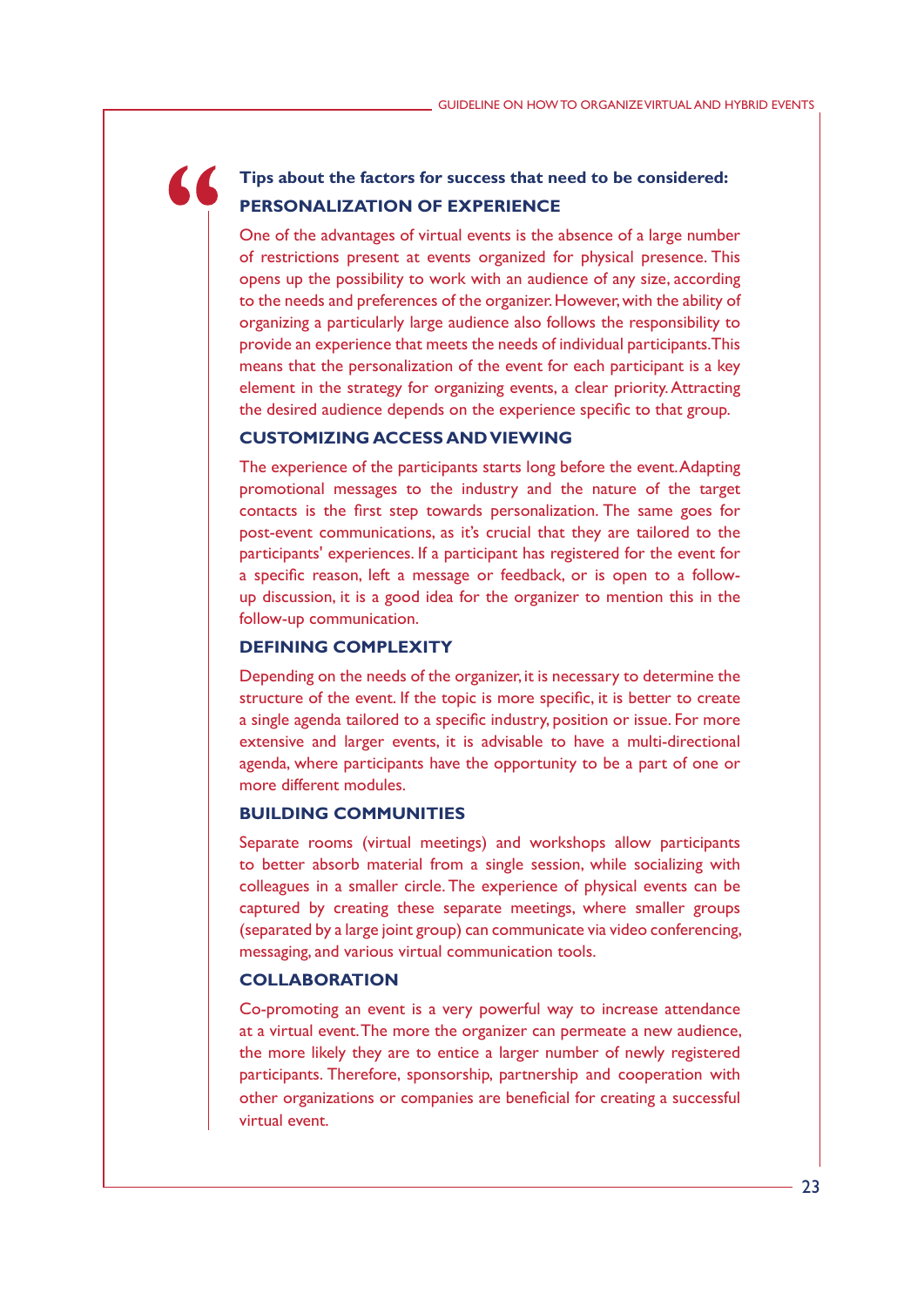# **3.4.1 DEFINING THE TARGET GROUP AND WAYS OF RECRUITING**

When setting the goals for the recruitment of participants and sending invitations for an event, one must carefully consider the next few factors that correlate with the rates of RSVPs (Répondez S'il Vous Plait), as well as the number of registered participants that will actually attend. We should ask ourselves the following questions:

- Will an existing database of contacts be used or will the organizational team appoint a sum of the budget and buy a database of contacts especially for the event?
- The content of the database, i.e. how resourceful the database is?
- How to name the event in order to attract audience including the attractive visual identity of the event?
- How to create an invitation according to all regulations for it to be resistant to all spam filters?
- Is the image, the brand and all quests of the event attractive (speakers, panellists, moderators)?
- How quickly is the invitation delivered?

In general, the response rate of the invitation by contacts/potential participants who already know your organization/company is higher than that of the contacts you reach out to for the first time. Possibilities for purchase or temporary lease of a database exist as an option, but evidence shows it does not guarantee reliable responsiveness.

There are some common assumptions about response rates, enrollment rates, attendance rates and lead ratios that one should consider when deciding how many invitations to send to reach a certain audience size goal. Response rate, also known as completion rate or return rate, is the number of people who answered to the invitation divided by the number of people invited. It is usually expressed in the form of a percentage and usually has a 3 to 1 ratio (for every 3 persons invited, 1 would participate). In some circumstances this percentage can be lower or higher depending on the type of event.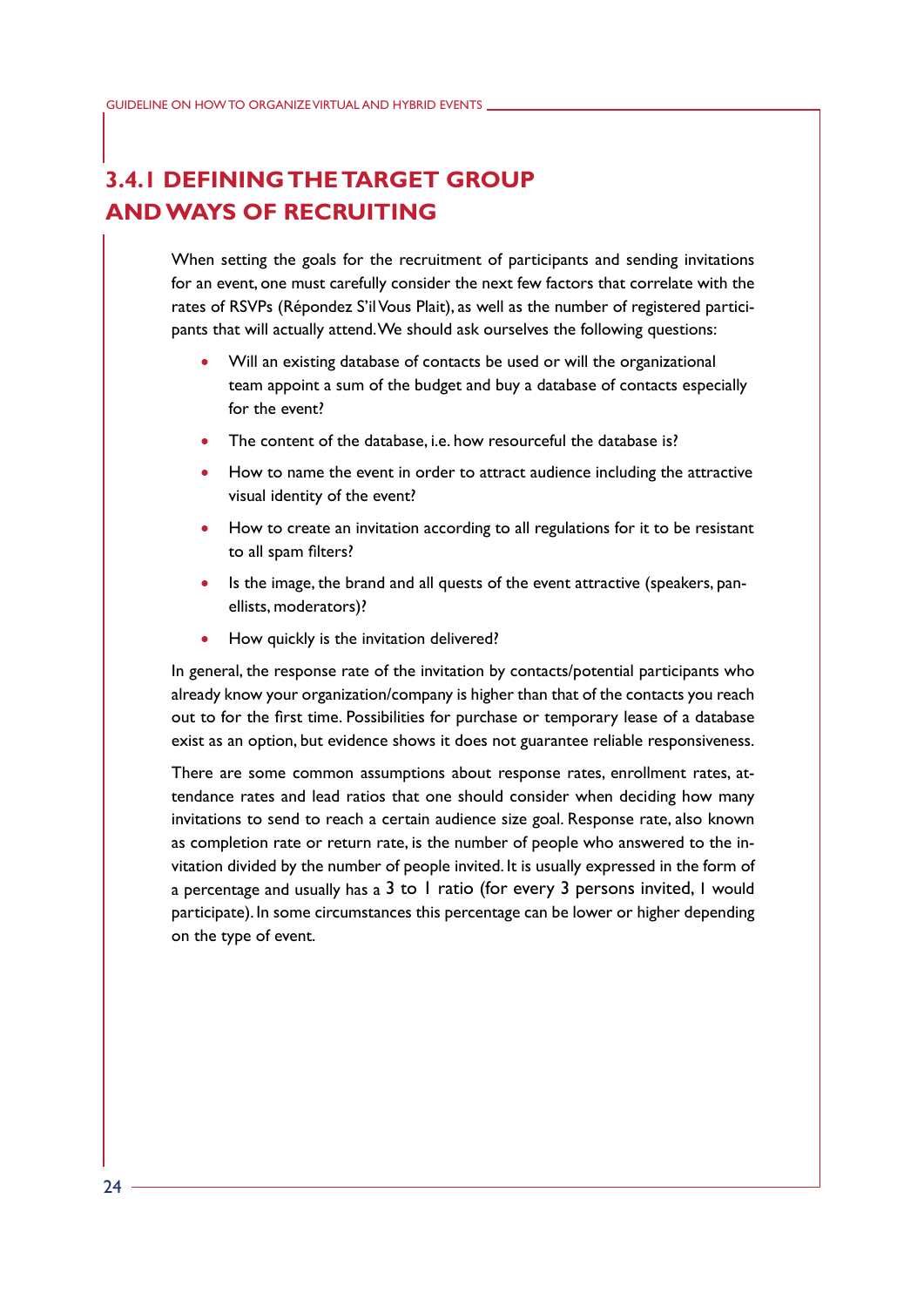In the process of sending the invitations, it is important to define option that relates to post-event activities. Almost all platforms offer the option of sending an email after the event. It is an important element in defining the event.

- $\triangleright$  Scheduling an automatic email containing the necessary information (Thanks for participating/Expressing regret that someone did not attend.);
- Scheduling a sales campaign, meetings with a salesperson;
- Sending links, presentations in advance;
- Scheduling a follow-up meeting one week after the event.

The response rate will vary depending on a variety of factors such as:

- Richness of purchased or owned e-mail list;
- Use of unsolicited lists versus known leads;
- Resonance of the event title and description to target audience;
- Quality of the invitation copy;
- Ability of invitation to get past spam filters;
- Appeal of the brand and the guest speakers;
- Amount of advance notice provided for the invitees;
- Time and day of the week the event is scheduled for;
- Ease of filling out the enrollment form.

In general, there is a better response rate from lists of people who already know the organization compared to "cold" lists that are bought or rented from 3rd parties. Usually, the lists are rented by 3rd parties for the purpose of reaching a greater audience and subsequently attracting more participants. However, it has been noticed that even though the numbers seem bigger, at the end, the registration to participation ratio shows that not all of the people that register actually participate in the events.

# **3.4.2 SELECTING DATE AND TIME FOR VIRTUAL EVENTS**

In the process of choosing the date for an event there are several important factors. The first and most important one is to avoid major holidays, and the days immediately preceding/following them. Mondays and Fridays average lower attendance than Tuesdays, Wednesdays and Thursdays. Avoid times when the target audience is generally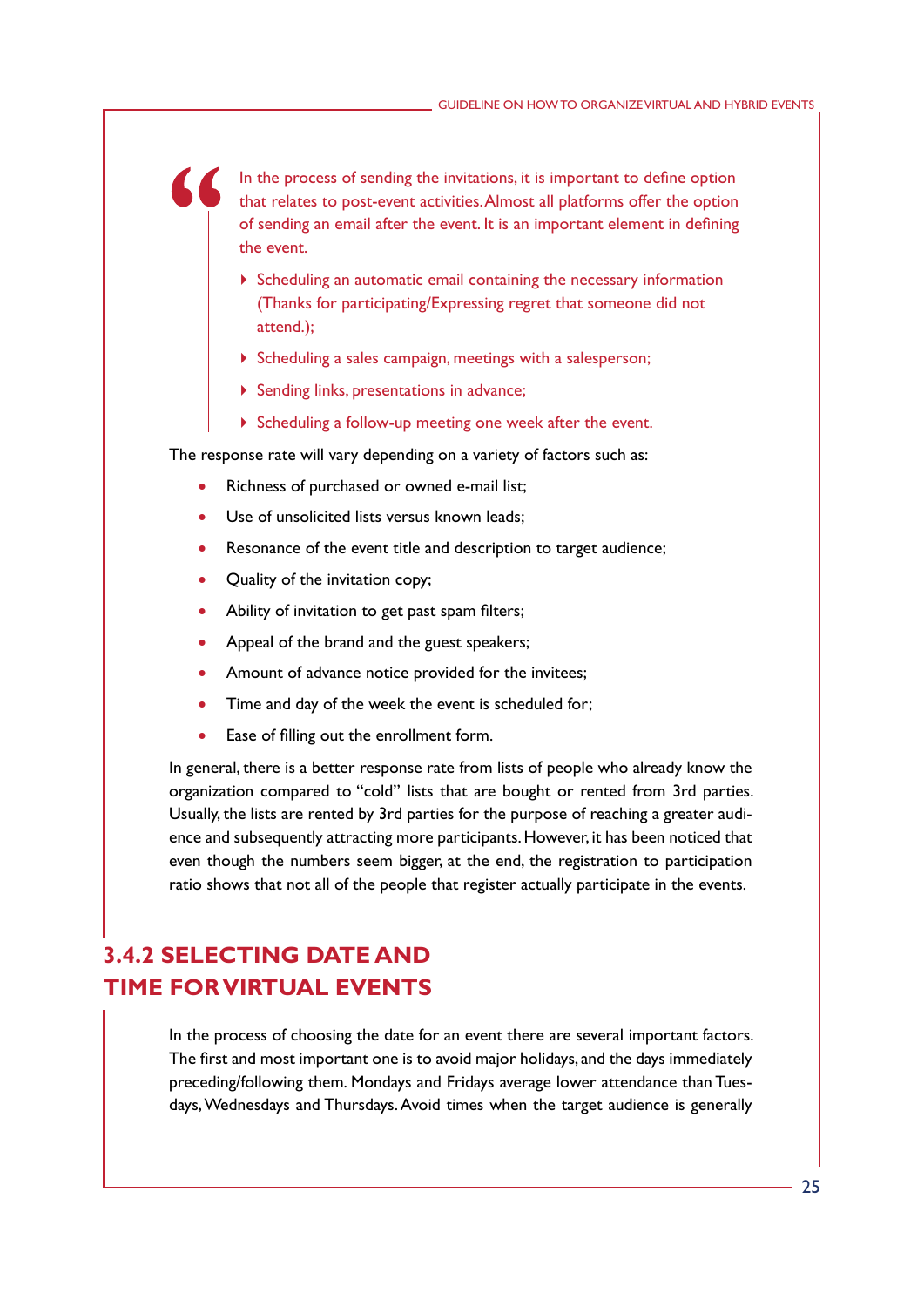unavailable (e.g., end of month for Finance, August for education professionals, etc.). Events held in the last two weeks of the quarter typically receive less sales support, because their focus at this period is usually on closing business rather than prospecting. Events held early in the quarter have a better chance to raise sales in that quarter.



While defining the date of the virtual event, you must think about the schedules and the lifestyle of your target group as well as the specific cultural context.

# **3.4.3 SELECTING THE BEST VIRTUAL CHANNEL/PLATFORM**

While organizing a virtual or hybrid event it is crucial to define the type of the event - a webinar, training, conference, fair, etc.

Depending on the goals and strategy, the next decision that needs to be taken is choosing whether the event will be fully virtual or if a hybrid is a better solution.

If you go with a hybrid event, the choice for a physical location must be done very carefully, taking into consideration all conditions of the premises so that the streaming of the event can take place without any interruption. This means that you would need spacious premises with good lighting, sound system, audio and video equipment for streaming the event. Additionally, it's of high importance to have immediate access to technical support that will be in charge of equipment management, unless the organizing team doesn't already have a member of the team who will be in charge of this.

The choice of the platform should depend on the goals of the event, its attendees, and its budget.

## **3.4.4 SELECTION OF THE ORGANIZING TEAM**

For a successfully completed task, it is necessary to establish internal communication and define the roles of the staff involved in the organization of the virtual event. In addition to individual interaction, this includes defining the functions and the interaction of specific teams: event coordinators, marketing, sales, technology staff, etc. As with physical events, cooperation and collaboration among the different teams will define the success rate of the virtual event.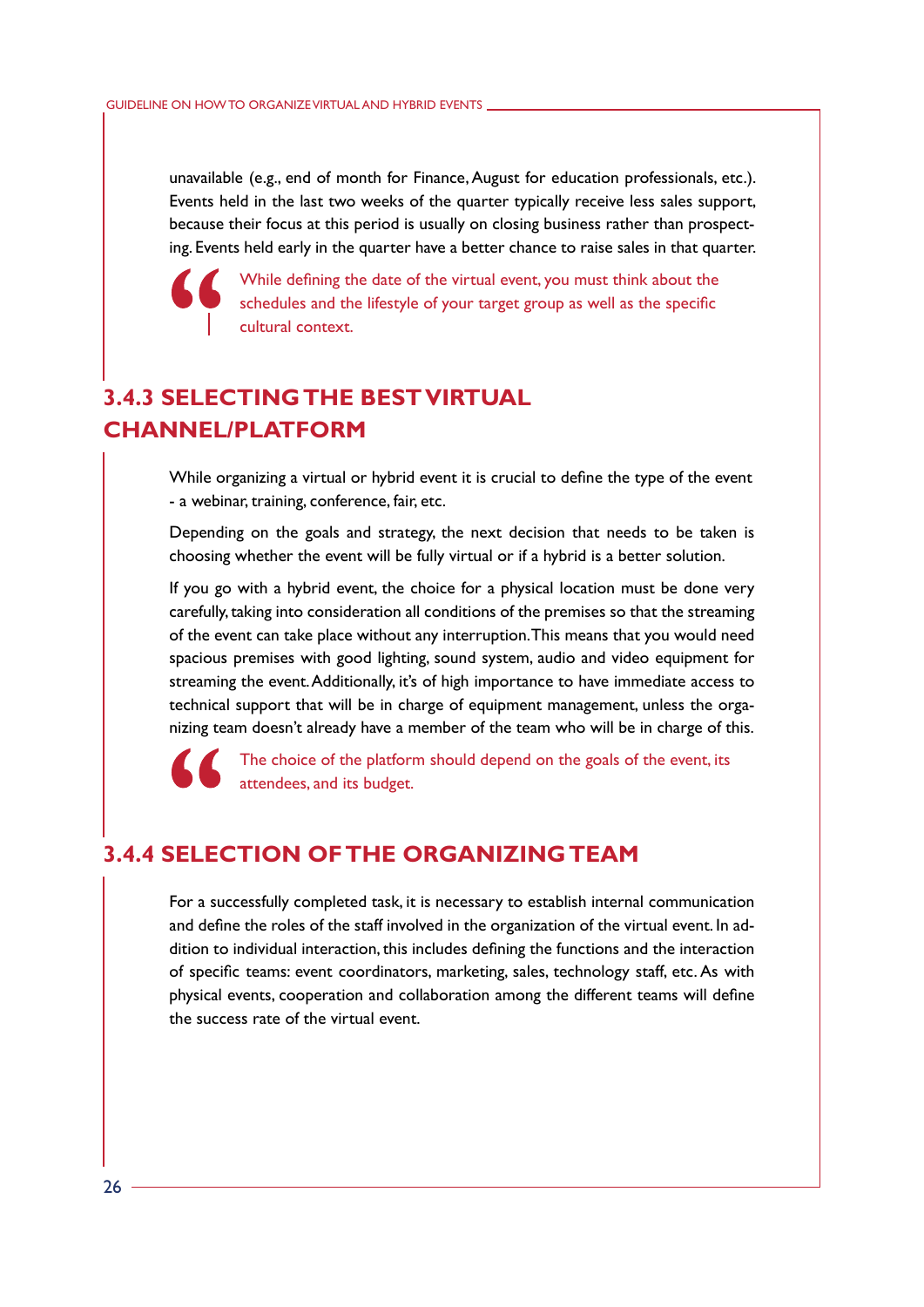# **3.4.5 SELECTION, RECRUITMENT AND TRAINING OF SPEAKERS**

A large part of what attracts participants to a specific event are the speakers. Even before the actual event, the interest in the speaker or what the speaker would talk about is highly anticipated and could be a decisive factor as to whether people would choose to attend the event. However, the rules of creating a virtual event are a bit different than the ones when you organize a physical event. We need to take into consideration the following influencing factors:

- A good introduction at the beginning of the event is necessary in order to engage the participants. Personal stories, quotes, current statistics and similar analysis related to the topic of the event are a great way to start;
- The authenticity and making a personal connection with the audience always has a positive impact on their opinion of the event. The need for personalization of the event can also be achieved through the speaker;
- For virtual events, the conversational tone is more acceptable and recommended since the computer screen interferes with a lot of the non-verbal communication, as it also does with the attention of many viewers;
- At the end of the event it is recommended to have a call to action in order to involve the audience. This additionally contributes to a positive experience of the event;
- Breaks during the speech are desirable with the purpose of holding the attention of the participants.

Due to the virtual environment, the conciseness and focus of the topic are crucial in the content of a virtual event. Practice of presentation speech makes it perfect.

# **3.4.6 WELCOME AND INTRODUCTION**

The organizer should always identify who will address the attendees at the beginning, and thereupon prepare key instructions:

- Giving specific and detailed technical instructions on how the event speakers will access the platform, as well as which tools will be used;
- Providing tips for virtual presentation and support tools (along with detailed instructions on how to use them);
- Discussion on the topics of the sessions, duration, scenario and presentation plan;
- Set a time for the speaker to enter the event and allow for a warm-up time;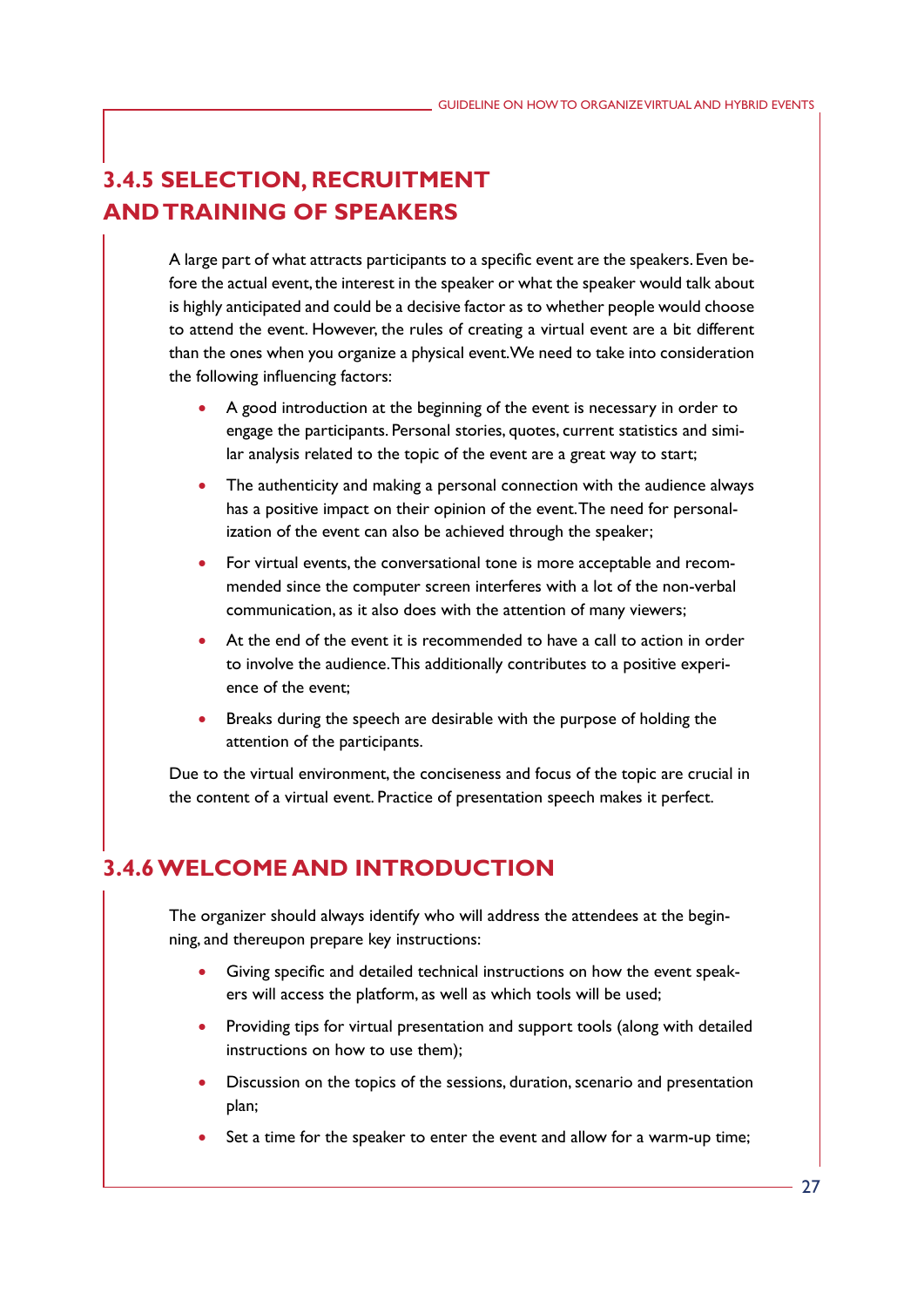- Appointing a person to introduce the speaker and/or serve as a moderator;
- Organize training for the moderators and the speakers.

# **3.4.7 CHOOSING AND PREPARATION OF THE SPEAKERS**

After choosing the target group and determining the topic of the event (as well as the other creative elements), the next step is to choose the appropriate speakers, panelists and guests. Usually, the speakers are chosen based on expertise and ranks in a certain industry or a profession appropriate for the chosen topic. If there is no specific person in mind, it is advisable for the organizer to look at leaders, experts, or sponsors in the appropriate field.



The speaker of the virtual event is the key to the success of the event. They have to be interesting for the public and prepared to create relations with the participants. The speaker can help promote the event and invite their own network of contacts to participate in it.

After determining the speakers, for the sake of realizing a successful event, it is of key importance for the organizational team to prepare the speaker. Whether the virtual event will be successful or not, to a great extent depends on the preparation of the speaker by the organizer.

Technical tips for the speakers:

- ▶ Testing the internet connection, scheduling a test session before the event;
- Setting up the laptop or the camera on an eye level or a bit higher;
- Checking all devices (especially the microphone) and the appropriate way to use it;
- Having a good internet connection, as well as connecting all devices to said internet connection;
- Setting up appropriate lightning;
- Natural lightning: placement of the person across from a window (there cannot be light behind them) if the lightning from the sun is to bright, it is suggested to partially cover the window;
- Artificial light: placing a softer, diffused lamp at a 45 ° angle in front of the speaker eliminates almost all shadows from the face, giving an optimal look. It is also recommended that the speaker turns their back on a bright background without glare. If they do not have a lamp, they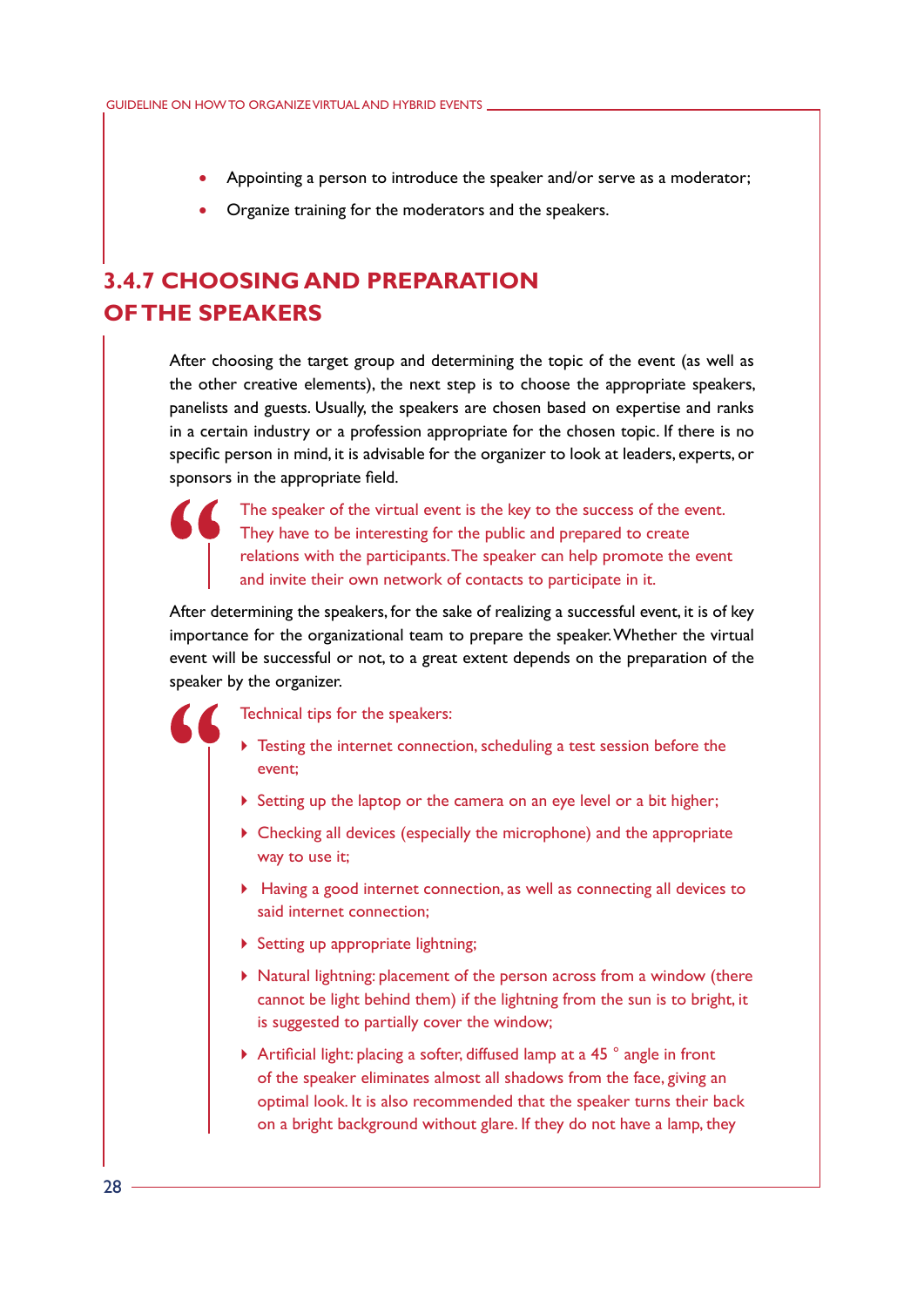should be repositioned to the strongest light source (while trying to be well lit);

- Scheduling a test session before the event, where there's a chance to test the function of the devices and the presentation;
- Practicing the speeches;
- Detecting whether there is a need to change some topics and questions;
- $\triangleright$  Practicing the rhythm and the pace of the speech;
- Defining the timetable to avoid shortening of the provided program.

| DOs.                                                                                                                                                                           | DON'Ts                                                                                                                                                                                                                              |  |  |  |  |  |  |
|--------------------------------------------------------------------------------------------------------------------------------------------------------------------------------|-------------------------------------------------------------------------------------------------------------------------------------------------------------------------------------------------------------------------------------|--|--|--|--|--|--|
| Eliminate distractions<br>Dress the part<br>$\bullet$<br>Use solid neutral colors<br>• Choose a good microphone<br>• Speak clearly<br><b>Practice</b><br>• Smile and have fun! | Present with the light behind you<br>$\bullet$<br>Leave your audio notifications on<br>$\bullet$<br>Wear noisy jewelry<br>$\bullet$<br>Forget to engage your audience<br>$\bullet$<br>Speak too long<br>$\bullet$<br>Speak too fast |  |  |  |  |  |  |

## **3.4.8 PLANNING THE PROMOTIONAL ACTIVITIES**

#### **Defining the event headline**

Topic of the event needs to originate from its goals and objectives, as well as from the needs of the audience.

Thus it will be beneficial to define an excellent, appealing headline**.**

#### **Designing and sending invitations**

While organizing a virtual event, the invitation for said event is integrated into the platform that will be used for the event. It is very important to take into consideration the number of invited people.

It is necessary to design an invitation that will keep the attention of the invitees, and it must contain information about the time of the event and its speakers. Most often, it is sent via email or placed on other online channels – banners, social media posts, but also through channels that enable automation of the experience.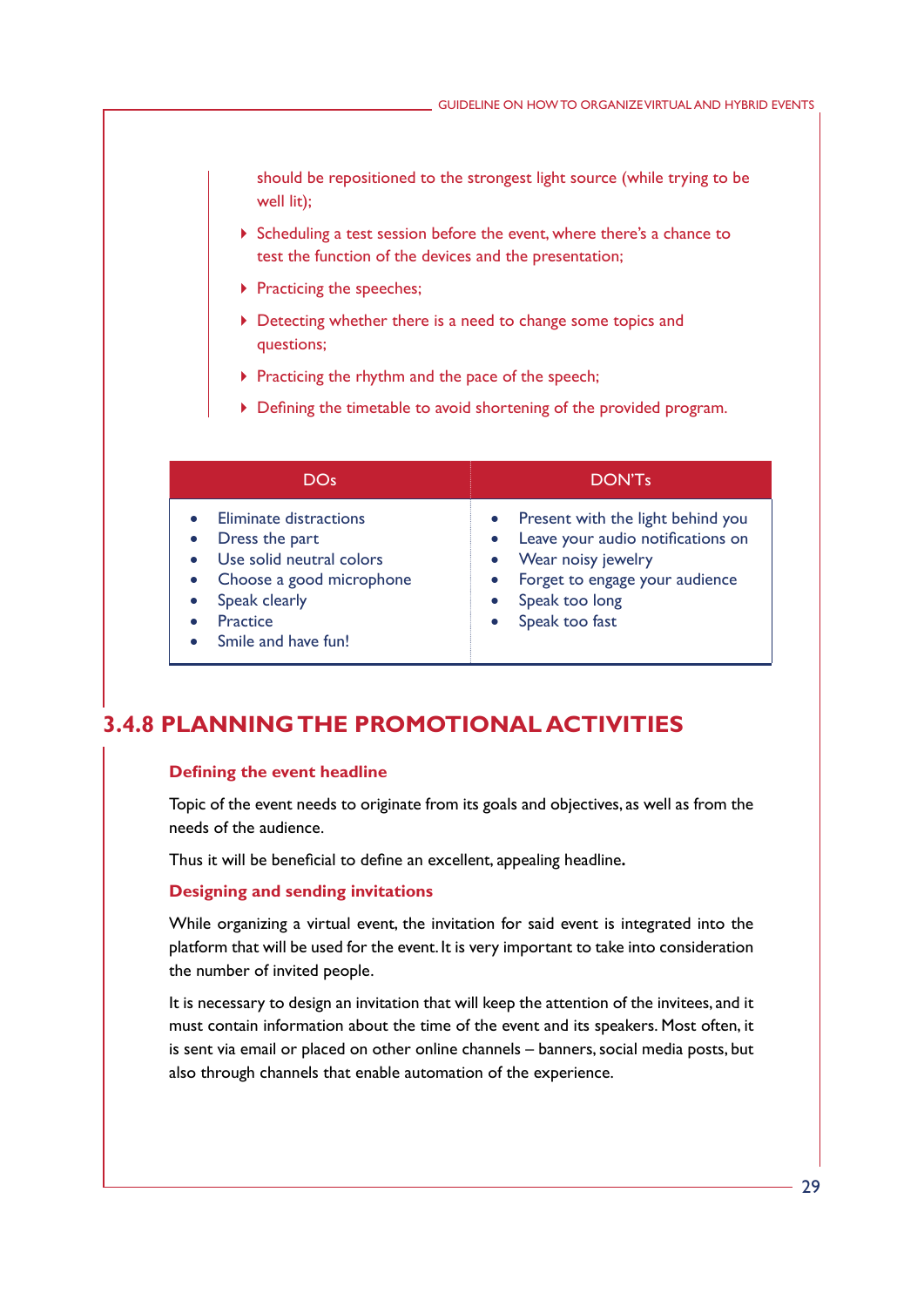#### GUIDELINE ON HOW TO ORGANIZE VIRTUAL AND HYBRID EVENTS



## **Sending invitations – Necessity to comply with data protection regulative**

While organizing virtual events it is necessary to follow certain rules that are defined by law, and without which one should not even consider advertising an event. General Data Protection Regulation (GDPR) is implemented with every organization of an event by using platforms for event organization, mobile applications and platforms for B2B meetings. The duty for implementing GDPR stems from the inevitable processing of personal information of the participants at the event, and it includes: Name and Surname, E-mail Address, location, IP address, etc.

Most often, while sending the invitation, databases are being used without the complete permission of the owner. Also, virtual events are being recorded, so if the organizer plans any kind of sharing of the recording, they must not share it without the consent of the speakers as well as the participants (if they appear in the recording).

It is needed to define concise, clear, transparent and easily accessible information:

Which personal information will be collected from the participants? Will the personal information be used for a different goal?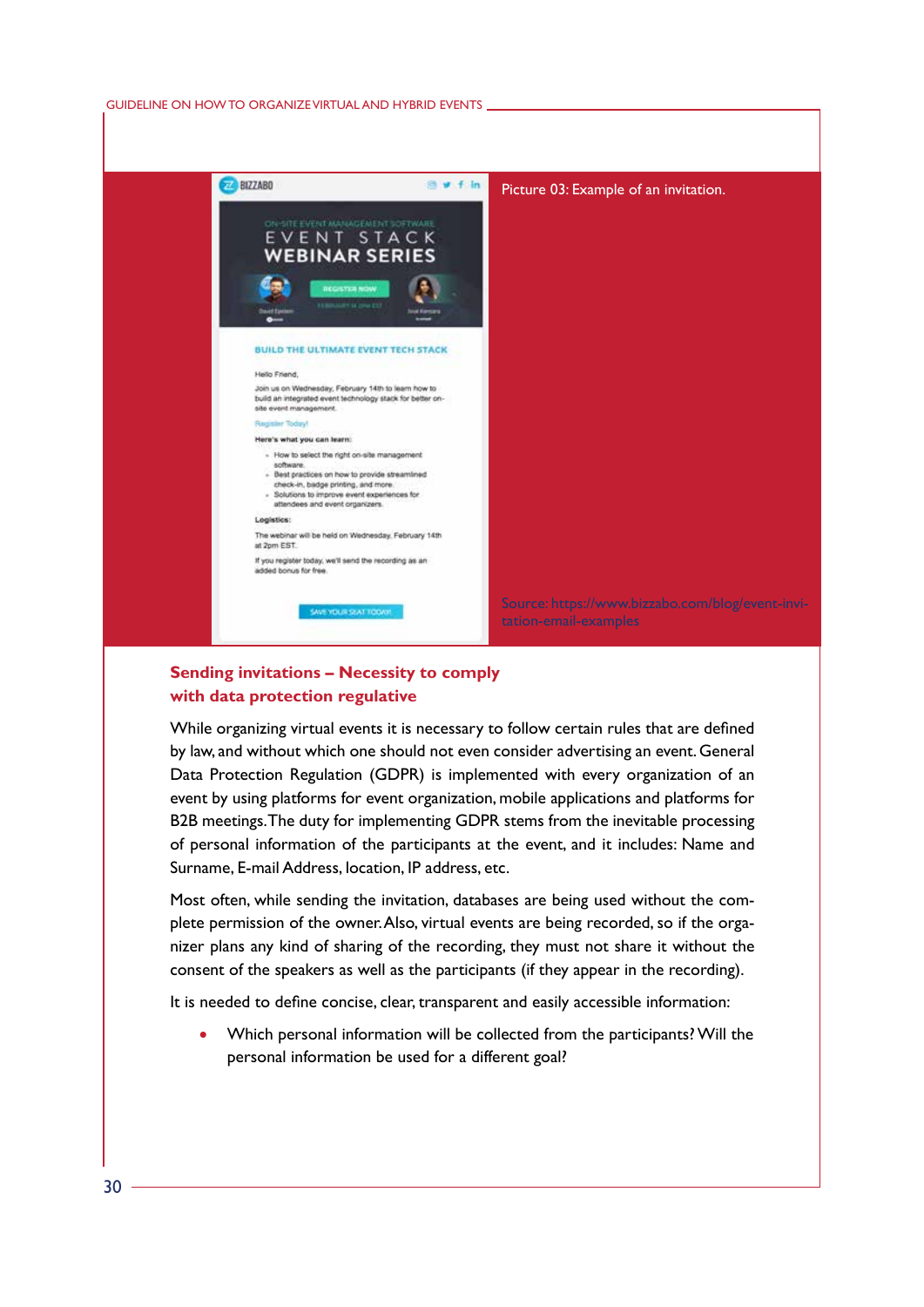- What are the rights of the participants connected with the protection of their privacy?
- How long will the organizer keep the personal information of the participants?

This information can be written in a form of a short Policy of privacy which will be made accessible to the participants before the event.

5 key principles for data protection:

- **Lawfulness, fairness, transparency;**
- Purpose limitation;
- Data minimization;
- Accuracy;
- Integrity and confidentiality;
- **Accountability.**

#### **Preparing presentations and other materials**

The materials that will be shared with the audience need to be defined prior to the event and shared with the audience.

Since virtual environment is less interactive, speakers should provide materials that will elevate interaction levels. If it is about a virtual training it is necessary for the materials (scripts, presentations and other necessary documentation about the training) to be prepared and sent to the participants of the event prior to the event. If it is about a webinar, conference or other type of a virtual event, where it is necessary for the materials to be sent after the event (as a follow up), the materials need to be concise, unified, and appropriately distributed to all participants. It is necessary to determine if and what content will be shared with the participants, and who will be responsible for preparing the materials.

- Tips for Making Effective PowerPoint Presentations:
- Simplify and limit the number of words on each screen. Use key phrases and include only essential information;
- Limit punctuation and avoid putting words in all-capital letters. Empty space on the slide will enhance readability;
- Use contrasting colors for text and background. Light text on a dark background is best. Patterned backgrounds can reduce readability;
- Avoid the use of flashy transitions such as text fly-ins. These features may seem impressive at first but are distracting and get old quickly;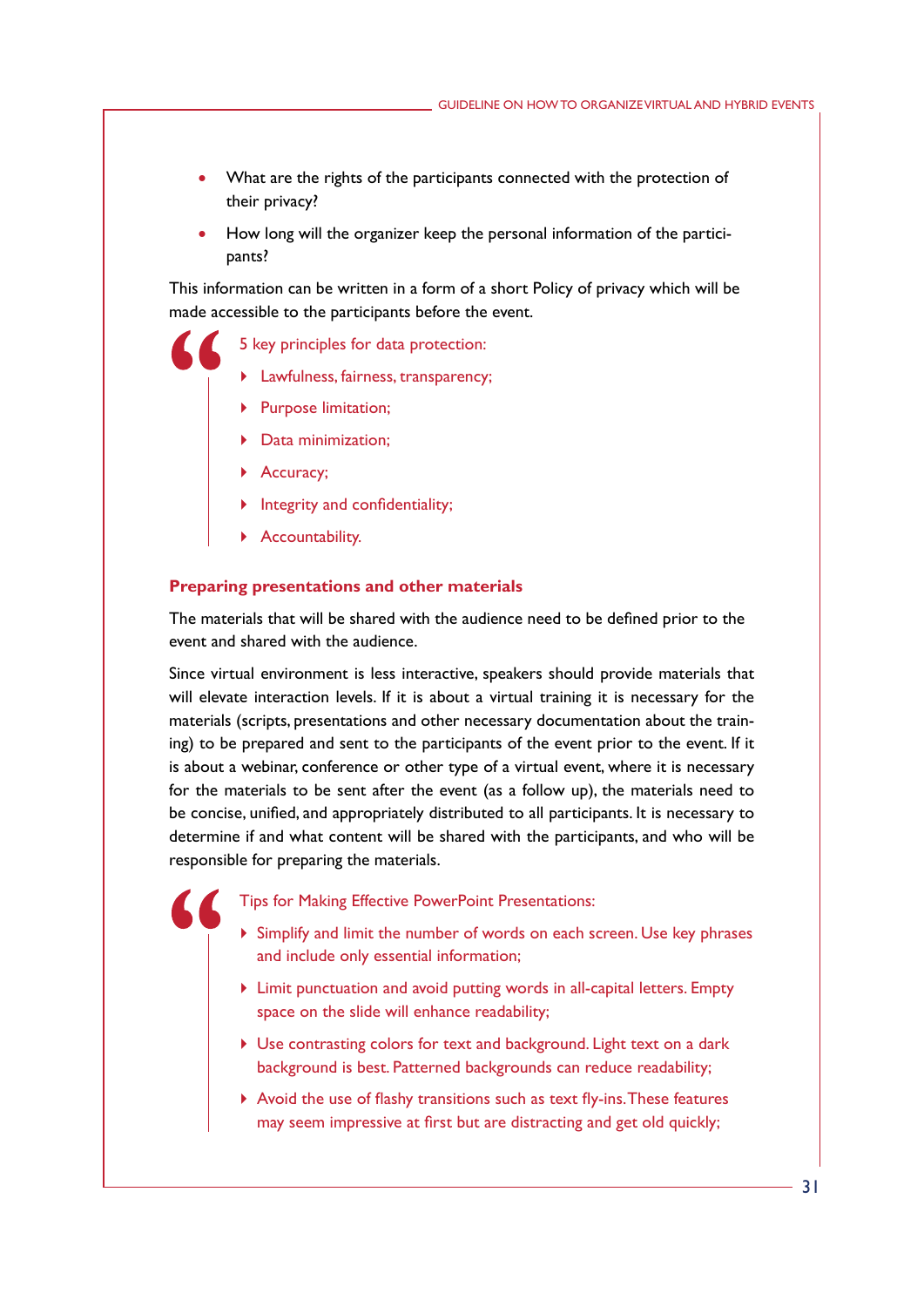- Overuse of special effects such as animation and sounds may make your presentation "cutesy" and could negatively affect your credibility;
- Use good-quality images that reinforce and complement your message. Ensure that your image maintains its resolution when projected on a larger screen;
- If you use builds (lines of text appearing each time you click the mouse), have content appear on the screen in a consistent, simple manner; from the top or the left is best. Use the feature only when necessary to make your point, because builds can slow down your presentation;
- Limit the number of slides. Presenters who constantly "flip" to the next slide are likely to lose their audience. A good rule of thumb is one slide per minute;
- Learn to navigate your presentation in a nonlinear fashion. PowerPoint allows the presenter to jump ahead or back without having to page through all the interim slides;
- Know how to and practice moving forward and backwards within your presentation. Audiences often ask to see a previous screen again;
- If possible, view your slides on the screen you'll be using for your presentation. Make sure the slides are readable. Text and graphic images should be large enough to read but not so large as to appear "loud";
- **Practice with someone who has never seen your presentation. Ask** them for honest feedback about colors, content and any effects or graphic images you've included;
- Do not read from your slides. The content of your slides is for the audience, not for the presenter.

## **Planning and organizing interactive tools (polls, surveys, questionnaires)**

If the event calls for a direct answer from its participants, it's importantto predict and define the survey/questioner and the way it will be distributed. SurveyMonkey, Google Forms, Mentimeter, can be used as various options, and the link that leads to the survey always needs to be shared with the participants during the event.

> If you decide to create a survey during the event, you need to define which platform you'll use beforehand. The option "Polls" enables direct communication with the participants which creates a unique personal experience for the participants.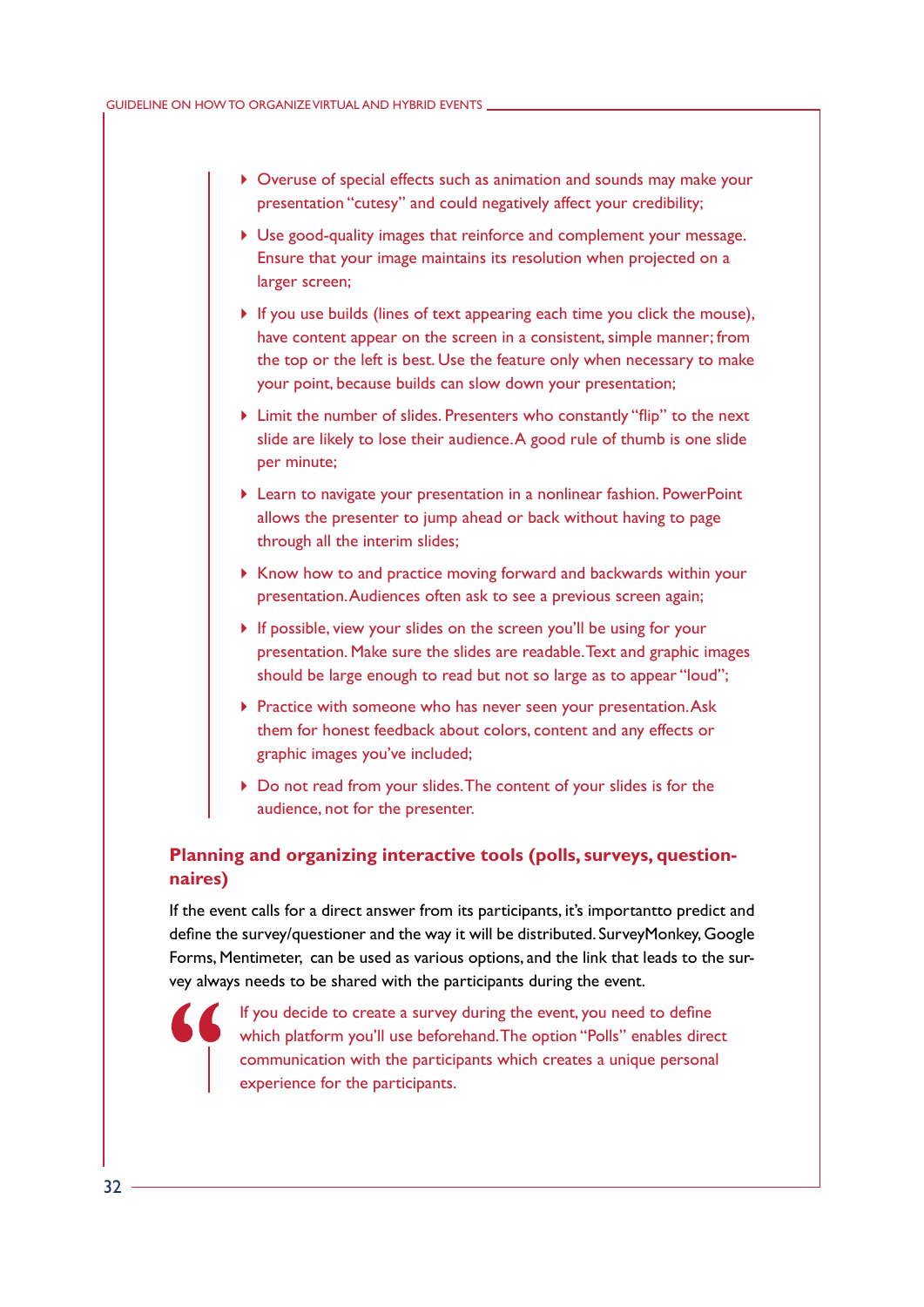## **Promotional Campaign**

When it comes to virtual events it is logical to execute the whole campaign online – meaning that all of the promotional activities should be conducted via social and online media.

It is best to start the promotional campaign 3-4 weeks prior to the event, intensifying communication in the last 7 days before the start of the event.

Bearing in mind the current situation, even though the promotional opportunities look reduced, the digital communication channels are the exact place where the attention of the audience is focused. Starting from the company's website, media announcements, direct marketing, personalized invitations, promo-interviews and the assortment of social media (Facebook, LinkedIn, Instagram, Twitter, YouTube etc.).

At the end, as the event date comes closer, it is important to implement event reminders. There are multiple ways to remind the participants of the event, but experience shows that the most effective way to do it is via e-mail or phone.

Statistically, reminders are proven to be one of the most efficient marketing tools as they significantly increase participants' login rate compared to other tools. People are dealing with hectic schedules and often unintentionally miss some information, so it is always useful to remind your target audience that the event is starting in an hour.

Tips for preparation and delivery of the promotional campaign:

- Promotion usually begins 3-4 weeks prior to the event (best practice is to narrow it 7-1 days before the event);
- Combination of e-mail, home-page placements, web ads, banner ads, newsletters, direct mail, Sales invitations, PR, ad-tie-ins, and viral marketing should be used to promote the event;
- Specify lead-source tracking ID's to measure which sources are most effective and efficient;
- Execute the campaign and drive enrollment traffic;
- Reminders should be sent (1 week and 1 hour in advance) to the registered participants;
- Optional: Call the registered participants the day before the event to orally remind them.

The promotional activities for a virtual event depend on the type of event and its targeted audience. If it is an internal event and all participants are known to the organization, there's no need for advertisement. One email containing the invitation with the link from the chosen platform is enough.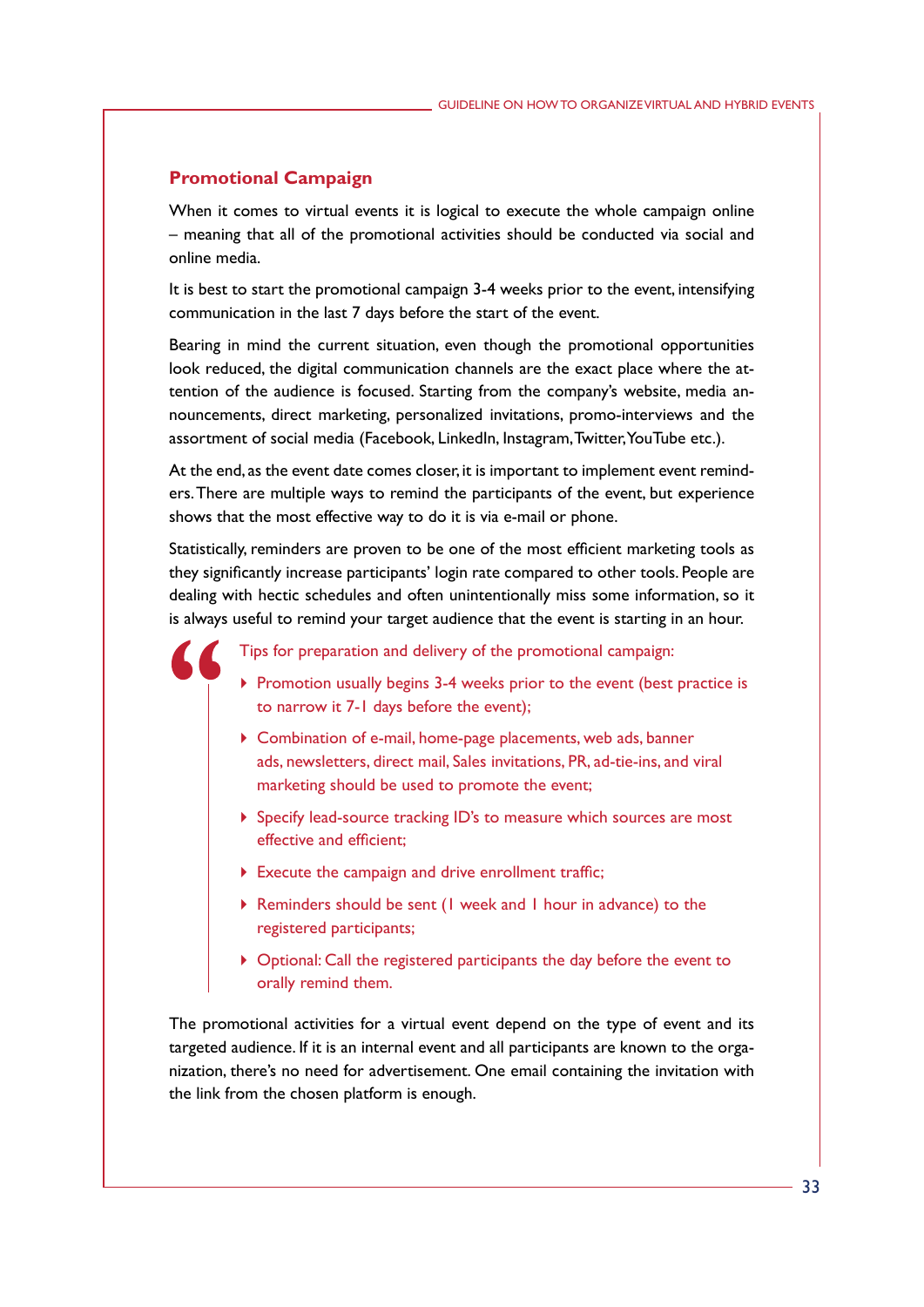If the event refers to a wider audience, it is necessary to define and design an appropriate promotional campaign.

Tips for event promotion:

- Whenever possible, make sure that the event is a part of the marketing message in the process of preparing for the event;
- Add an active link to the home page of the web site that brings the viewer directly to the descriptive/enrollment page;
- Reminders for registrants are an important part of delivering the largest audience to the virtual events possible. Statistically, reminders e-mailed 24 hours and 1 hour in advance of the event seem to have the greatest benefit;
- If the organizer is short on time or has insufficient knowledge and skills, outsourcing is always a good option.

# **3.4.9 DEFINING THE BUDGET FOR THE EVENT**

Although the costs for organizing virtual events are lower, it is important for the budget to be planned in accordance with the separate costs depending on the aspects listed below: check if participants know the spoken language of the event and whether interpretation is needed;

- Determine the number of participants, and buy/ purchase additional updates or technology options that some platforms offer, if needed;
- determine the cost for additional equipment in case of hybrid events;
- Estimate the cost for the speakers;
- Determine the cost for the organizational team;
- Define whether it is possible to secure funds from the registration fee, as well as from sponsorships;
- Estimate the cost for the promotion of the event.
- Foresee any additional expenses for the event.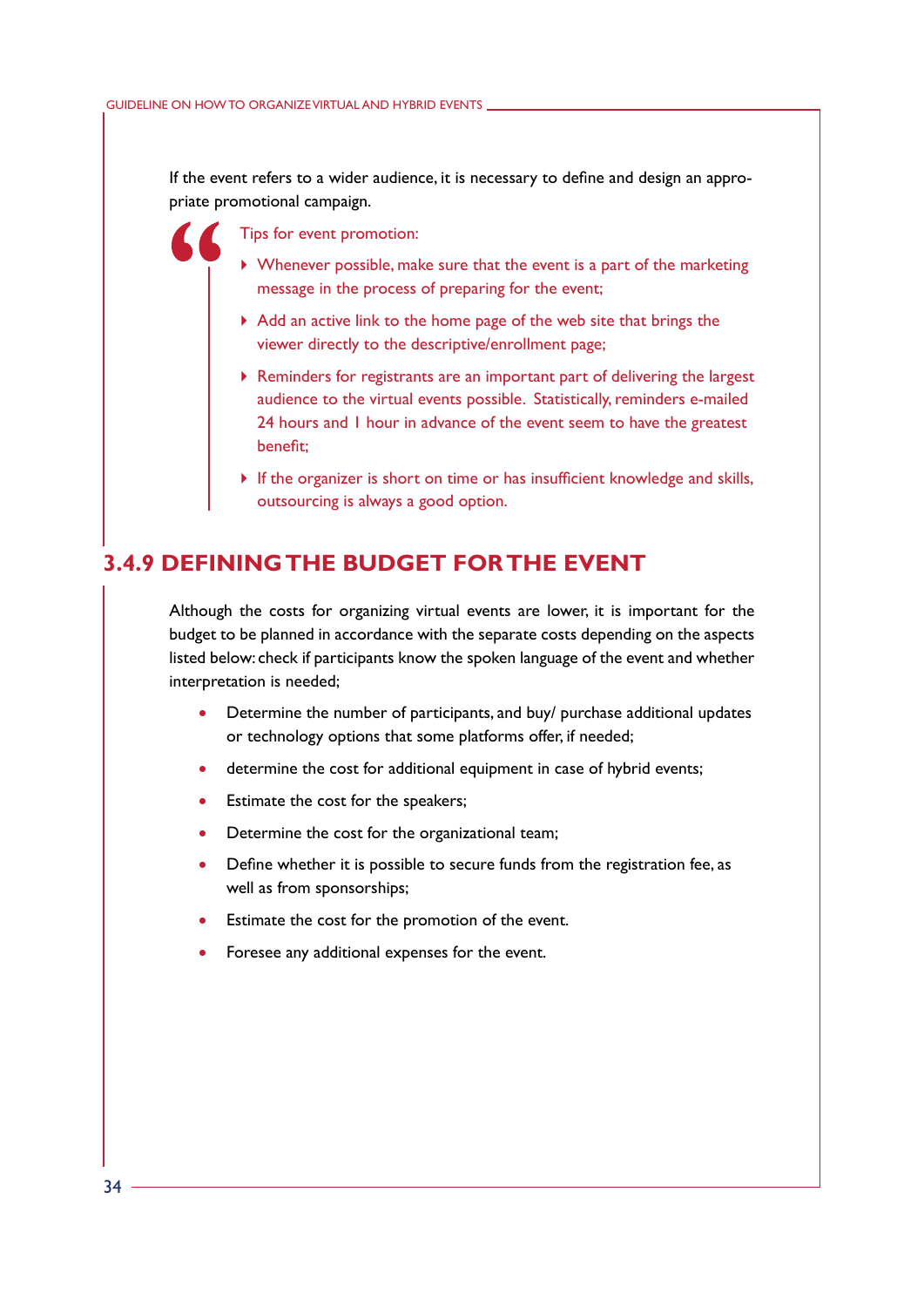# **3.5 ACTIVITIES DURING THE VIRTUAL EVENT**

Right before the start of the event it is important to check-up on the technical features and go through the event strategy and the action plan along with the organizational team. Important during-event activities are:

- Checking on the event details;
- Opening the virtual event earlier (30 minutes) before the scheduled start, in order to facilitate the registration process;
- Adding a waiting room so participants will not enter the event before time, and organizers would have time to prepare and do last adjustments
- Starting the event recording and keeping it going until the event ends;
- Controlling and overcoming any problems that may arise from last-minute changes, and preventing panic and confusion;
- Having the survey questions ready in order to smoothly implement them during the event;
- Active use of tools that promote and support participants' engagement;
- Enabling participants to ask questions live or after the event for the purpose of keeping the post-event connection live and active;
- Saving the survey results for gathering valuable statistics;
- Informing participants that the event will be recorded;
- Pre-creating the working groups (Rooms);
- Managing chats and Q&As.

#### **Creating participants' experience**

Getting ready to meet all the participants' needs and expectations before the event increases the probability of active participation and greater engagement. Some of the best practices for increasing participants' engagement during the event and providing quality event experience are:

Making the event time-appropriate (preferably shorter). Even though when it comes to in-house or multi-day events the longer duration is an upside, virtual and hybrid events are more effective when organized in shorter formats. The participants' focus is harder to keep when the event is longer;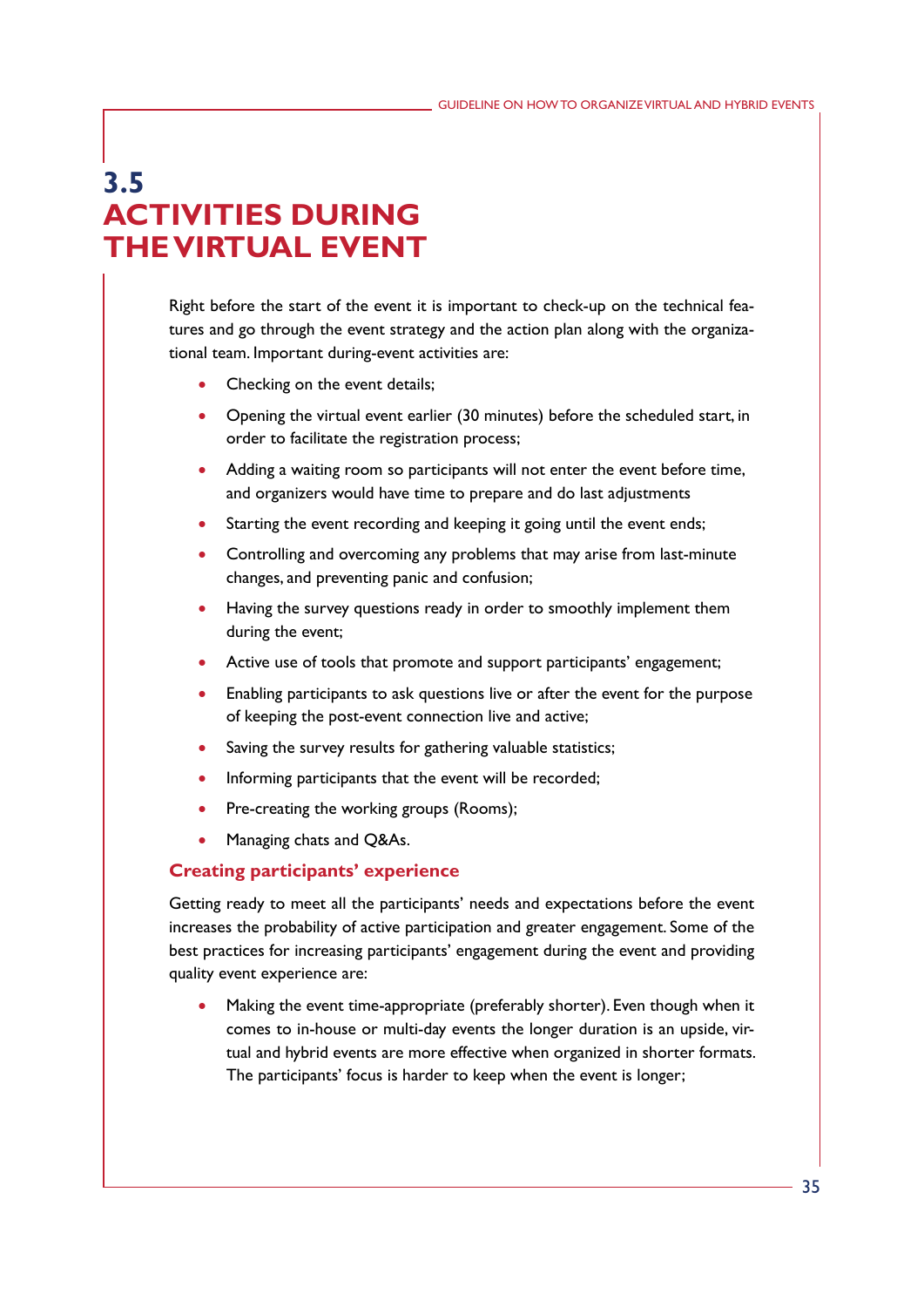- Creating a set of "ground rules" In order to achieve more effective event organization, it is important to set some rules for the participants, speakers, panelists and for the organizational team. Because of the format of the (virtual) events, you need to organize audience participation in the discussions. Otherwise it will potentially cause technical issues (lost/poor Internet connection, bad background, microphone or camera not working properly, etc.);
- Dedicating time for Q&A This is a great way to get participants' engagement and secure content understanding and apprehension. It also enables a direct connection between the participants and the event speakers;
- Allowing for an on-demand option It is a good-case practice to record the event/training/conference and provide the video and materials on-demand, so that participants can access it after the end of the event. Moreover, that is the only way to provide the event content and other materials to registered participants that were unable to join;
- Engagement The so-called "engagement tools" are an imperative during virtual and hybrid events. Their implementation is not limited in any way, i.e. you can use them during the event and relate them to the actual content, or implement them as energizers to boost the participants' energy during breaks.

#### **Engagement during virtual /hybrid event**

The concept creation of a virtual/hybrid event includes many creative decisions, mainly focusing on creating content that will actively engage the participants. To be able to inspire the participants to engage and be proactive during the event, the organizers must be familiar with the target audience for the event. Take into consideration the following:

- Point out all of the benefits that participants will get from the event;
- Polling, chat boxes, quizzes, Q&A's, surveys, and note-taking are some of the most common and simple ways to use engagement tools;
- Break up sessions are recommended for attendees to have a chance at networking and group work, to take a poll, ask questions or complete an exercise;
- When using presentation slides, to increase the engagement levels it is recommended to use one of the interactive presentation tools, that provide instant feedback such as M[entimeter](https://www.mentimeter.com/), S[lido](https://www.sli.do/) etc.;
- Introducing multimedia with relevant content can also raise proactivity;
- Limiting event sequences to shorter time-frames automatically increases levels of engagement, since it increases the participants' focus and productivity. It also enables optimal content distribution and delivery. Introducing points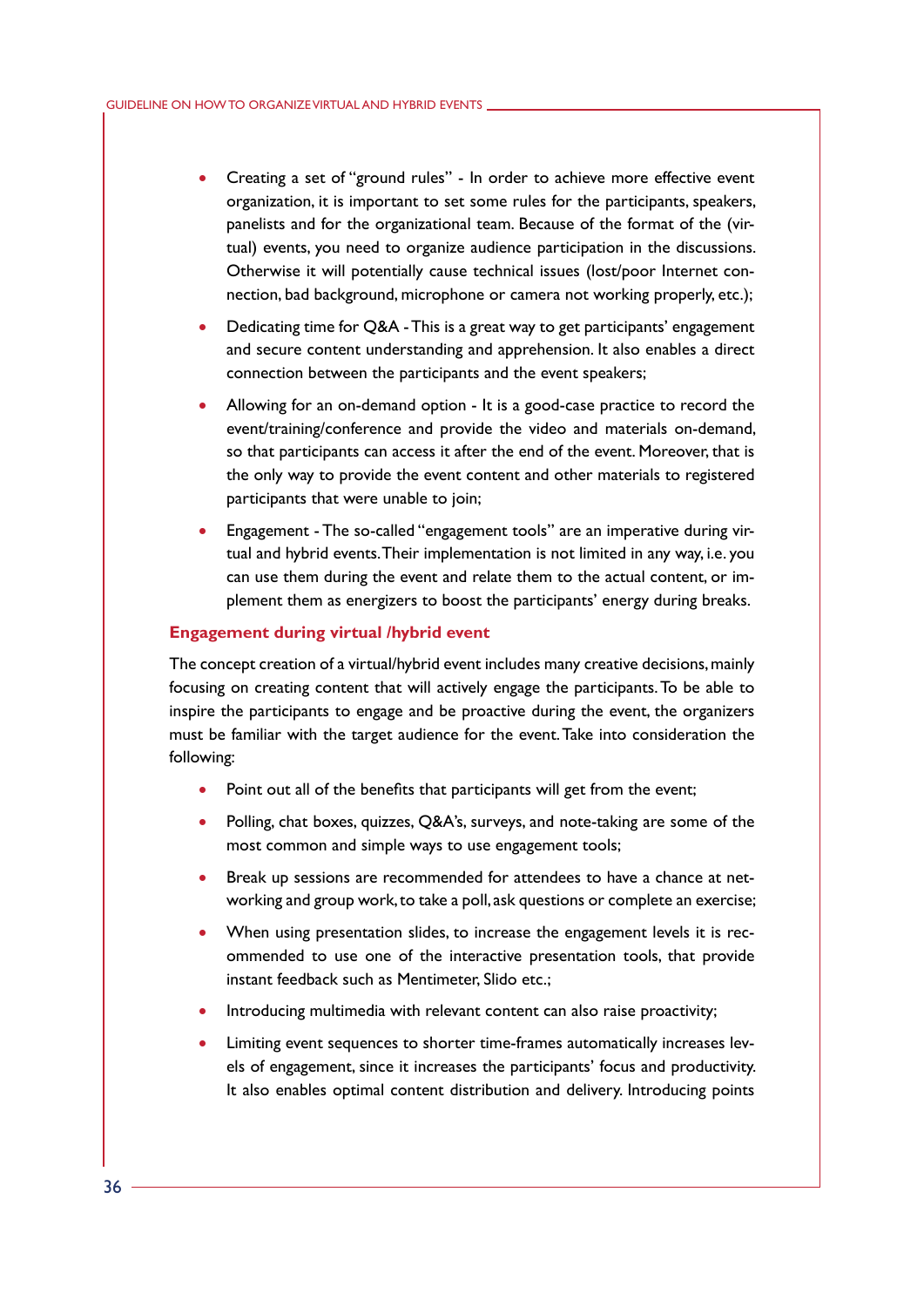and awards to appreciate participants' interaction throughout the event can increase their motivation to take part;

- Alertness checks also measure continued engagement. Attendees have a few seconds to click and show they're participating. Set a few attention checkers to occur at different intervals throughout the session;
- Another way to increase the engagement for the current, and future events is acknowledging and uncovering the most engaged participants, and making them brand ambassadors.

Tips for increasing the participants' engagement:

- The most efficient event length is 45min to an hour, without any breaks. If the event is shorter, participants feel like they didn't get the best value for money. And if it is longer they may leave the event earlier.
- Always make sure to plan 5-10 minutes for a Q&A session to increase the event quality experience.
- Use different "call-to-action" methods: discounts for the most proactive participant, opportunity for a one-on-one meeting with the speaker, etc.

# **3.6 ACTIVITIES FOLLOWING THE VIRTUAL EVENT**

One of the best ways to maximize event effectiveness and ROI is to proactively plan and execute a post-event follow-up plan. This part of the strategy should be planned in advance, for quick implementation, while the content of the event is still fresh in the memory of the participants. Typical follow-up activities include:

- Sending "thank you for participation" email, or "regretting not being able to join" email, to those who registered but did not attend;
- Add some value-added resources;
- Transcript of the Q&A session;
- A link that leads to the recording of the event for those who would like to (re)watch the event;
- Send a satisfaction survey to the participants, and a potential interest for individual collaboration;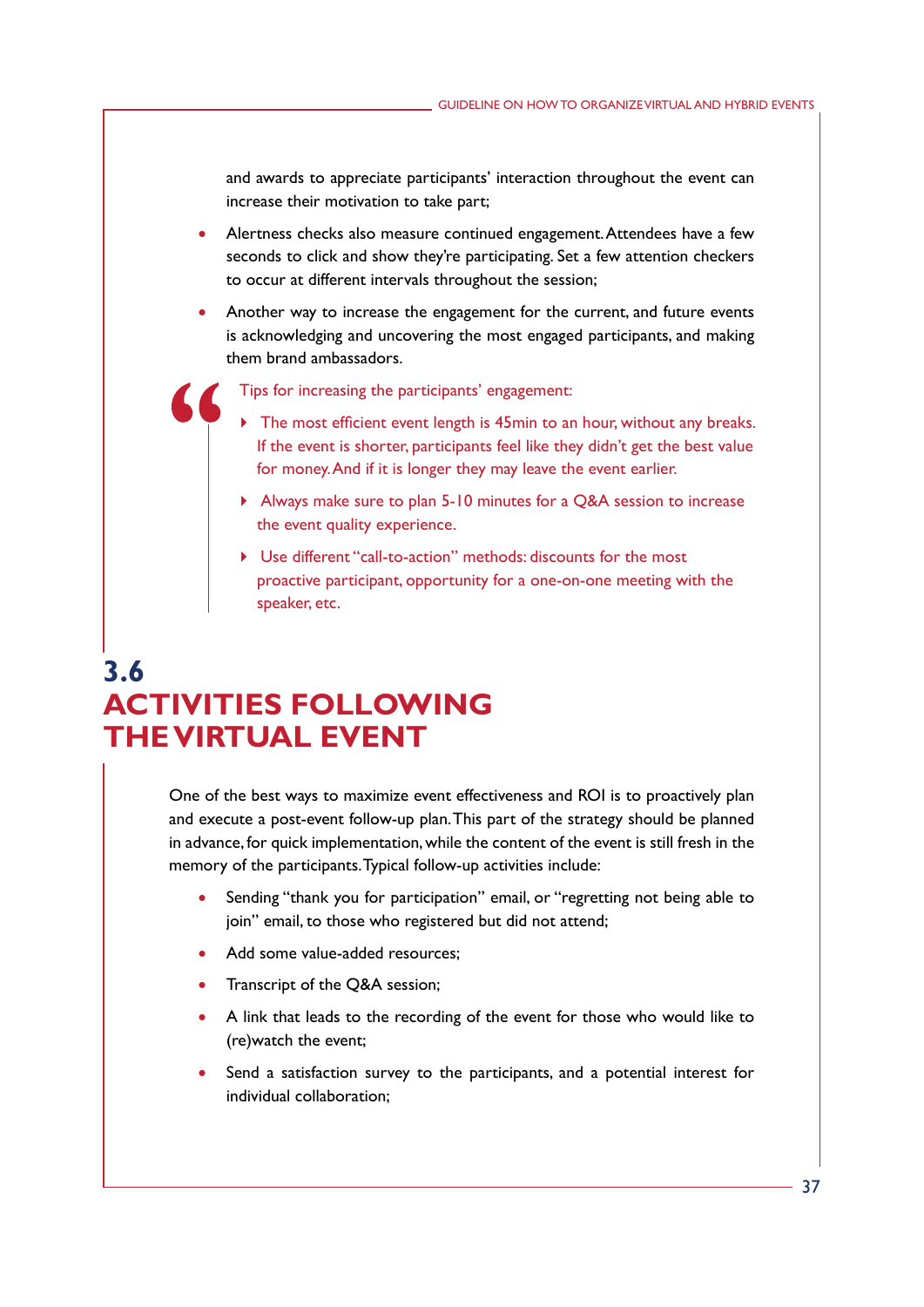- Personalized communication to individuals and/or groups, with follow-up question based on their activity level on the event, as well as additional offers (invitation for next event and so on);
- Editing and publication (public or internal) of the recording (a survey can be conducted, with the purpose for all those who watch the recording to be part of a research);
- Promotion of the event, in order to attract interest in future events and build interest for the available review materials;
- Second follow-up email (a week after the event) with an offer or an invitation to the participants which, if necessary, can be used to sell the product or service.

If the event is a great success, there comes an opportunity to repeat it, with some differences introduced, and a different target audience (this time implementing the lessons learned from the mistakes made on the original event).

#### Tips for overcoming the unexpected obstacles:

When a virtual event does not go according to plan, it is usually due to some unexpected disruption. This interference can be a power loss, damage to a device, or even a participant who is disturbing the program. Although such obstacles are an expected part of any type of event, preparing to deal with them can minimize their occurrence and impact. The solution is to plan a crisis strategy, calm down in case of obstacles, and gracefully deal with the situation at hand. There are several ways to deal with unexpected problems:

- Learning the tools of the platform you are using One of the major reasons for interference is the lack of knowledge of the platform being used (or digital knowledge in general). Every organizer (or individual implementer) should have a broad knowledge of the platform and all its tools. Proper audio and video checks - lightning, position and microphone;
- $\triangleright$  Preparing the participants before the event Sharing advice for the technology that will be used and preparing a user manual or instructions for the participants is an equal important part of organizing the event. One tip that is especially useful for participating in a virtual event is to connect to the Ethernet cable instead of wireless Internet, to avoid connection problems;
- Focus on tools that will actively involve the participants in the event;
- $\triangleright$  Teaching the tools at the time of the presentation;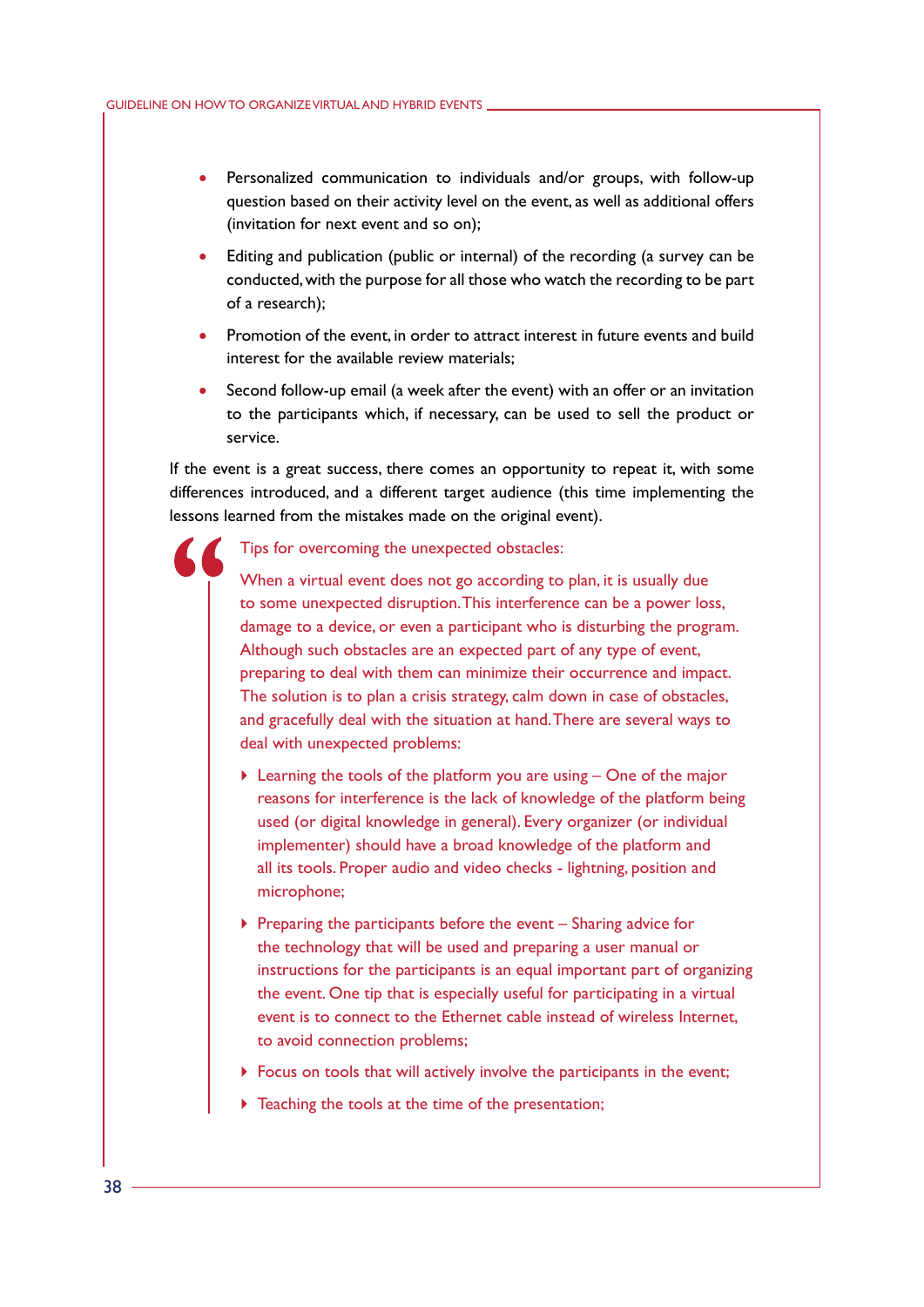- If appropriate, the organizers/speakers can teach the participants about certain functionalities of the platform, relevant to the event.
- ▶ Backup options
- In addition to a prevention plan and a quick fix of unexpected problems, a backup option must be established in case the problem cannot be solved. Organizers must have extensive knowledge of this backup option as well.

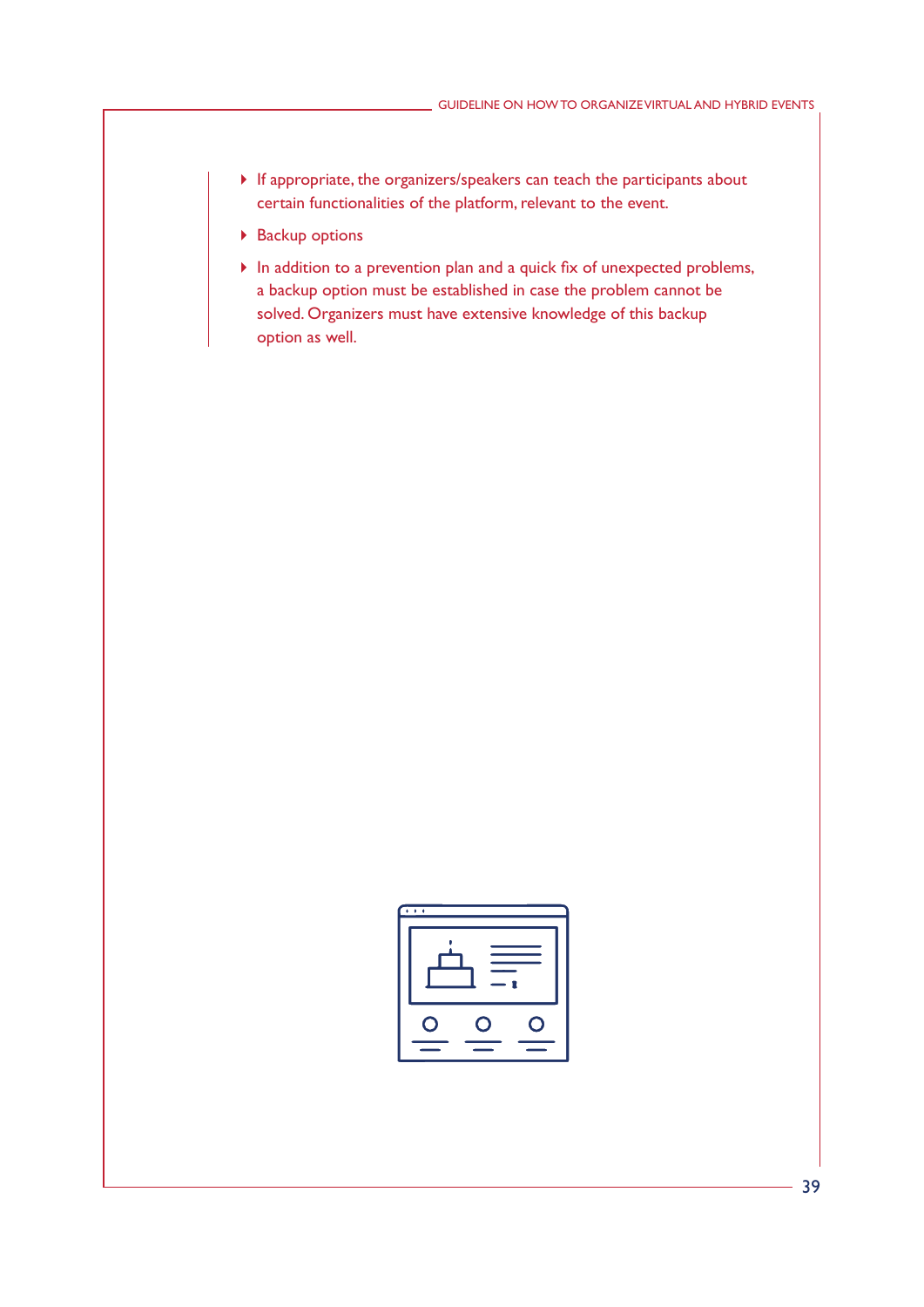# **3.7. VIRTUAL EVENT ORGANIZATIONAL CHECK LIST**

## **PRE-EVENT ACTIVITIES CHECK LIST**

## **Create Event Brief**

- Event name (define an attractive and appealing headline)
- Event date (according to the target audience)
- Event length (efficient, focused)
- Event Format (webinar/conference...)
- Event Description (make summary)
- Outline Event Goals & KPI's/Metrics (what do you want to achieve)
- Outline Target Audience (according to the goals)
- Check for competitor events (don't overlap)
- Reach out to sponsors and partners if needed

## **Choose a platform - Event Hosting**

- Choose a Virtual Event Platform
- Choose a Streaming Provider (if needed)
- Determine additional technology providers (networking tools, etc.)
- Build Event Website or publish the event on your current web page
- • Build Event Registration Landing Page
- Identify key information required in the registration process
- Check the privacy policy and regulations
- Open the registration process

#### **Define the organizing team - Roles & Responsibilities**

- Clear plan and assigned tasks (responsibilities for each phase and task)
- Appoint a project manager
- Appoint moderator(s)

#### **Event Management**

• Define Budget (costs and revenue)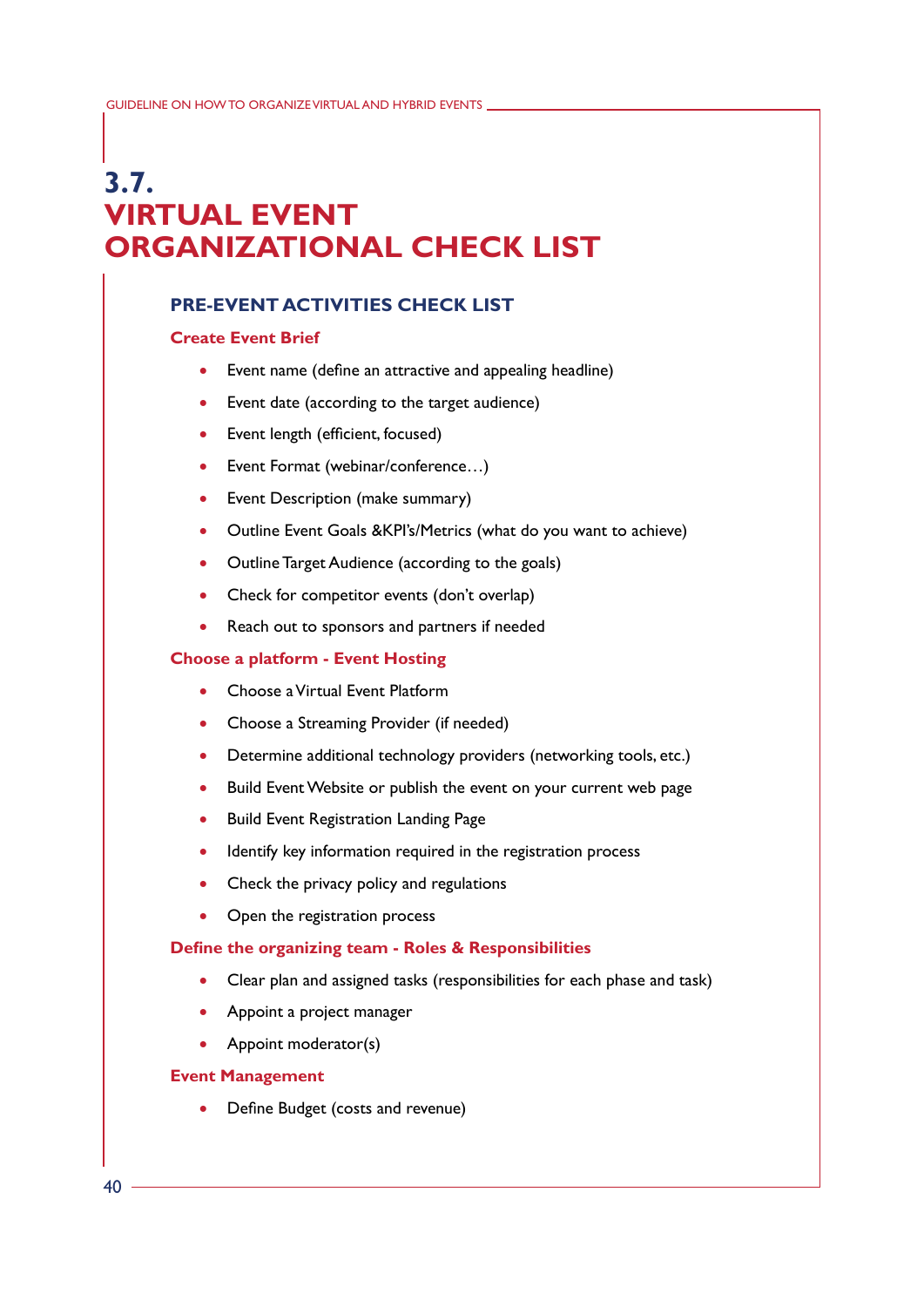- Create Internal/External Channels
- Create a target audience database
- Send Invitations and Calendar Blocks to database
- Reach out to potential speakers
- Coordinate with the speakers
- Collect speaker assets (logos, biographies, photos, etc.)
- Provide speaker management trainings and tools
- Schedule a date and make a rehearsal

#### **Event Design**

- Design Event Logo
- Publish Event info on the website
- Design Event Invitation & confirmation Email Banners
- Define the Agenda
- • Create FAQ Page if needed
- Design the streaming banners if needed
- Plan the promotional campaign including social media communication (LinkedIn Banner, Facebook Banner, Instagram Banner, paid ads or other online channels according to the target audience and budget)

#### **Preparing activities for Sponsors & Partners**

- Create a list of potential sponsors
- Determine sponsorship opportunities
- Complete sponsorship proposals
- Finalize sponsors (contracts, benefits, opportunities, marketing activities etc.)
- Collect sponsor assets (logos, biographies, headshots, etc.)

#### **Event Promotion**

- Build out the promotional campaign (roles and timeline)
- Promote the event on owned, paid and other marketing channels
- Draft event emails (invitation, confirmation, "starting soon" reminder mail)
- Finalize the content of the event email that will be sent to a database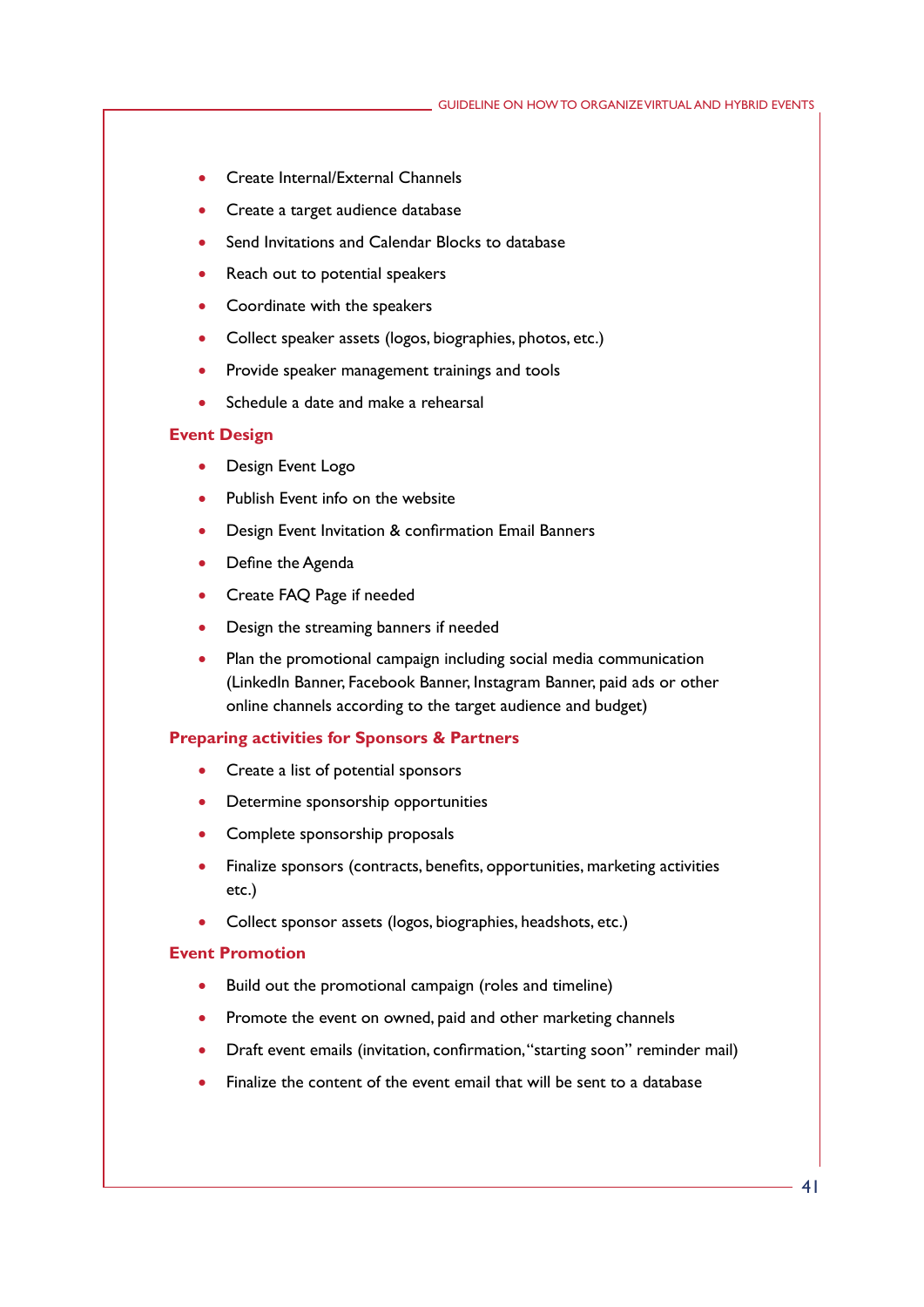- Send email invitation
- Send a 24-hour email notice
- Send a 1-hour email notice
- Create a Facebook event or a LinkedIn event depending on the target audience

#### **Content**

- Draft content for sessions
- Draft copy for keynotes, opening/closing remarks
- Finalize copy for sessions, keynotes, opening/closing remarks
- Design separate slides for each session of the event (if there are more)
- Design virtual production backgrounds and frames

#### **Event Day**

- Write the Opening Remarks
- Back up (zoom) links in case of a technology fail
- Staff Schedule in Order: Who is Where and at What time
- Triple Check Virtual Settings/Speaker Information/Business logos/Presentations
- Ensure speakers, moderators and sponsors are ready and able to access the event
- Test event virtual production

#### **During the Event Activities Check list**

- Start the recording if needed
- Appoint a person/s who will have the privilege to be a host of the event (accept participants, mute, recording, organizing polls, Q&A, coordination with speakers…)
- Ensure speakers and attendees awareness if sessions are recorded
- Provide information about the interpretation options if offered
- Engage with the participants
- Overcome technical issues (poor internet connection, send backup links if needed…)

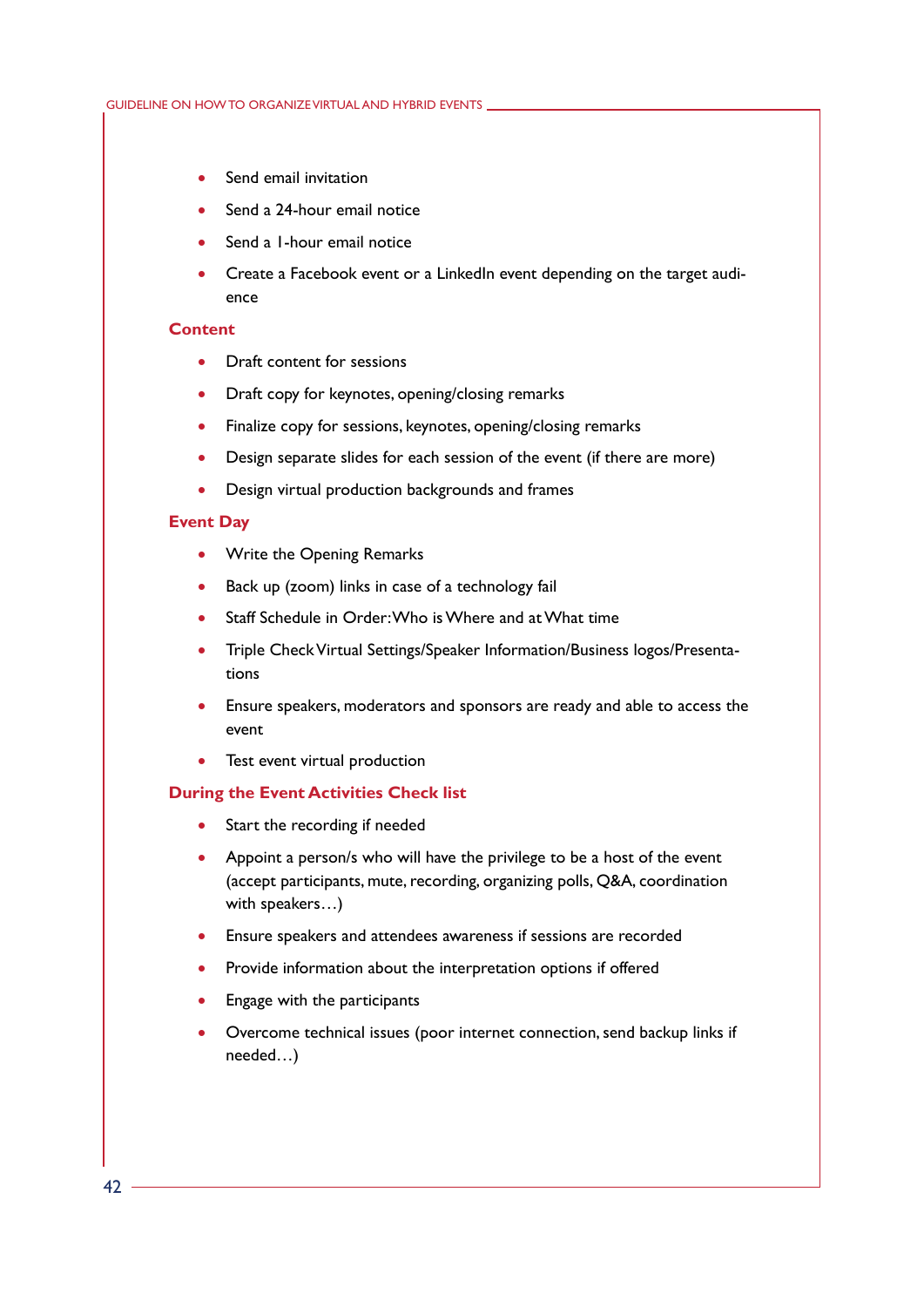## **POST-EVENT ACTIVITIES CHECK LIST**

#### **On-Demand Materials**

- Enable On-Demand Event Materials (the event recording, presentations etc.)
- Promote On-Demand Materials via social media or other marketing channels

## **Thank You's**

- Send Thank You Emails to Speakers and Sponsors
- Ensure all sponsors agreements and deliverables are being adhered to

## **Gather Feedback**

- Send Out Post-Event Survey
- Organize Post-Event Debrief meeting
- Create Debrief document to refer back to for the next event
- Collect Testimonials and promote them on Social Media and web

All event organizers who decide to organize a virtual version of their live event must face the challenges that their decision brings, and also rethink the whole process. Technology plays a key role in organizing events in this form. In order to organize and realize a fully virtual event, two criteria must be met in advance, namely:

- Choosing a reliable platform that can meet all the needs of the event
- Having a prepared and experienced technical support team during the event

The strategy and the purpose of the event are the most important when organizing virtual events.

Technology's purpose is to facilitate reaching the desired goals, and its use must always be aligned with the most appropriate format for achieving the wanted results.

Tips related to criteria that are crucial when choosing a platform:

- Number of participants at the event (no matter the type of event) 100, 300, 500, 1.000, 3.000, 10.000+;
- ▶ Choosing the host and moderators;
- $\triangleright$  Sending invitations and their integration with calendars;
- Creating rooms (Breakout Rooms) and dividing the participants in said rooms;
- "Chat" communication, Screen share and sharing electronic documents;
- Recording of the event;
- Simultaneous translation and/or recorded transcription.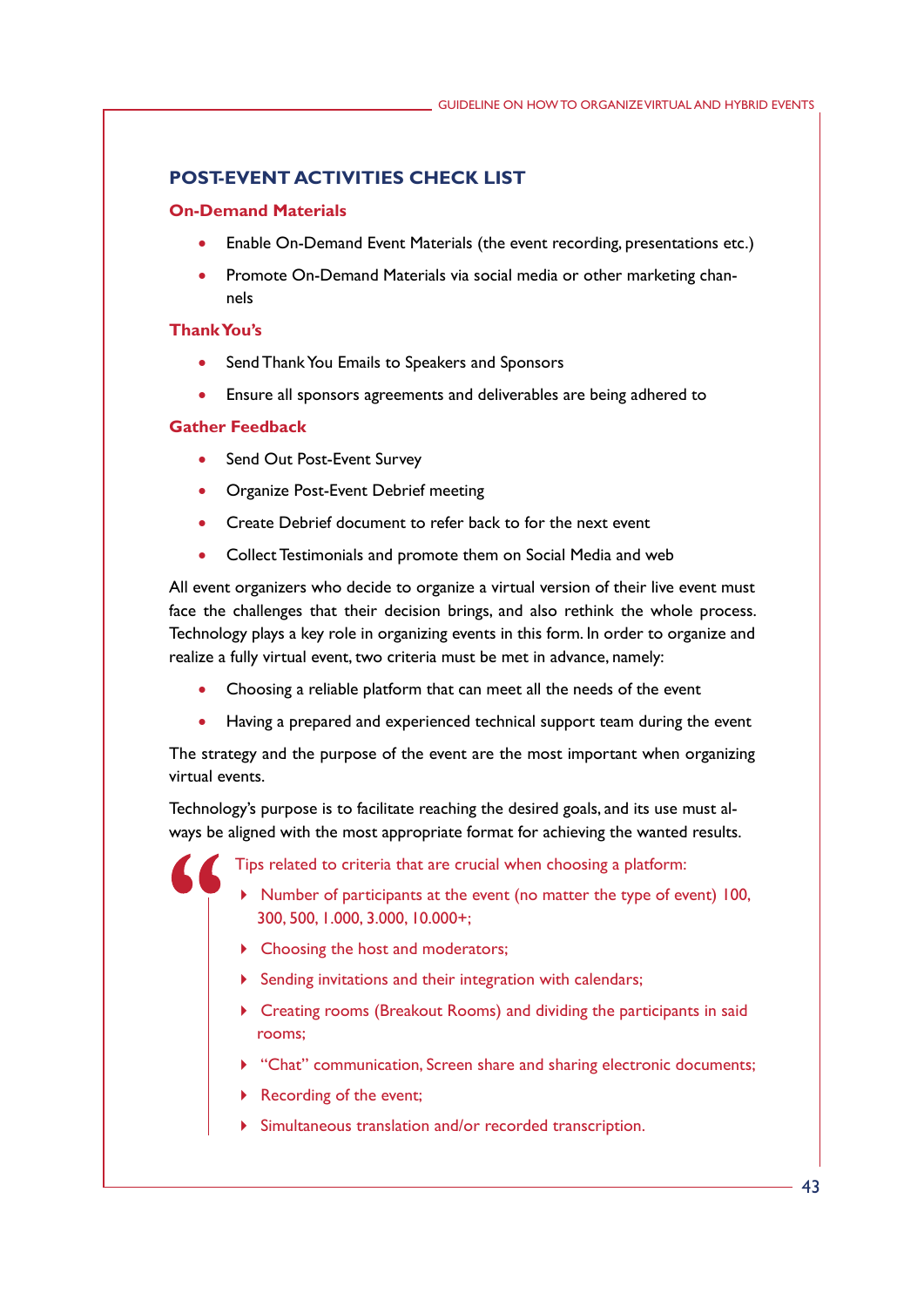When choosing a platform, its functionalities should be evaluated, always in the direction of achieving our goals and the budget that is available to us. Some of the platforms are more suitable for webinars and trainings, while others are more flexible and enable the realization of other formats of virtual events. It is best to choose platforms that allow two-way communication. Most of the sessions may be without participant involvement, but some will require the ability to interact with the participants.

Factors that need to be considered while choosing the platform for organizing an event:

- Not all virtual technical solutions (platforms) are the same;
- Always opt for a secure and reliable provider/platform;
- Make sure it is a certified software and that the data (of both the participants and the organizers) is secured;
- Information about the company-provider (size, employees, experience in the field);
- Marketing tools and registration form;
- Interaction tools, implementation and support;
- Payment options within the platform and security specifications;
- Ways of access and technical specifications;
- Price for the platform;
- Live steaming features and tools;
- Networking opportunities, 1:1 communication, etc.;
- Opportunities and tools for active participation from the audience/participants;
- Branding opportunities (for the organizers as well as the sponsors);
- Possibilities for settings/changes.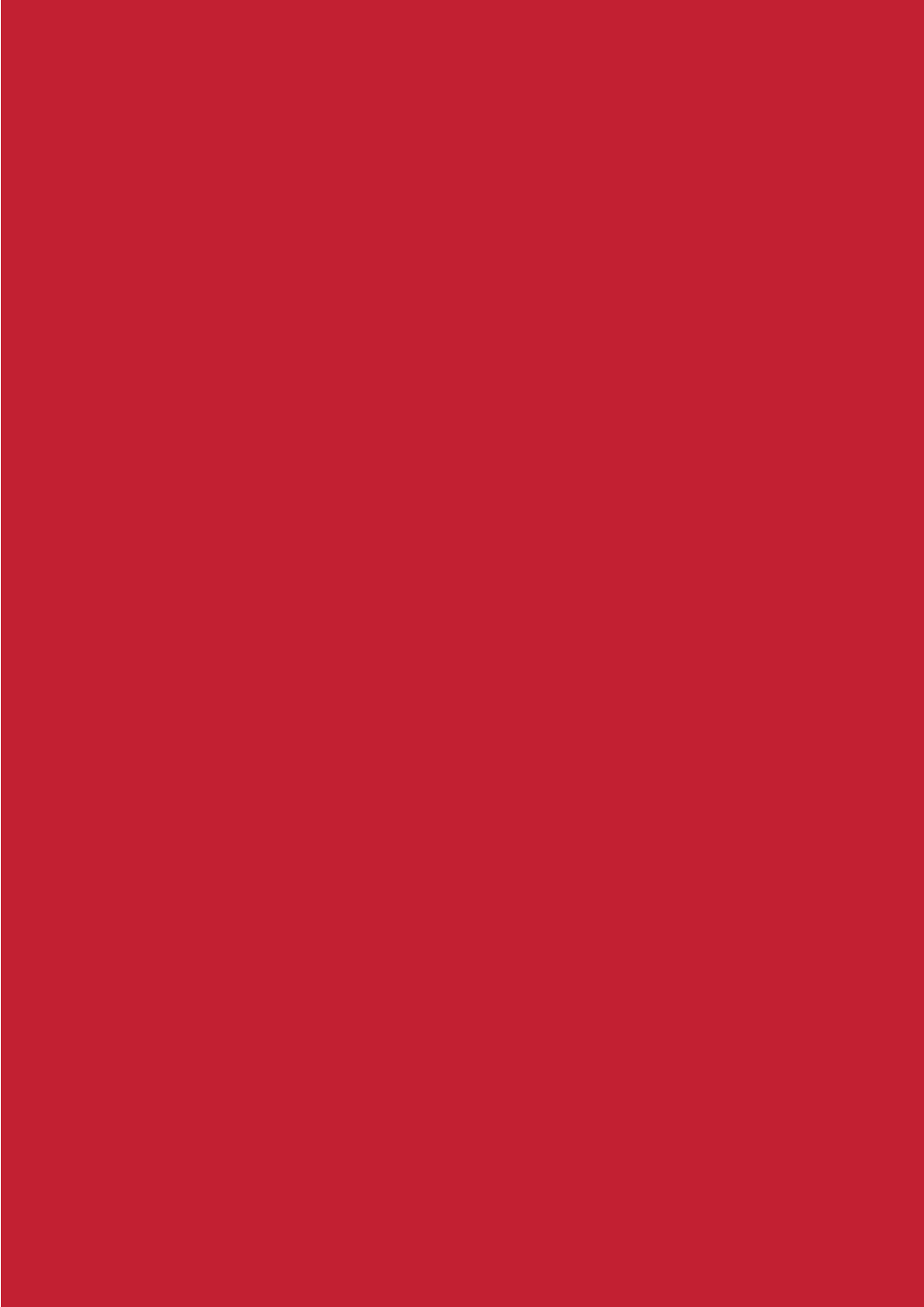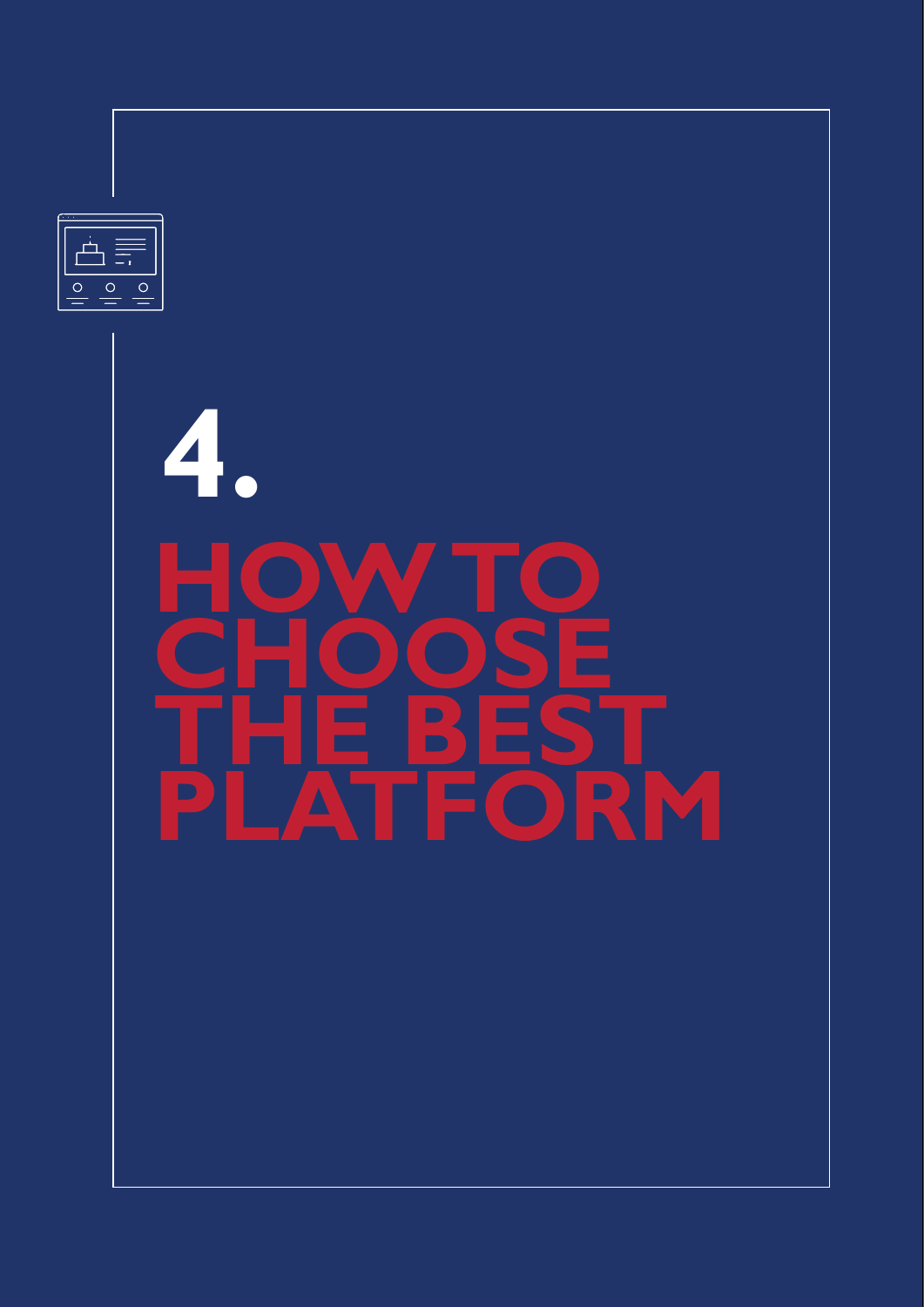# **4.1. MOST USED PLATFORMS FOR EVENT ORGANIZATION AND THEIR CHARACTERISTICS**

With the increasing digitalization, a growing number of platforms for organizing virtual events are appearing. Some of them are known and used globally, while others only regionally or locally, depending on how actively they are marketed and how well they respond to the needs and habits of a particular culture or segment.

- Depending on the type of event, different platforms offer different opportunities. Some of the most exploited platforms are: Zoom
- Cisco WebEx
- **GoToMeeting**
- **MS Teams**
- • Moodle
- Gather.Town
- **Wonder**
- SpotMe
- **Aventri**
- **LiveStorm**
- **Hubilo**
- **CVENT**
- **Bizzabo**
- $\bullet$  ON24

The following table summarizes the features of all platforms discussed below.

|                                    | Zoom         | Webex                       | <b>ON24</b>  | <b>BIZAABO</b> | <b>MOODLE</b> | <b>WONDER.ME</b> | <b>SPOTME</b>            | <b>GATHER.</b><br><b>TOWN</b> | <b>KUDO</b>  | <b>CVENT</b> | <b>HUBILO</b> | <b>AVENTRI</b> | <b>LIVESTORM</b> |
|------------------------------------|--------------|-----------------------------|--------------|----------------|---------------|------------------|--------------------------|-------------------------------|--------------|--------------|---------------|----------------|------------------|
| Suitable with<br>Windows           | $\checkmark$ |                             |              | $\checkmark$   | $\checkmark$  |                  | ×.                       | $\checkmark$                  |              |              |               |                |                  |
| Suitable with<br>Android           | $\checkmark$ | $\checkmark$                | $\checkmark$ | $\checkmark$   | $\checkmark$  | $\times$         | $\checkmark$             | $\times$                      | $\checkmark$ | $\checkmark$ | $\checkmark$  | $\checkmark$   | $\checkmark$     |
| Suitable with<br><b>IOS</b>        | $\checkmark$ | $\checkmark$                | $\checkmark$ | $\checkmark$   | $\checkmark$  | $\times$         | $\checkmark$             | $\times$                      | $\checkmark$ | $\checkmark$ | $\checkmark$  | $\checkmark$   | $\checkmark$     |
| Web-based                          |              |                             |              | $\checkmark$   |               |                  | x.                       |                               |              | $\checkmark$ |               |                |                  |
| Open API                           |              | $\times$                    | $\checkmark$ | $\checkmark$   | $\checkmark$  | $\times$         | $\checkmark$             | $\checkmark$                  | $\checkmark$ | $\checkmark$ |               |                | $\checkmark$     |
| Free trial                         | $\checkmark$ | $\times$                    | $\checkmark$ | $\times$       | $\checkmark$  | $\checkmark$     | $\checkmark$             | $\checkmark$                  | $\checkmark$ | $\checkmark$ | $\checkmark$  | $\times$       | $\checkmark$     |
| Number of<br>participants          | 10,000       | $1,000 - 3,000 -$<br>10,000 | 5,000        | 250            | 100           | 1,500            | $50 -$<br>5,000          | 25                            | 1,000        | 500          | 50            | 1,000          | 1,000            |
| <b>Simultaneous</b><br>translation | $\checkmark$ | $\times$                    | $\checkmark$ | $\checkmark$   | $\times$      | $\checkmark$     | $\checkmark$             | $\checkmark$                  | $\checkmark$ | $\checkmark$ | $\checkmark$  | $\checkmark$   | $\times$         |
| <b>Transcription</b>               | $\checkmark$ |                             |              | $\checkmark$   |               |                  | $\overline{\phantom{a}}$ |                               |              |              |               | $\times$       |                  |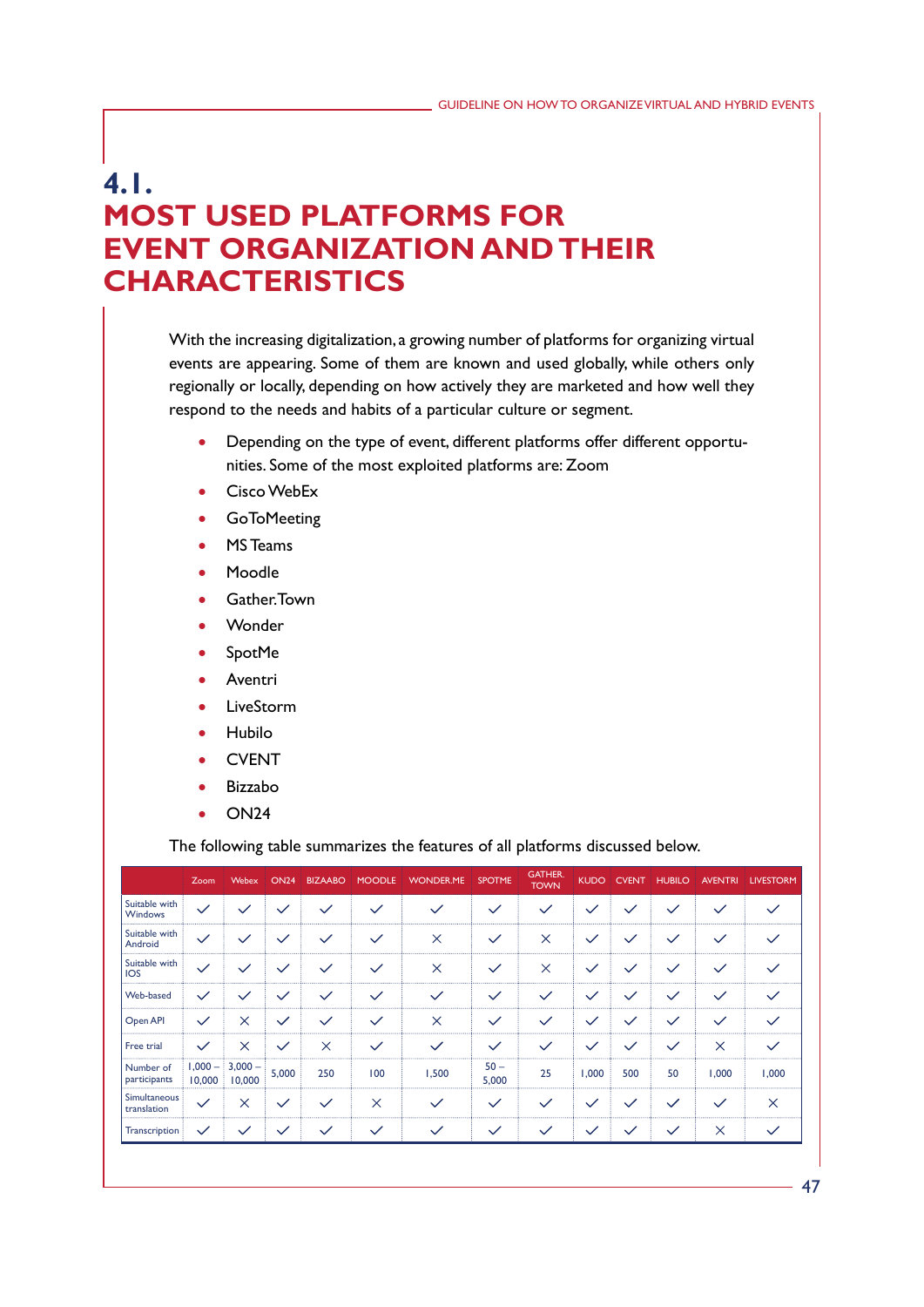## **[BIZZABO'S VIRTUAL EXPERIENCE SOLUTION](https://www.bizzabo.com/)**

Bizzabo offers three types of solutions for event management: in-person (physical), hybrid and virtual events. The great feature that Bizzabo offers is multiple event management, meaning that the platform itself offers the ability to plan and organize multiple events within the platform. The platform includes interactive tools such as: 1:1 Networking; Attendee surveys; Social Media integrations; Event agendas and Schedules.

## **[ZOOM](https://zoom.us/)**

Zoom unifies cloud video conferencing, simple online meetings, and group messaging into one easy-to-use platform. Zoom's solution offers the video, audio, and screensharing experience across Zoom Rooms, Windows, Mac, iOS and Android. Zoom is a platform for video, phone, web conferencing and content sharing. It offers four types of solutions: Free of charge; Pro version; Business, and Enterprise.



## **[GOTOWEBINAR](https://www.goto.com/webinar)**

GoToWebinar is a webinar solution ideal for one-way presentations. Live sessions and the ability to pre-record sessions allow the event organizers to create different kinds of content. Reporting allows you to track registrants, attendees, engagement, and poll results. Furthermore, there are options for meeting type of virtual event that are provided by GoToMeeting.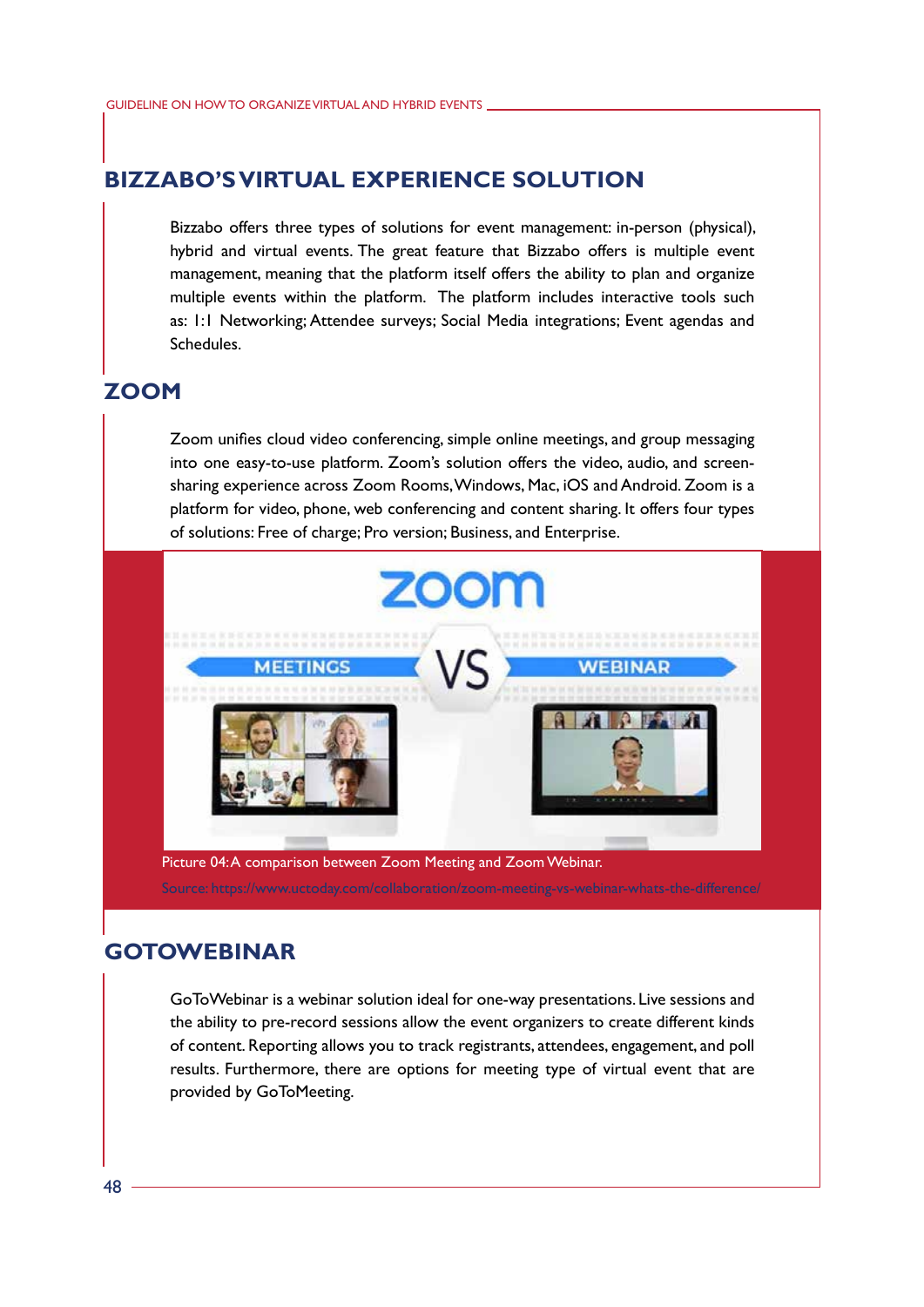## **[ON24](https://www.on24.com/)**

On24 is an enterprise webinar solution offering interactive features, analytics, and ondemand libraries to give your virtual event all the tools necessary for an engaging and impactful experience. It is a platform that focuses on ways to increase the interaction during a virtual event. It offers intra-platform integration, making it the perfect mix of on-demand and physical events.

## **[WEBEX](https://www.webex.com/)**

Webex App brings together Calling, Meeting and Messaging modes of collaboration into a seamless, engaging, inclusive and intelligent experience. It enables seamless collaboration across devices, locations and organizations. It makes collaboration more interactive, engaging and inclusive. It provides built-in Intelligence: Artificial intelligence to automate tasks and personalize experiences.



Picture 05: A visual representation of how Webex works.

Source: [https://www.](https://www.infracom.com.sg/cisco-continues-to-overhaul-webex-with-real-time-vocabulary-transcription-now/) [infracom.com.sg/cisco-con](https://www.infracom.com.sg/cisco-continues-to-overhaul-webex-with-real-time-vocabulary-transcription-now/)[tinues-to-overhaul-we](https://www.infracom.com.sg/cisco-continues-to-overhaul-webex-with-real-time-vocabulary-transcription-now/)[bex-with-real-time-vocabu](https://www.infracom.com.sg/cisco-continues-to-overhaul-webex-with-real-time-vocabulary-transcription-now/)[lary-transcription-now/](https://www.infracom.com.sg/cisco-continues-to-overhaul-webex-with-real-time-vocabulary-transcription-now/)

# **[MOODLE](https://moodle.org/)**

Moodle is a learning platform designed to provide educators, administrators and learners with a single robust, secure and integrated system to create personalized learning environments. Moodle allows educators in any sector to create flexible, safe, accessible and highly engaging online spaces for their learners. The platform includes: video conferencing; gamification; assessments; content library, grading of the students; file sharing; etc.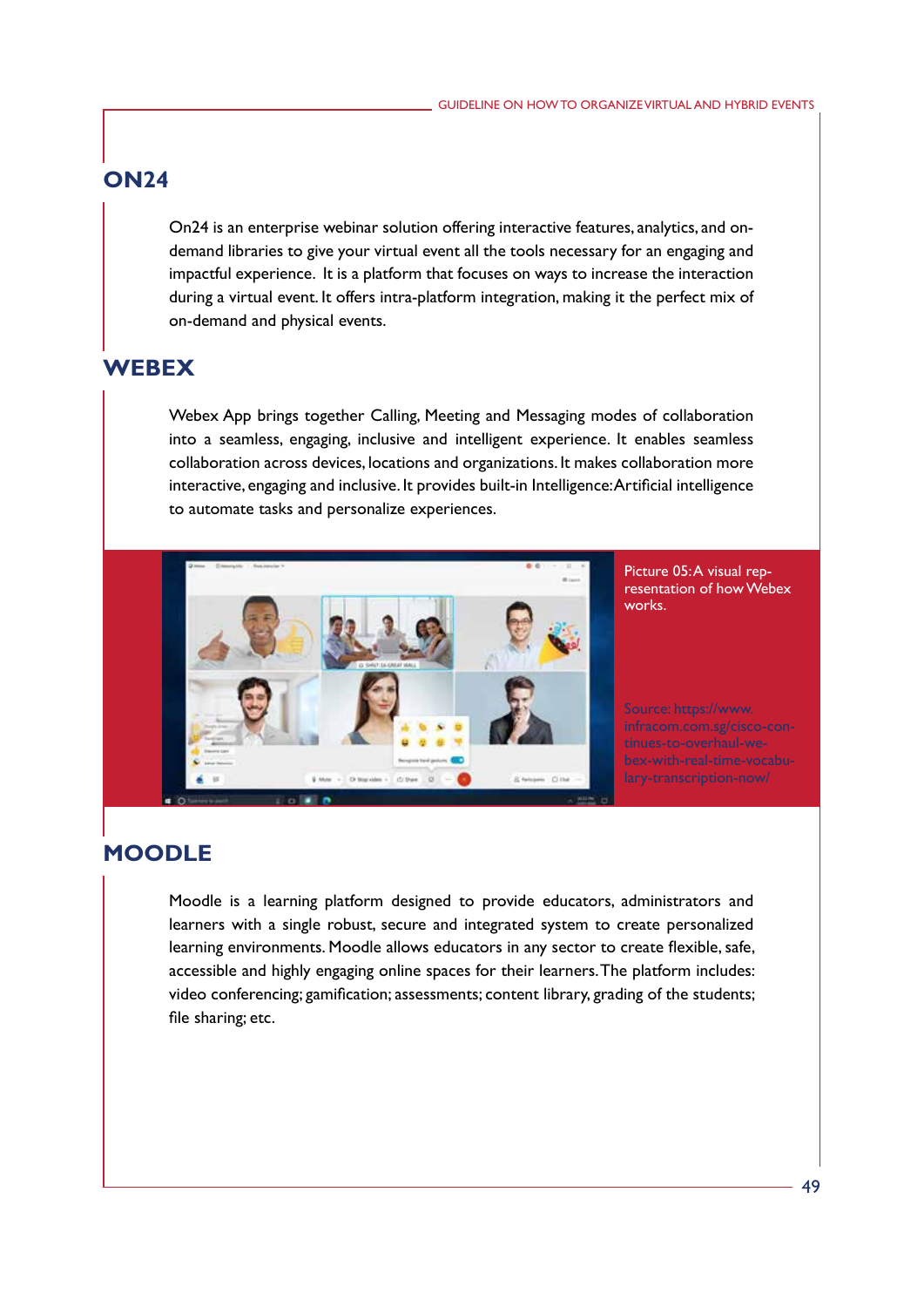## **[KUDO](https://kudoway.com/)**

KUDO is a Language-as-a-Service platform to facilitate multilingual meetings, online and offline. This platform provides a complete solution that includes state-of-the art technology and high-quality, human-powered language support (a.k.a. interpretation) delivered remotely or on-site.

## **[CVENT](https://www.cvent.com/)**

CVENT offers software solutions to event planners and marketers for virtual event registration, venue selection, event management and marketing, virtual, hybrid, and on-site solutions, and attendee engagement. Suppliers and venues use Cvent to drive group and transient business. The software solutions of this platform optimize marketing, sales, and operations with the only platform that connects you to number of event professionals.

## **[WONDER](https://www.wonder.me/)**

Wonder is a space where you can connect with others in a more spontaneous and fluid way and where you move around freely between different groups in the platform. The platform itself is created in order to give users the freedom to choose what they want to listen to and what conversation they want to be part of. It's fun, creative and energizing. This concept is called fluid togetherness.



Picture 06: A visual representation of how Wonder. me works.

Source: https://venturebeat. com/2020/12/07/wonderraises-11-million-to-makelarge-virtual-events-more-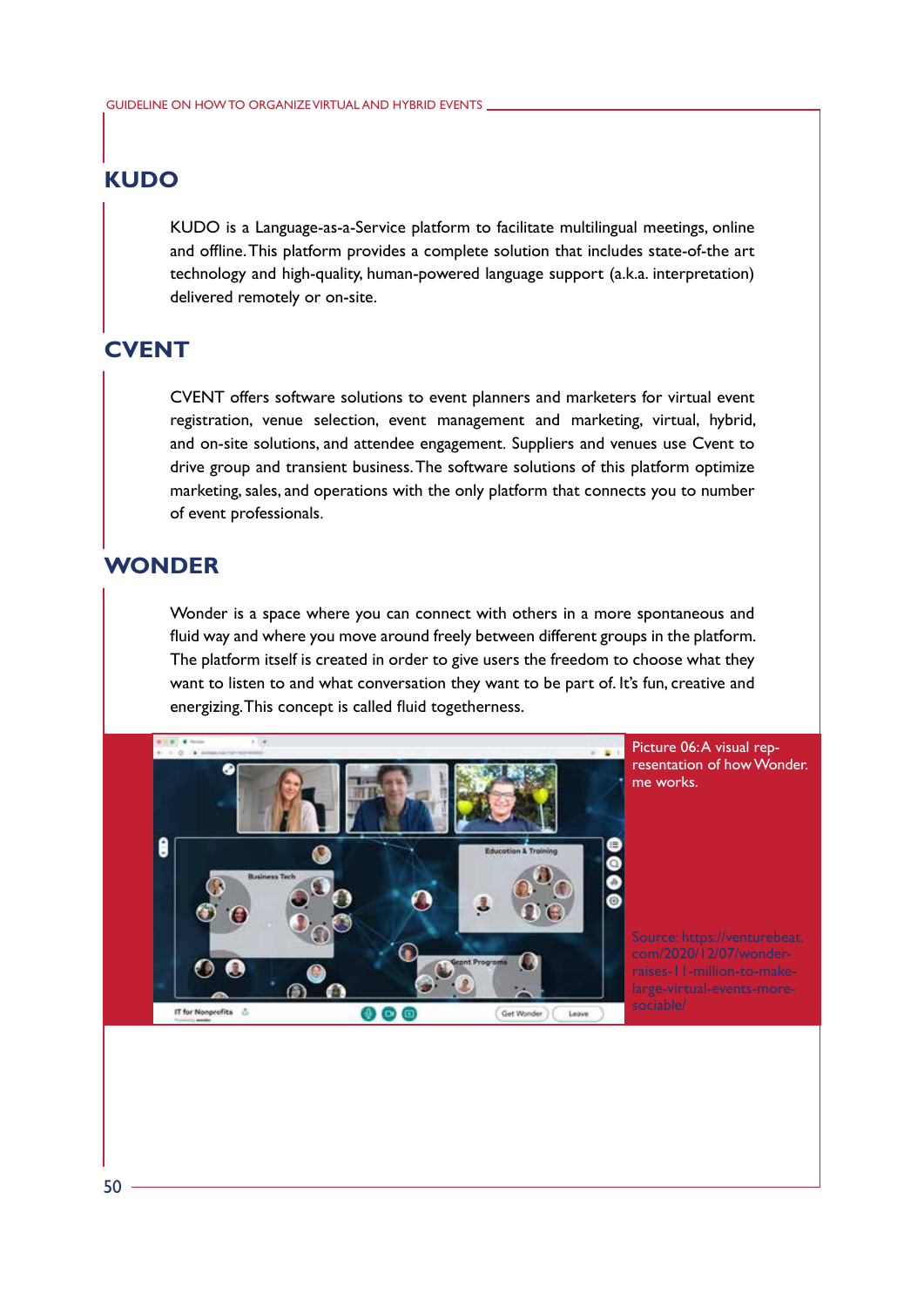## **[HUBILO](https://hubilo.com/)**

Hubilo is a platform that offers solutions for two types of events: completely virtual and hybrid events. The platform itself is built for engagement and making any event excellent. Hubilo provides a wide range of features like accessing the attendee list, hosting 1-1 meetings, exchanging business cards, etc. Hubilo offers attendee interaction with chat; questions; leaderboards; selfie contest; quizzes; rewards; reactions; GIFs; Emojis; etc.

## **[SPOTME](https://spotme.com/)**

SpotMe is the B2B event marketing platform with tools & production to build amazing customer relationships. From live to on-demand, planners can easily deliver hybrid, virtual and onsite events, digital experiences, and event apps that their audience loves. From breakout sessions to personalized agendas to two-way communication and gamification, planners have the tools to build a thriving community online and offline. SpotMe is also great for networking, as the attendees can schedule one-on-one meetings with other attendees and speakers.

## **[GATHER.TOWN](https://www.gather.town/)**

Gather.Town is a web-conferencing software like Zoom, but with the added component of seeing the virtual "room" you and others are occupying, and with the ability to move around and interact with other participants based on your locations in the room, just like in real life. Users easily start and end side conversations and chats, or return to a main speaker just as at a real-world conference or other gathering. Rather than being moved to a Zoom breakout room, in Gather. Town, you can simply walk yourself virtually to tables and chairs, sit down, and start a conversation.



Picture 07: A representation of how Gather.Town works

Source: [https://techcrunch.](https://techcrunch.com/2021/03/11/sequoia-capital-puts-millions-of-dollars-into-gather-a-virtual-hq-platform/) [com/2021/03/11/sequoia](https://techcrunch.com/2021/03/11/sequoia-capital-puts-millions-of-dollars-into-gather-a-virtual-hq-platform/)[capital-puts-millions-of-dol](https://techcrunch.com/2021/03/11/sequoia-capital-puts-millions-of-dollars-into-gather-a-virtual-hq-platform/)[lars-into-gather-a-virtual-hq-](https://techcrunch.com/2021/03/11/sequoia-capital-puts-millions-of-dollars-into-gather-a-virtual-hq-platform/)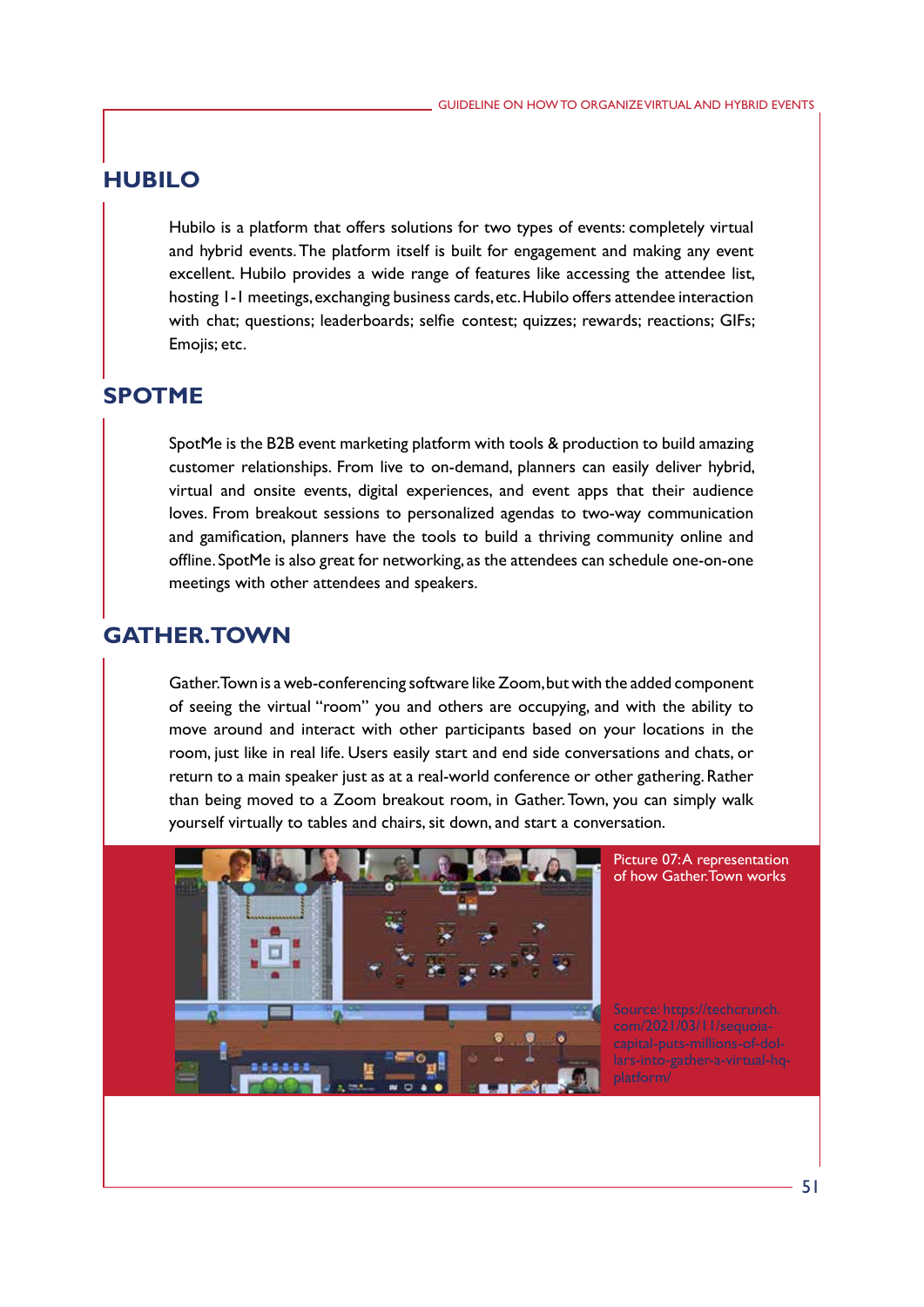## **[LIVESTORM](https://livestorm.co/)**

Livestorm enables powerful, yet pain-free video engagements at scale. Its end-toend video engagement platform enables organizations to create professional video engagements that can be easily managed in one place. The platform can be accessed via web browsers so there's no need to download it. The platform includes: video engagement; landing pages, registration, email follow-ups, and sharing video recordings.

## **[AVENTRI](https://www.aventri.com/)**

Aventri is an all-in-one event platform that enables global brands to run highly engaging virtual and hybrid events. Aventri allows clients to create valuable in-person experiences, grow influential communities and expand brands. The comprehensive integrated solution starts with a meeting request, to every component of event management including registration, event marketing solutions, travel management, mobile apps to the all-important "experience" at the event with badges and onsite solutions.

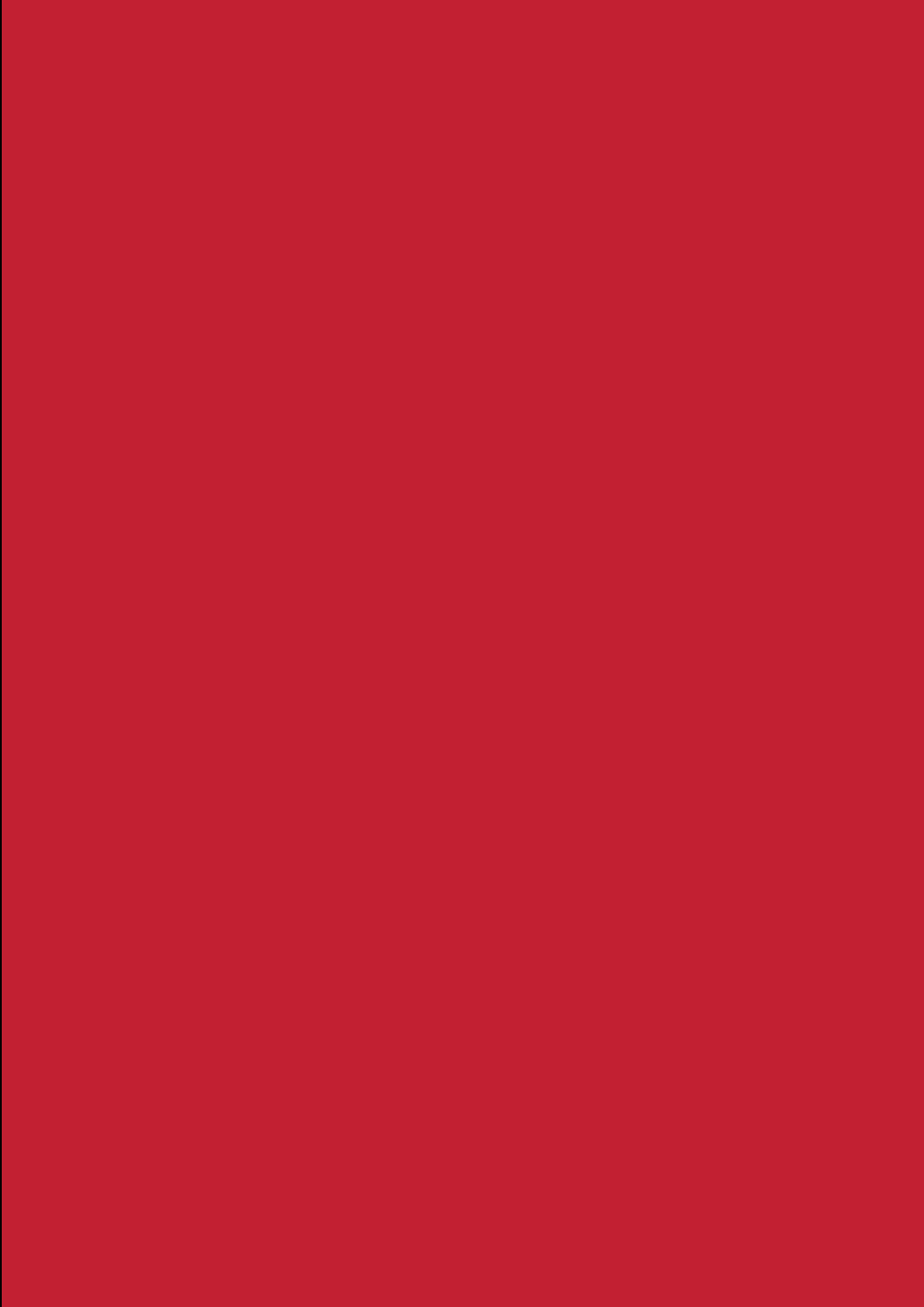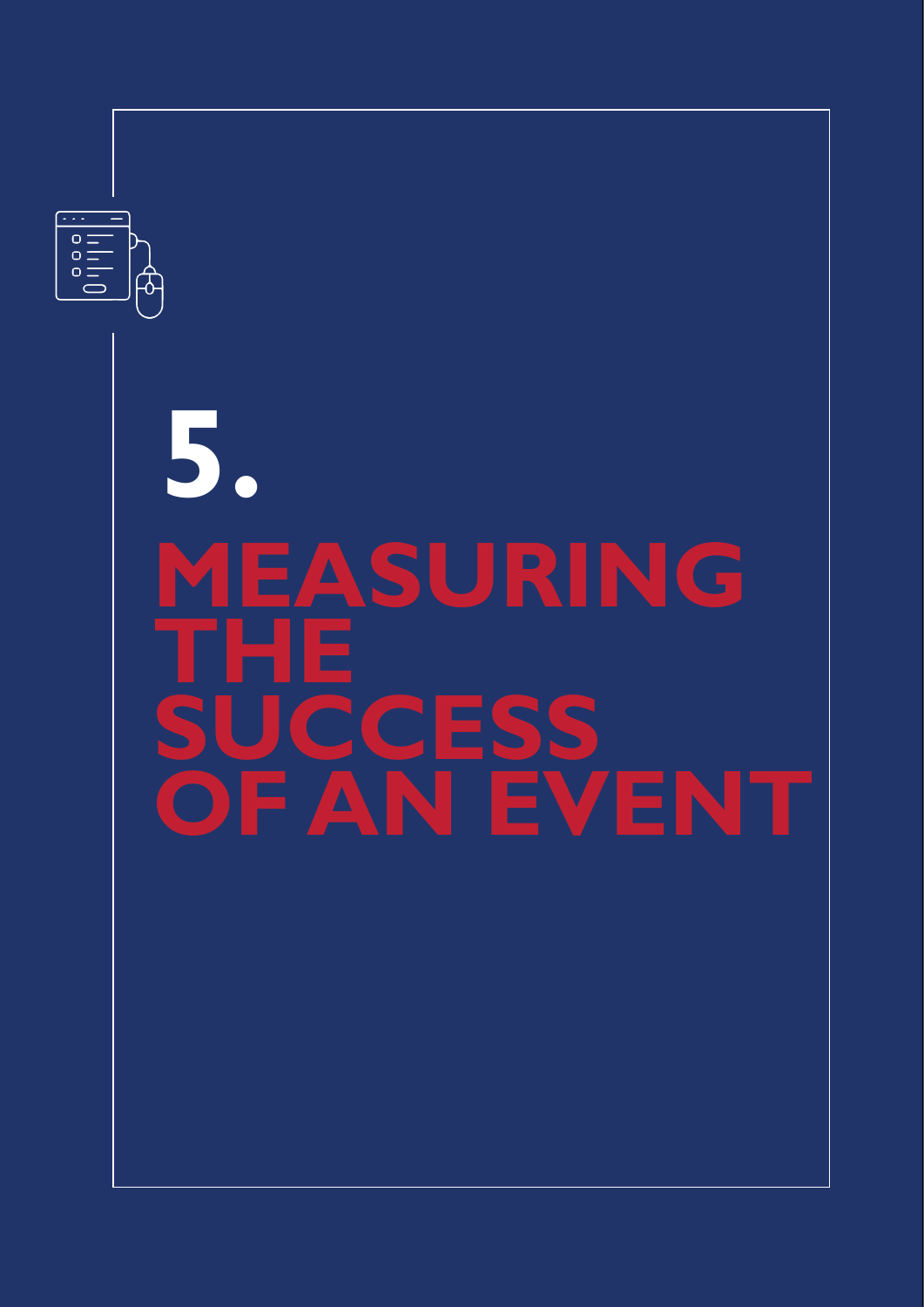In order to be able to successfully measure the results of an event, we must:

- Set quantitative goals;
- Set a target number of participants (given that it is a dependent variable);
- Find a way to quantify participants' impressions;
- Evaluate the success.

Measuring the success of an event is realized in each phase of the process – before, during and after the event. From the moment an event is announced, communication with potential visitors is crucial. One of the most important factors is the successful connection with the visitors, which is most prominent at the event itself. Immediately after the event, the start of the relationship should be used and appropriate activities should be taken to capitalize.

Defining and measuring event success is a specific and personalized process. Which KPIs (Key Performance Indicators) are important to you will depend on what sort of goals you have set as an organizer. However, having these KPIs in your toolkit will help you better understand which metrics are most relevant for the event and how you can start measuring those numbers.

What can be measured as a result of one virtual event?

- Number of Registrations
- Number of Session Registrations
- Demographic Attendee Information
- **Email Open Rate**
- **Email Click-through Rate**
- Speaker Engagement via Mobile App
- Speaker & Session Engagement Via Live Polling
- Session Feedback & Ratings via Mobile Event App
- Social Media Engagement
- **Social Media Mentions**
- **Oualified Sales Leads**
- **Connections**
- **•** Attendee Satisfaction Surveys
- Mobile App Insights
- Sponsorship Page Engagement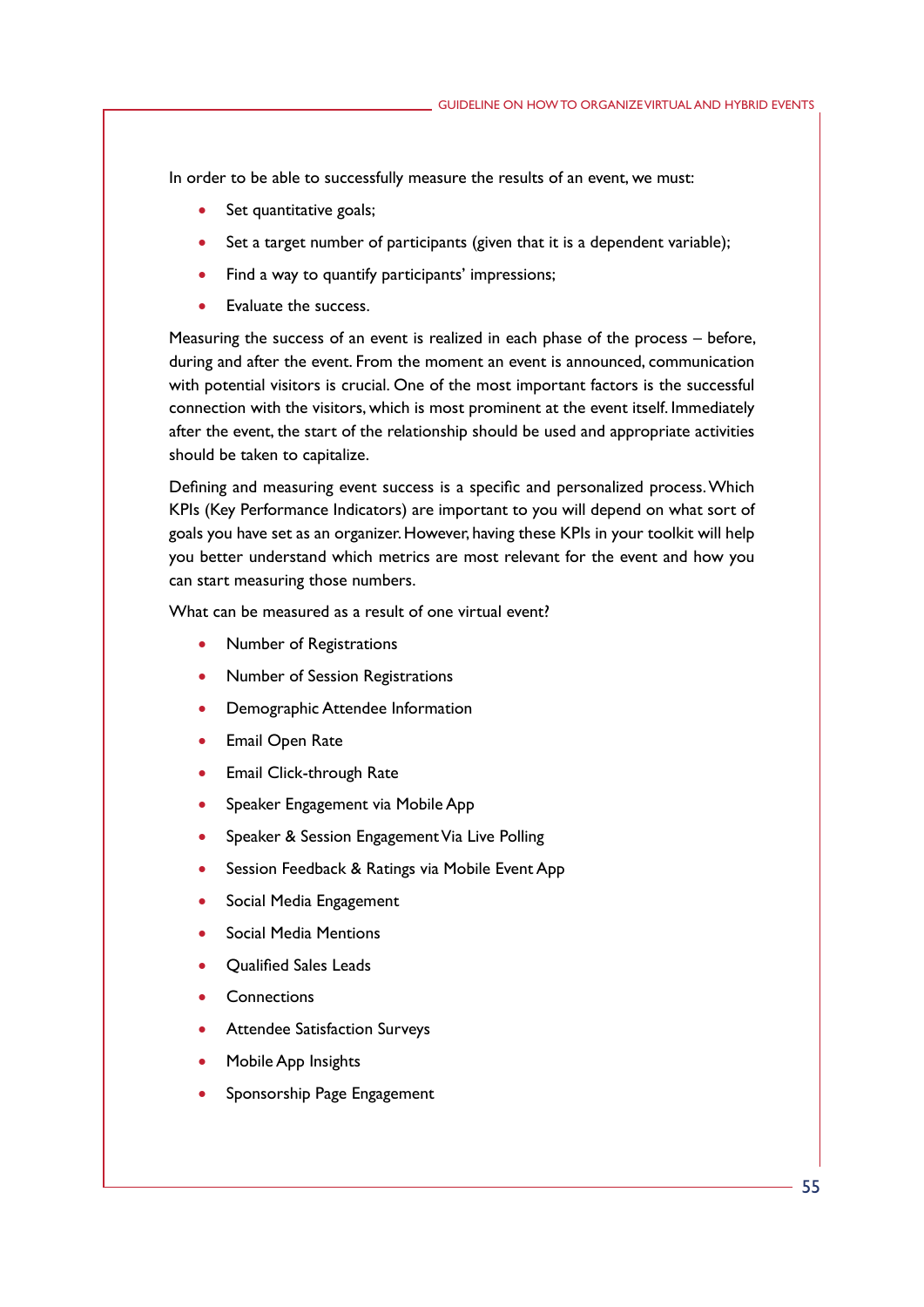- Net Promoter Score
- Number of attendees
- Number of active participants
- Number and results from surveys after the event
- Number of messages sent during the event
- Involvement of the speakers
- Responsiveness to questions and polls during the event
- Social Media activities (post engagement, mentions...)
- Number of new clients
- Web traffic
- Number of return participants (those that return to the next events) $\setminus$

Just a few years ago most of the content of this guideline would not have been possible. Owing to today's technology – the show carries on. Treat your virtual event with the same thought and strategy that you apply to live events. while the means for achieving your goals may be different virtually, if you incorporate strong content, facilitate engagement, and keep your audience in mind, you won't go wrong.